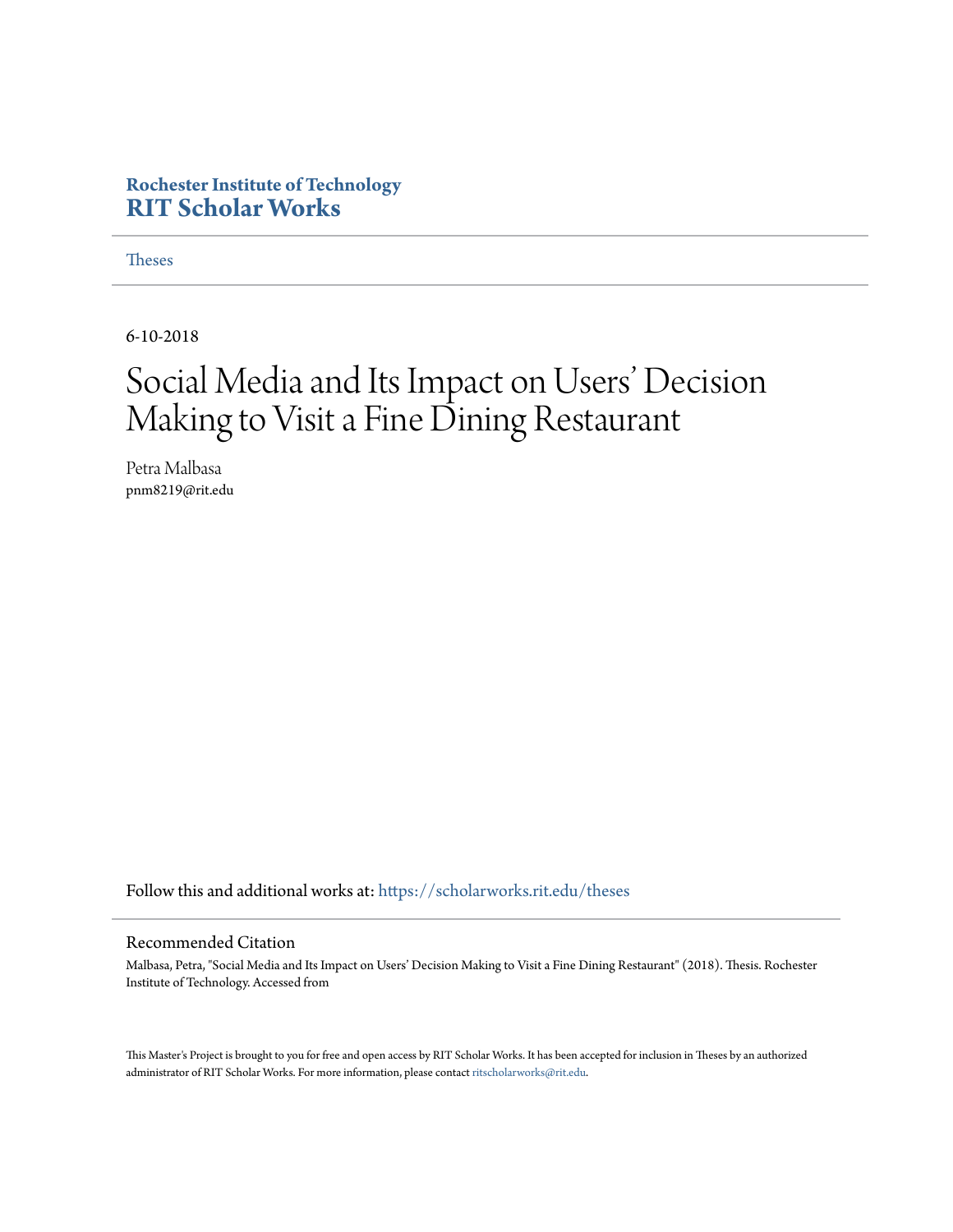# $R \cdot I \cdot T$

## **Social Media and Its Impact on Users' Decision**

### **Making to Visit a Fine Dining Restaurant**

By

Petra Malbaša

A Capstone Project Submitted in Partial Fulfillment of the Requirements for the Degree of Master of Science in Service Leadership and Innovation

> Department of Service Systems College of Applied Science and Technology

Rochester Institute of Technology-Croatia Zagreb, Croatia June 10, 2018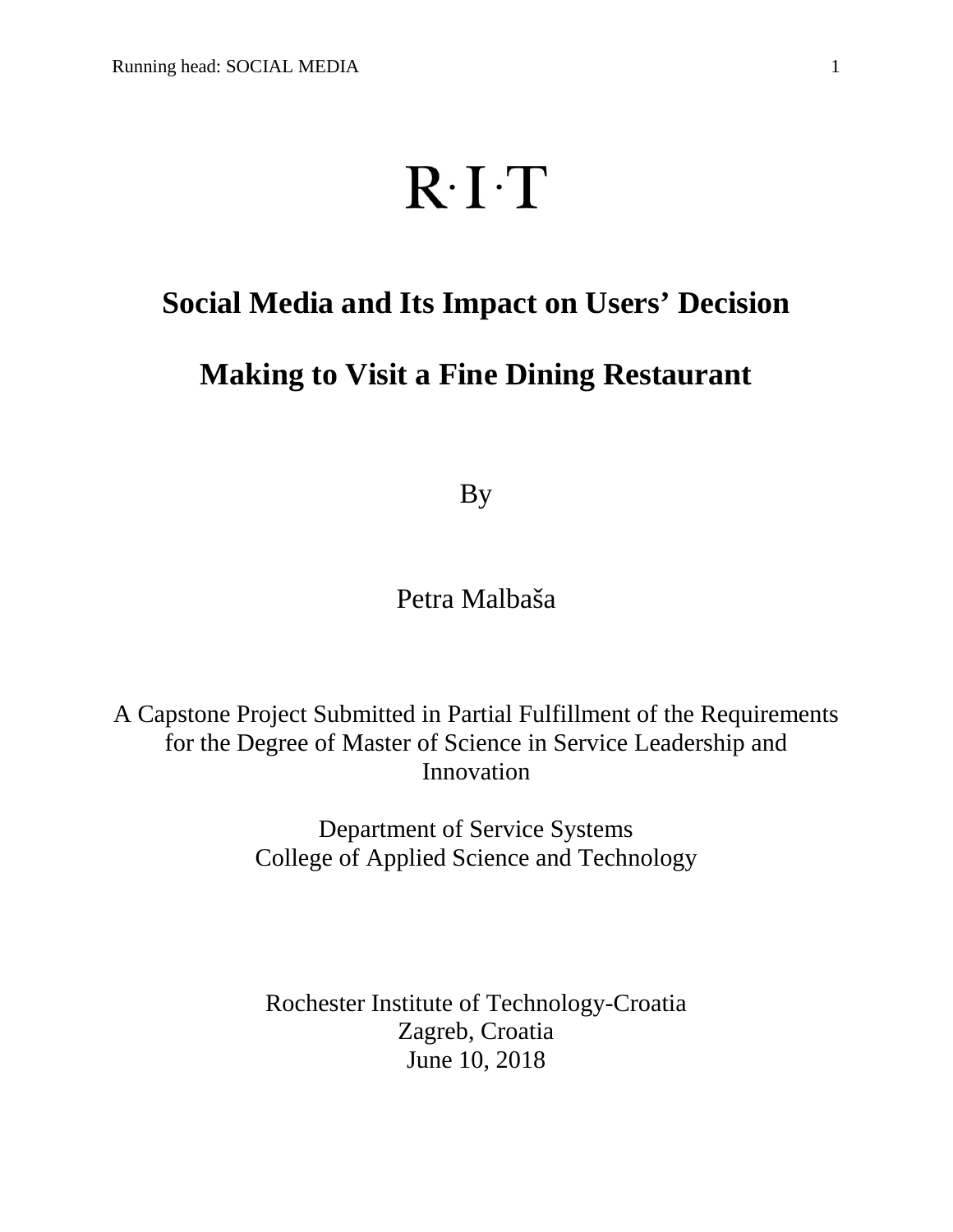## **Committee Approval:**

Jennifer Matic Date

Capstone Advisor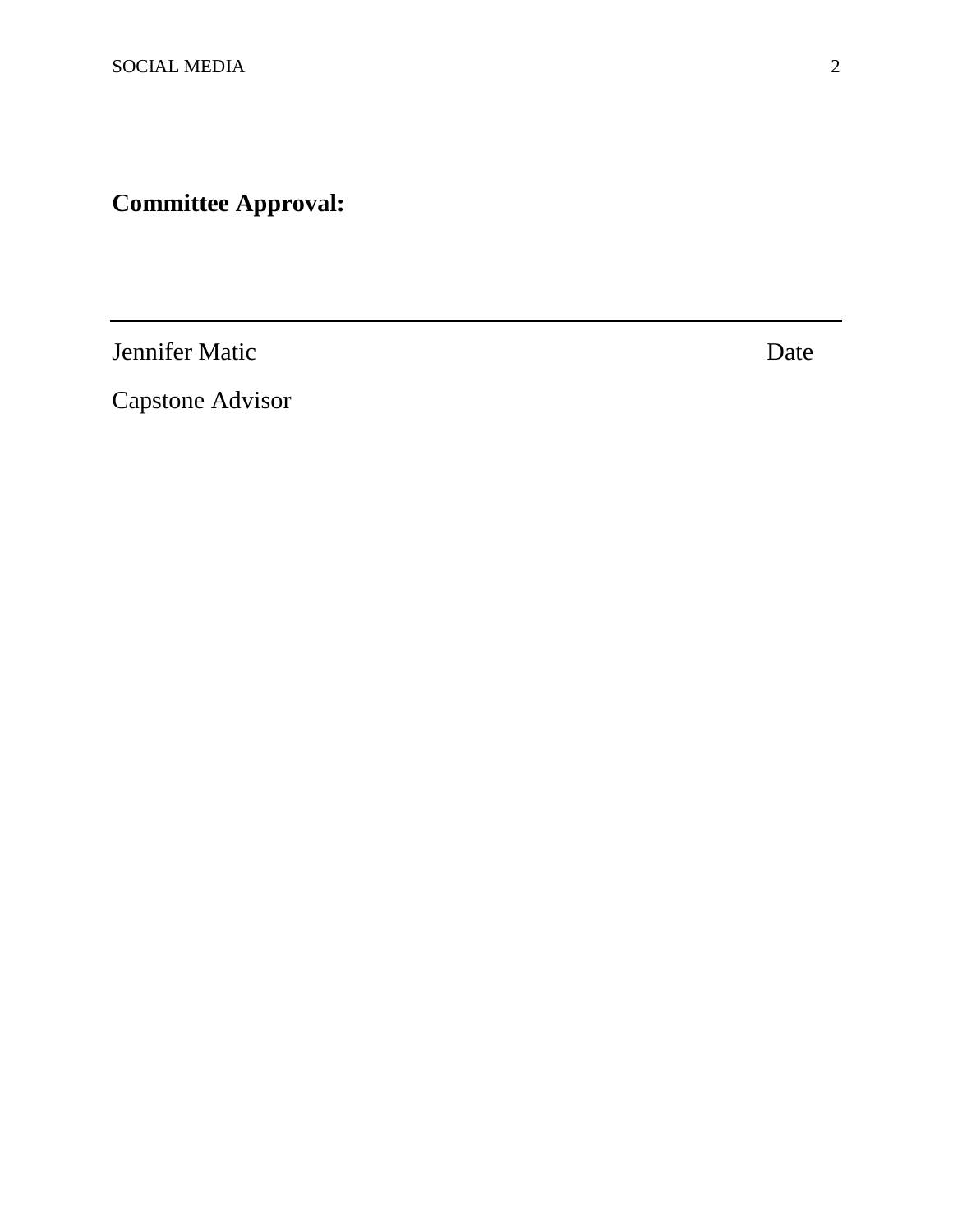SOCIAL MEDIA 3

#### Abstract

This study focused on exploring what factors and social media tactics are important to consider when creating an effective social media strategy for a fine dining restaurant in Zagreb for Facebook and Instagram. The important factors to consider when creating an effective social media strategy and useful social media tactics to use for a fine dining restaurant in Zagreb were defined. The study used a qualitative research approach and in-depth research questions. Ten participants shared their personal experiences connected to social media and fine dining restaurants. Fifty percent of the participants were experts in marketing and the food industry who provided the study with in-depth results. The main factors discovered tied to social media marketing and social media strategies that could motivate participants to visit a fine dining restaurant in Zagreb were: quality photos and videos, special offers, positive word of mouth, social media tactics, price, emotions and reasons to visit (enjoyment, business, recommendations, and curiosity). A combination of the most effective social media tactics and fine dining restaurant needs and wants of the participants are discussed.

*Keywords: fine dining restaurant, Zagreb, social media, decision making, social media marketing*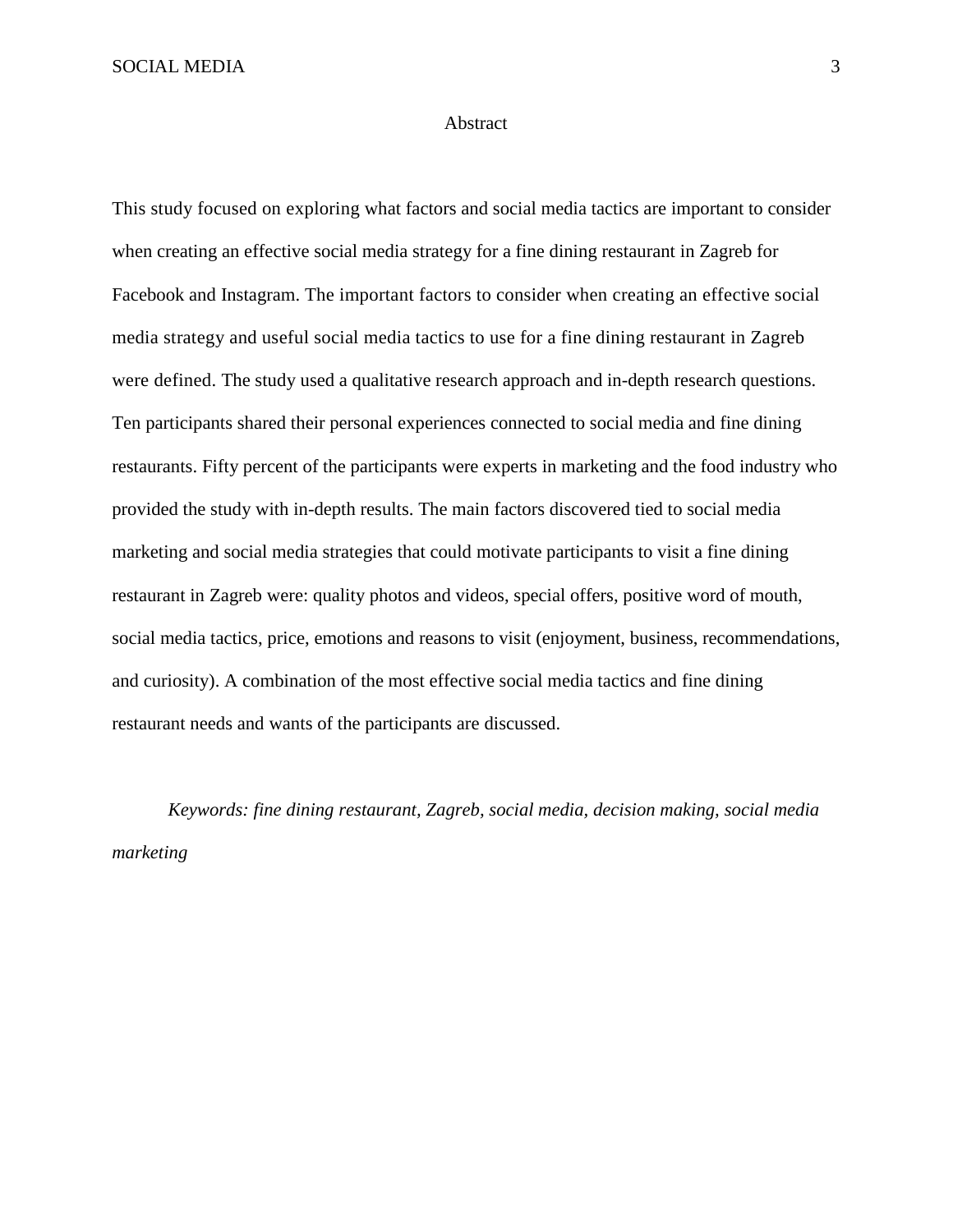#### **Table of Contents**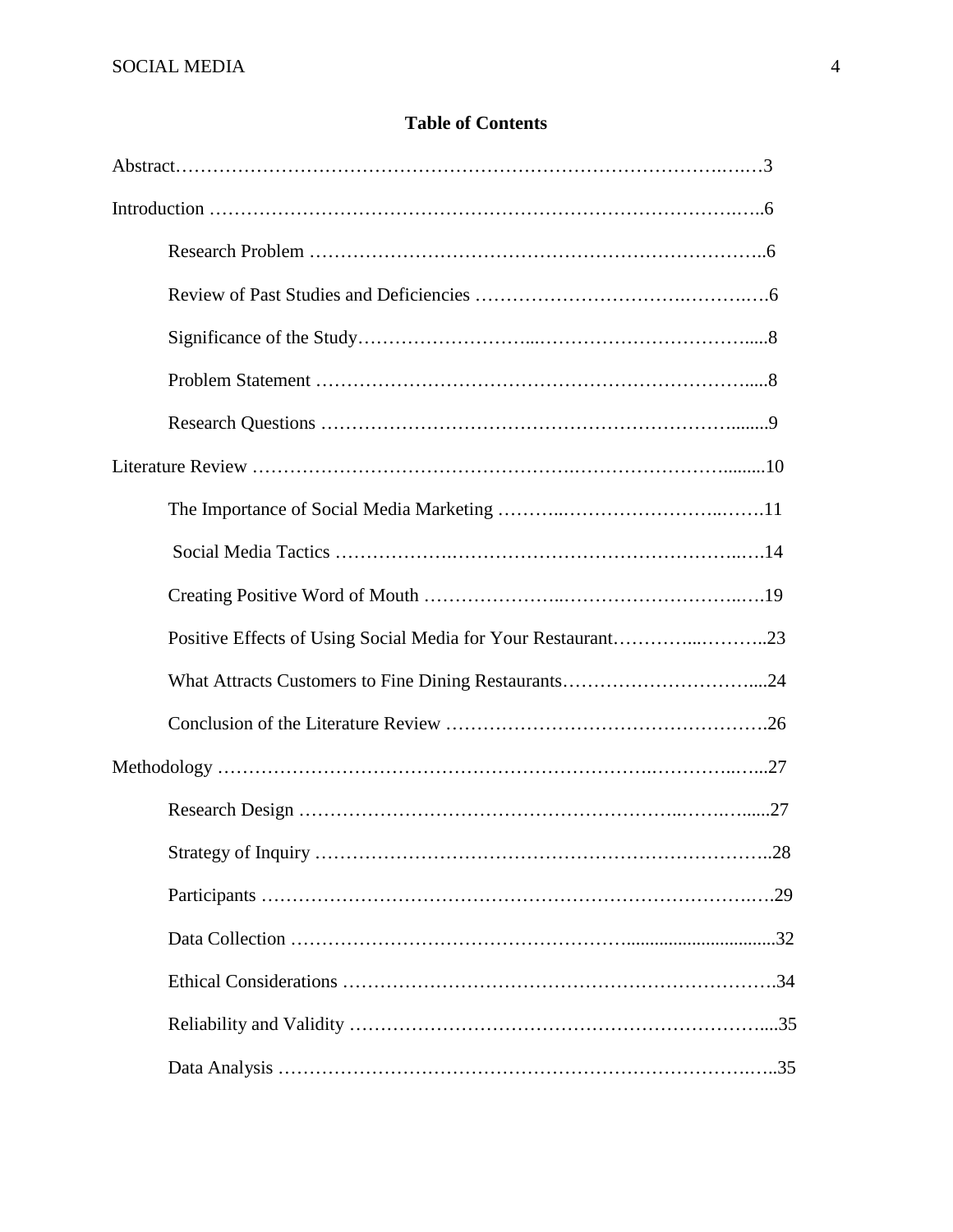| Appendix B: Interview questions with data collected and explained 75 |  |
|----------------------------------------------------------------------|--|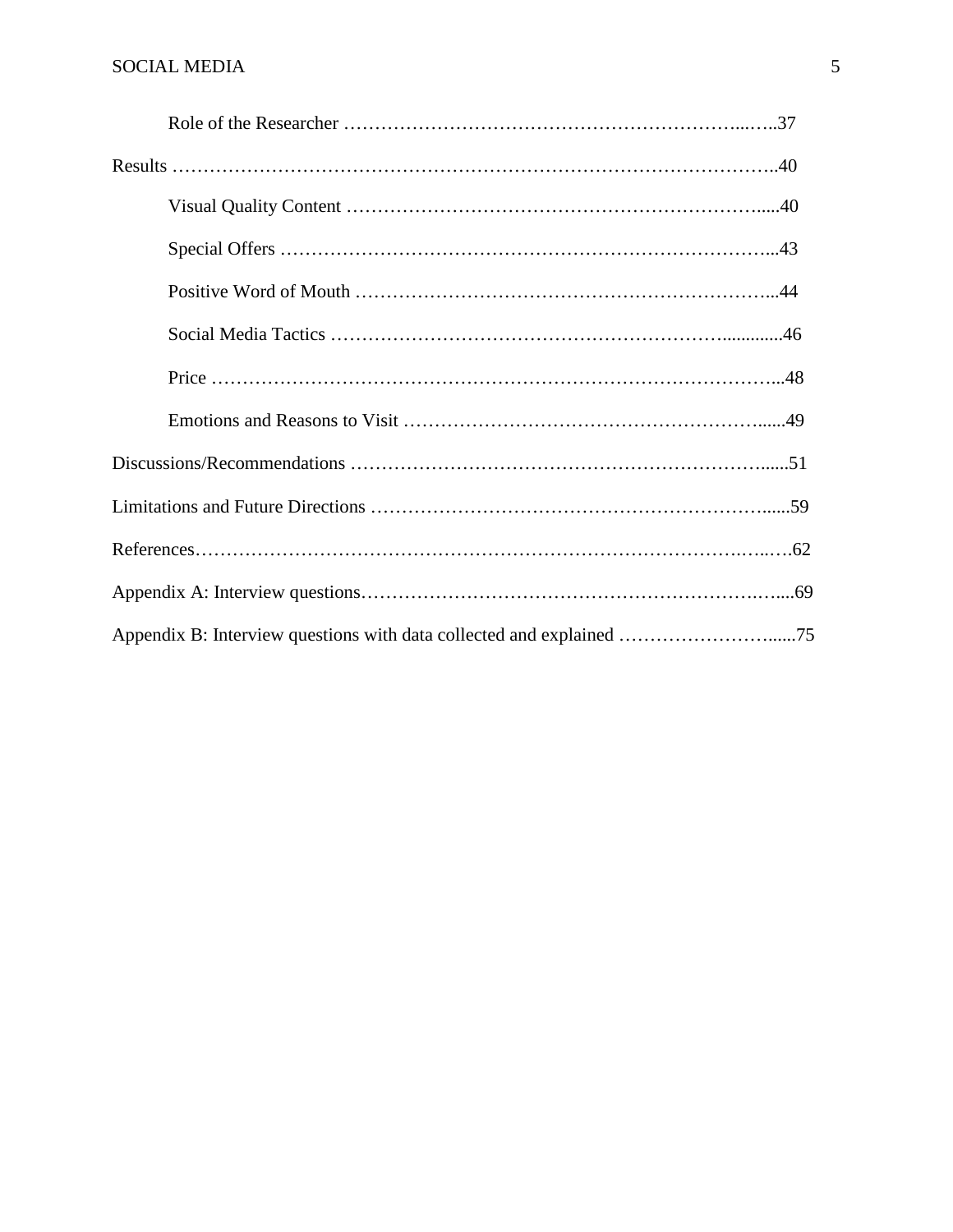#### **Social Media and Its Impact on Users' Decision Making To Visit a Fine Dining Restaurant**

#### **Research Problem**

Have you ever scrolled down your Facebook or Instagram feed, seen an interesting post, liked it and just kept scrolling? If you use social media, you most likely have done this. Are you overwhelmed with everyday ads, marketing, and day to day information in general? Social media can be exhausting to our minds. Typically users reach out to social media for entertainment, but sometimes being constantly barraged with advertisements and hard selling ads tends to push the audience away. According to Fox (2016), customers have become sceptic of marketing and also only share information that is useful to them. Restaurants should create interesting content that is appealing to the audience rather than just advertise to them (Fox, 2016). For example, create a social media post that includes a joke, a quote, a blog post, a contest – some type of content that can trigger users to relate to the restaurant's social media post (Fox, 2016). This means that users have been intrigued and that the restaurant succeeded in catching the users' attention and connecting to their customers, instead of just advertising their products to them (Fox, 2016). If users can benefit from the restaurant's post such as, getting a laugh from it, being able to relate to it or learning something useful, they will most likely reach out to the brand more often because they will feel an emotional connection rather than being over advertised (Fox, 2016).

#### **Review of Past Studies and Deficiencies**

According to Barrett (2016), developing a sincere customer relationship by motivating your audience to engage in conversation, using more video content and using user-generated content (content created by users that is connected to your brand or products) are just a few of the best social media tactics for attracting customers' attention on social media platforms.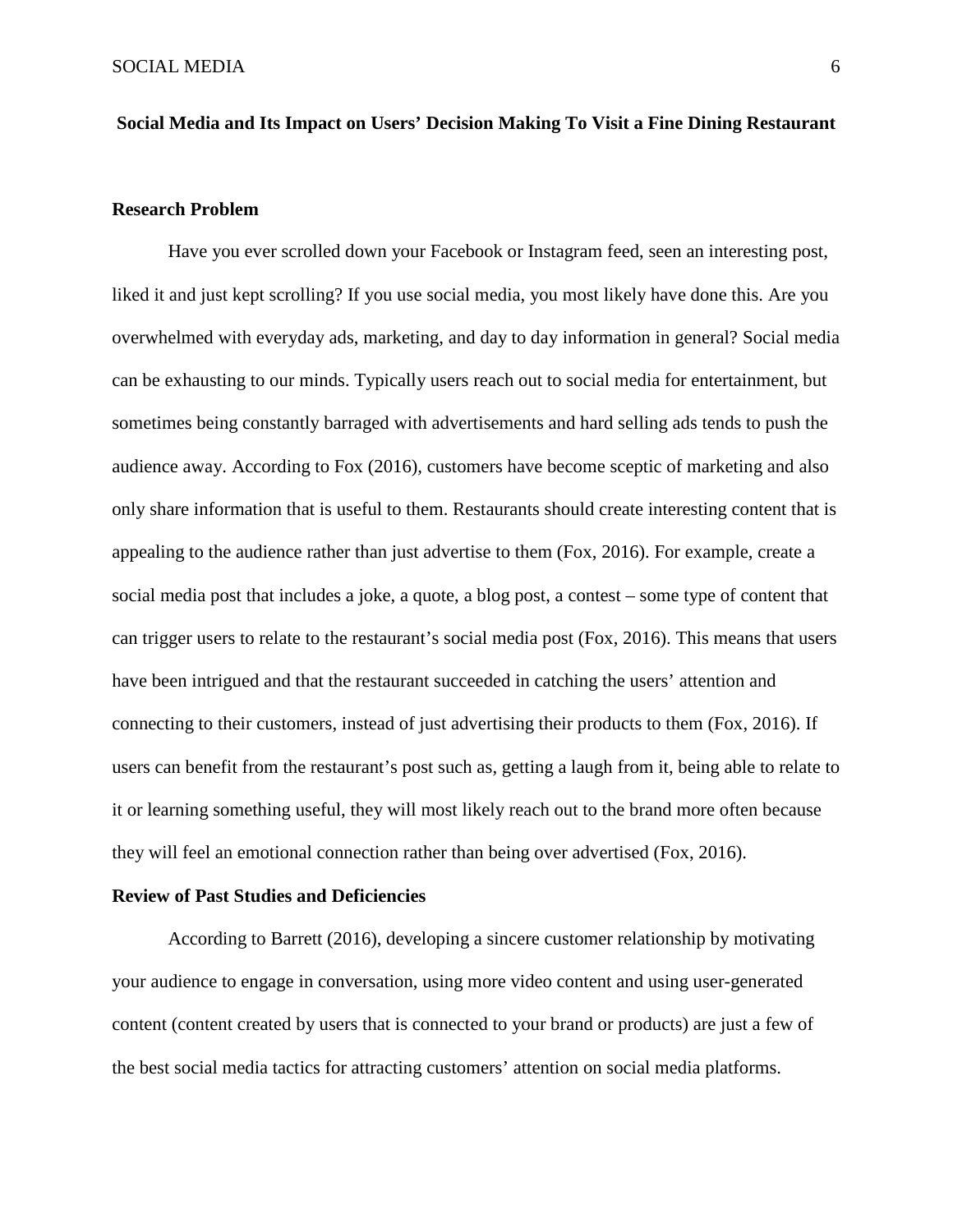#### SOCIAL MEDIA 7

Maintaining a quality relationship with your customers rather than hard core advertising your product brings businesses many benefits, such as positive word of mouth and higher sales (Fox, 2016). According to Kim, Koh, Cha, and Lee (2015), social media has a positive effect on businesses that know how to use it correctly.

It is important for businesses to have a good relationship with their customers on social media pages because these pages are the "mirror" of their companies. They present their service, care, personality, offers and basically who they are, what they do and how well they do it. Every day is a chance for companies to improve their image and gain more new customers or lose customers based on how much effort they put into social media management (Fox, 2016). Social media is essential for businesses today because customers explore their options on Facebook and Instagram. If a hotel or restaurant is not active on these social media platforms it is equal to the idea that they do not exist in the business world (Aaker & Smith, 2010).

Customers' visits to restaurants' social media platforms should motivate them to visit. However, if they receive bad customer service right at the start of their pre-purchase stage, they will most likely eliminate that restaurant as one of their options (Aaker & Smith, 2010). On the other hand, if a restaurant can build a relationship with their followers (customers), keep them entertained and constantly remind them about the restaurant then they will most likely decide to visit the restaurant (Song & Yoo, 2016). Past studies showed that social media marketing is beneficial for companies that use it wisely and effectively (Kim, et al., 2015). They discovered what types of social media tactics are useful for engaging followers (Barrett, 2016).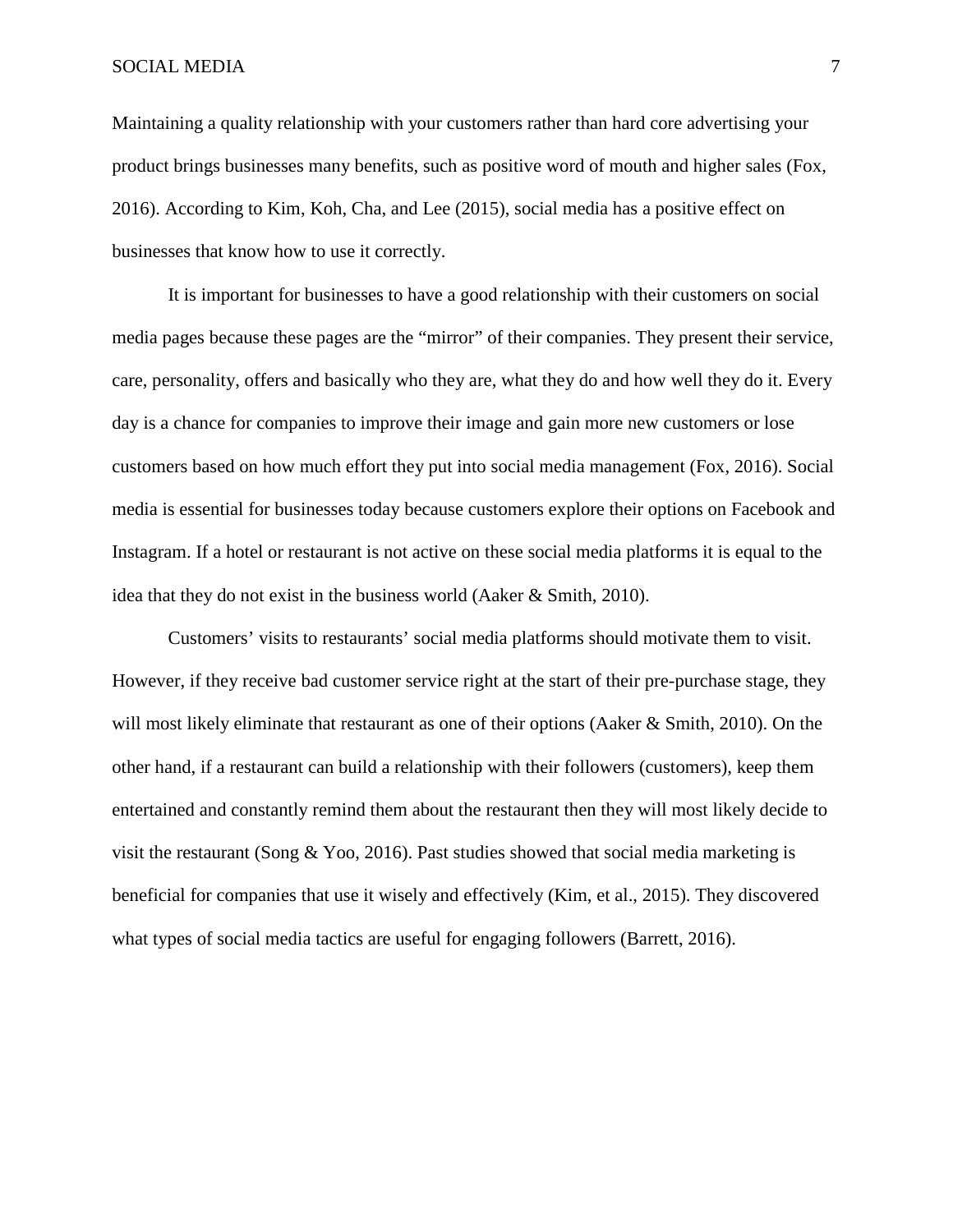#### **Significance of the Study**

This study explored what factors and social media tactics are important to consider when creating an effective social media strategy for a fine dining restaurant in Zagreb for Facebook and Instagram. The proposed research provided information from past studies that mentioned the advantages of using social media marketing for restaurants and other businesses if used correctly. The study could also help the reader understand the importance of social media marketing, what the most effective social media tactics are, and the positive effects it has had on sales and why people are attracted to visiting fine dining restaurants. Since fine dining restaurants are a specific market, this study aimed to explore what types of social media content, tactics and overall factors were important to consider when creating an effective social media strategy for fine dining restaurants in Zagreb.

This study also focused on exploring the needs and wants of customers of fine dining restaurants in Zagreb and what type of content is essential in creating a quality post that can turn a lead into a real life customer. Social media is a great tool that helps businesses/restaurants approach their customers easier, faster and more effectively than ever (Business Review Australia, 2014). The result of this study could advance the knowledge of fine dining restaurant owners and social media marketers regarding how they can use the benefits of social media marketing to its utmost extent to attract customers specifically to fine dining restaurants in Zagreb, which has not yet been discovered in previous studies.

#### **Problem Statement**

Social media is the fastest, most affordable and effective way of marketing to customers today (Business Review Australia, 2014). It has turned into the new digital version of "word of mouth" and has become an essential part of the path to success for businesses worldwide (Business Review Australia, 2014). Due to the high use of social media in business, social media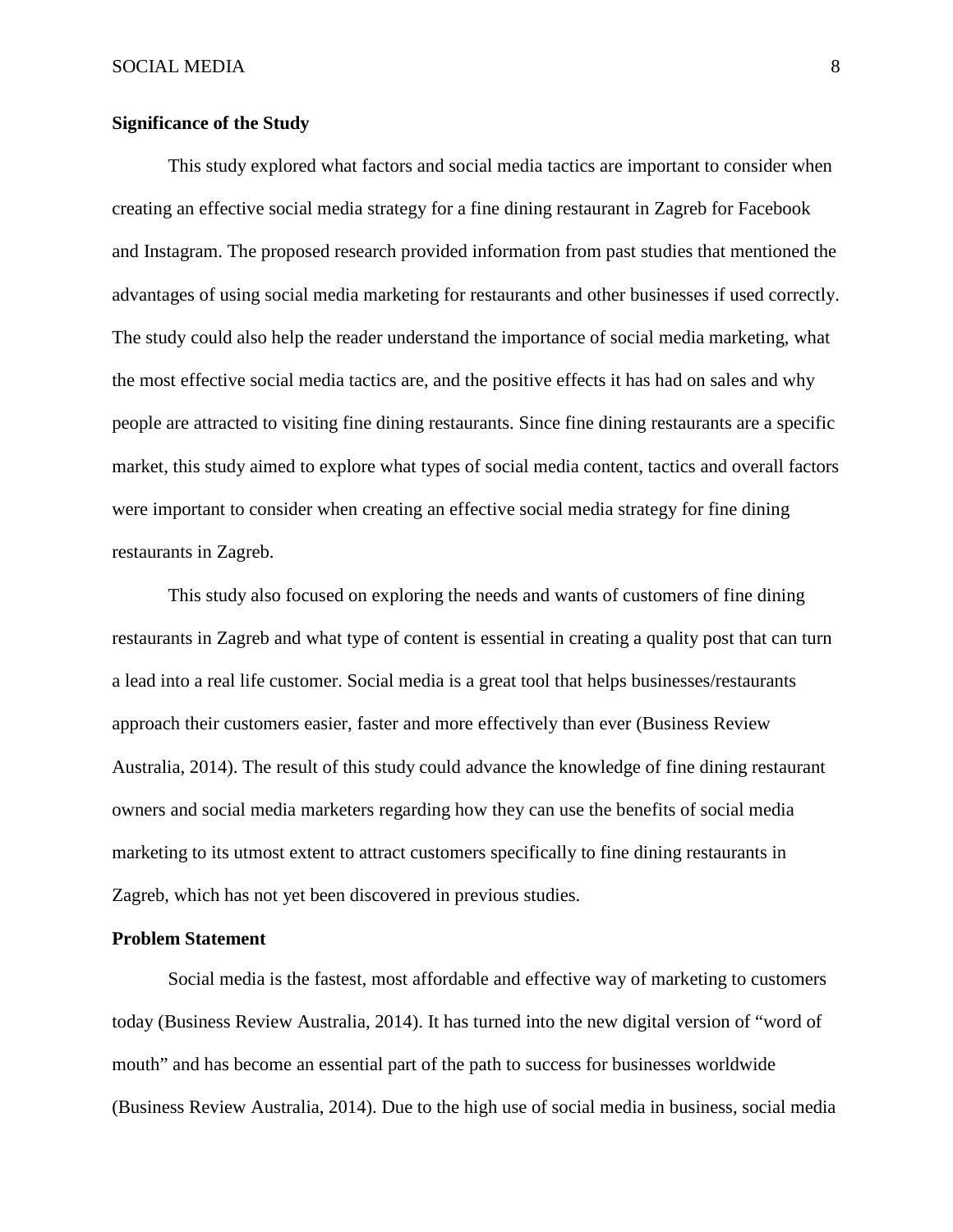#### SOCIAL MEDIA 9

users have been spammed with ads on Facebook and Instagram daily and it has become challenging for brands to stand out on social media platforms. While social media platforms provided opportunities for new customers and sales, on the other hand, they also required businesses to pay for ads (such as Facebook and Instagram). Businesses needed to pay to receive results and reach as many users as possible. Even with amazing ads, sometimes people are just not interested. Consumers today know when they are being marketed to and they are not attracted to ads, especially if prices are high or if they are not interested in the product. This study aimed to find out how companies can reach their customers attention and motivate their interest to visit a fine dining restaurant in Zagreb despite all of the ads that they receive daily. The participants for this research were foodies, people who enjoy dining at restaurants, drinking wine and are in the age range of  $25 - 35$ . According to Hutchinson (2017), most Instagram users are the age of 35 and under while most Facebook users vary from 18 – 49. This is the reason why the age range was 25 - 35. The participants were mostly from the area of Zagreb and people who love food and wine. All ten participants enjoy eating out at delicious restaurants, one participant is a wine owner, one is a restaurant owner and one is a sommelier as well as a PR/marketing agency owner. One participant has worked as a waiter in restaurants. One of the participants was a well-known food critique. They all have two things in common – they love enjoying quality food and wine and are active on Facebook and Instagram.

#### **Research Questions**

The research question being explored is: What factors and social media tactics are important to consider when creating an effective social media strategy for a fine dining restaurant in Zagreb? Sub research questions are: What will make customers actually visit the fine dining restaurant rather than just liking a post?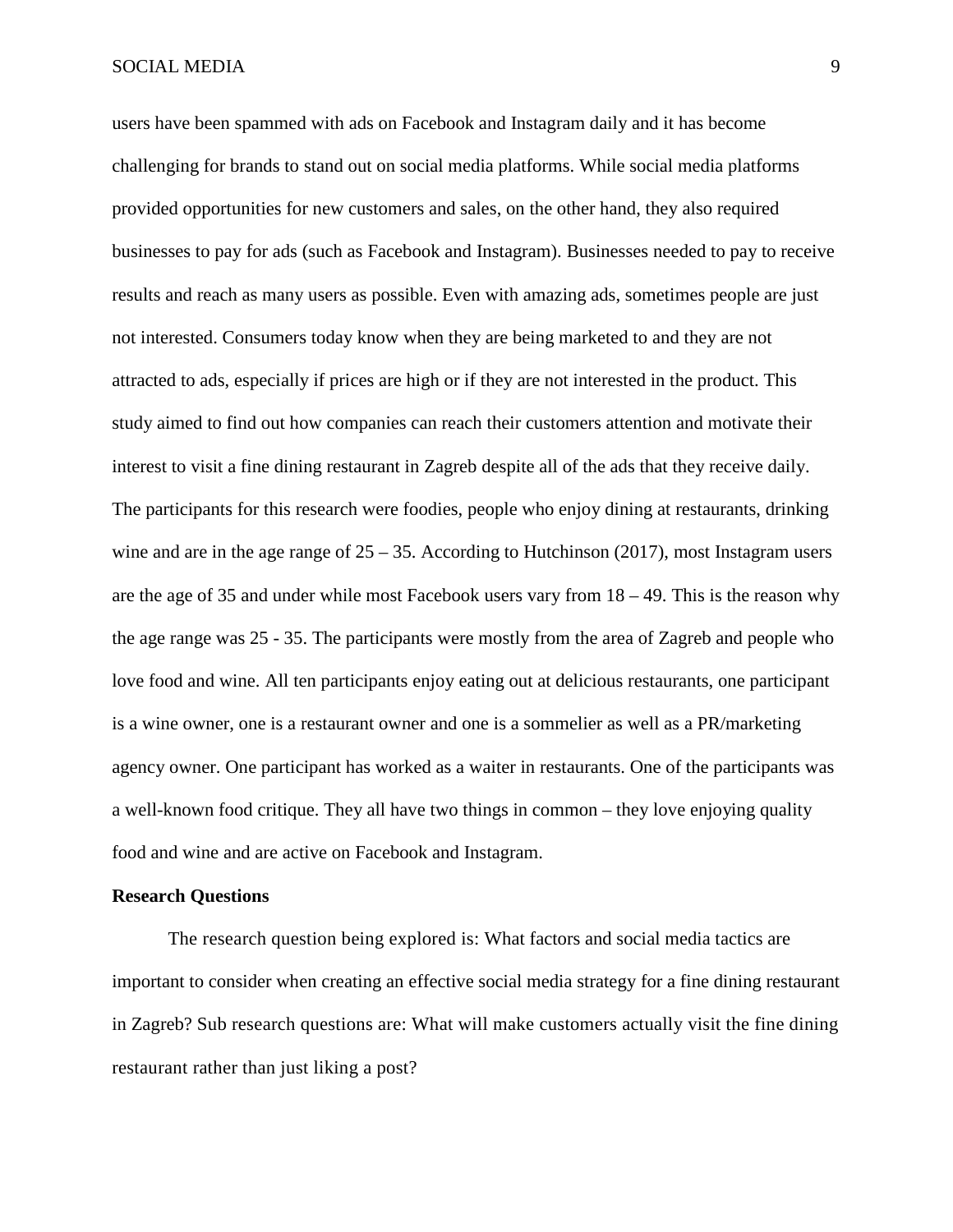#### **Literature Review**

The following literature shows what best practices other businesses and restaurants have experienced worldwide to attract customers. The purpose of finding these best practices was to learn what worked best for other restaurants and businesses and to see whether participants of this study would have similar answers. The following literature also helped the researcher to create unique and consistent research questions for the participants with the purpose of finding greater, in-depth answers on whether social media can effect decision making of potential customers of fine dining restaurants in Zagreb (Noel, Vinodol, Dubravkin put, Pod Zidom Bistro & Wine Bar, Ristorante Carpaccio) and how.

The literature review focuses on four areas: social media tactics, creating positive word of mouth, the positive outcome of using social media to promote business/a restaurant and what attracts people to fine dining restaurants. The literature explains what social media strategies were effective and what social media tactics attracted customers. These four topics are connected to the study because they give solid background on what has worked best for other restaurants and businesses that have used social media marketing. The literature that focuses on the topic of social media tactics explains what tactics have been found to be effective and which ones have resulted in high social media engagement with customers that lead to more sales. Many of the literature references also explained the importance of positive word of mouth and how social media has become the new form of online word of mouth. The literature explained why and how people have perceived certain companies as ones that they can trust and be loyal to, that they would visit and recommend through social media channels such as Facebook and Instagram.

In today's world, most people know that using social media for your business is good and positive. However, the following literature will explain how companies have measured their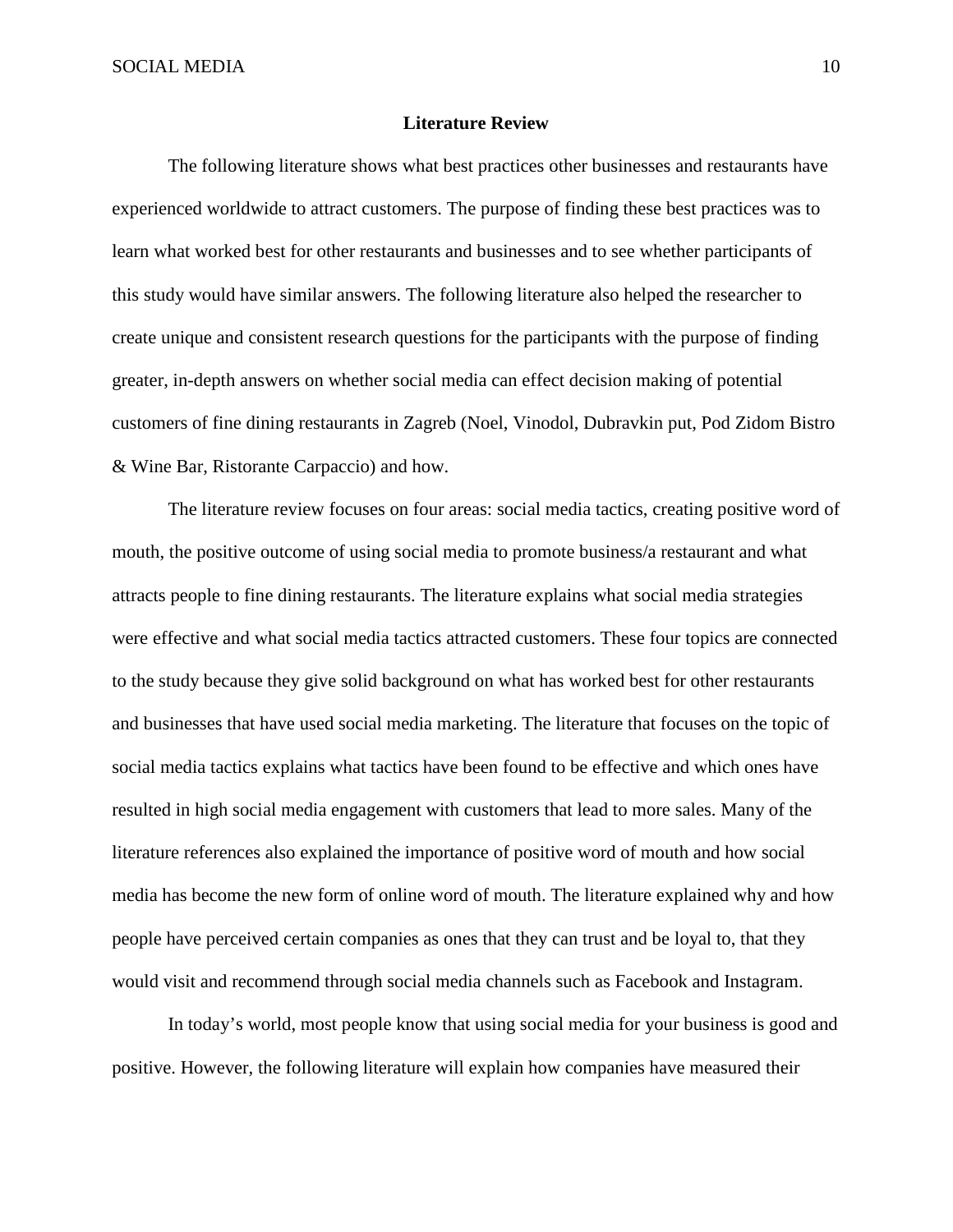results of social media campaigns and the positive outcomes that come from them to businesses and restaurant owners. Finally, the business of fine dining is explained through the following literature review and it focuses on what attracts customers to visit specifically fine dining restaurants and what factors have helped them decide whether they should visit a fine dining restaurant again. This study explored to whether social media marketing can have an impact on social media users' decision making to visit a fine dining restaurant in Zagreb and what type of content and factors could motivate them to visit.

#### **The Importance of Social Media Marketing – Cheap, Fast, Reliable, Powerful**

**Low cost and beneficial.** Remember billboards, TV ads, newspaper ads and similar? Traditional ways of marketing are now slowly disappearing due to the low cost and high effectiveness of social media marketing (Whiting & Deshpande, 2016), (Bennett, 2017). According to Alhabash and Ma (2017), "about three quarters of Internet users report having a Facebook account". Alhabash and Ma (2017) stated:

Instagram has over 400 million active monthly users who shared over 40 billion pictures, with an average of 3.5 billion daily likes for >80 million photos shared daily on the site. More than half of young adults (18–29 years old) report using Instagram, thus making them the largest group of Instagram users. (para. 7)

What better way to advertise than a place where most people are active? According to Bennett (2017), social media marketing has become the most efficient marketing strategy for companies. It is low-cost and allows businesses to connect to their customers and develop a relationship which is very important. For only a few dollars, businesses can reach over a thousand people, target people by interests, location, and age on Facebook. Instagram is connected to Facebook and allows businesses to have the same ad on their Instagram page as well.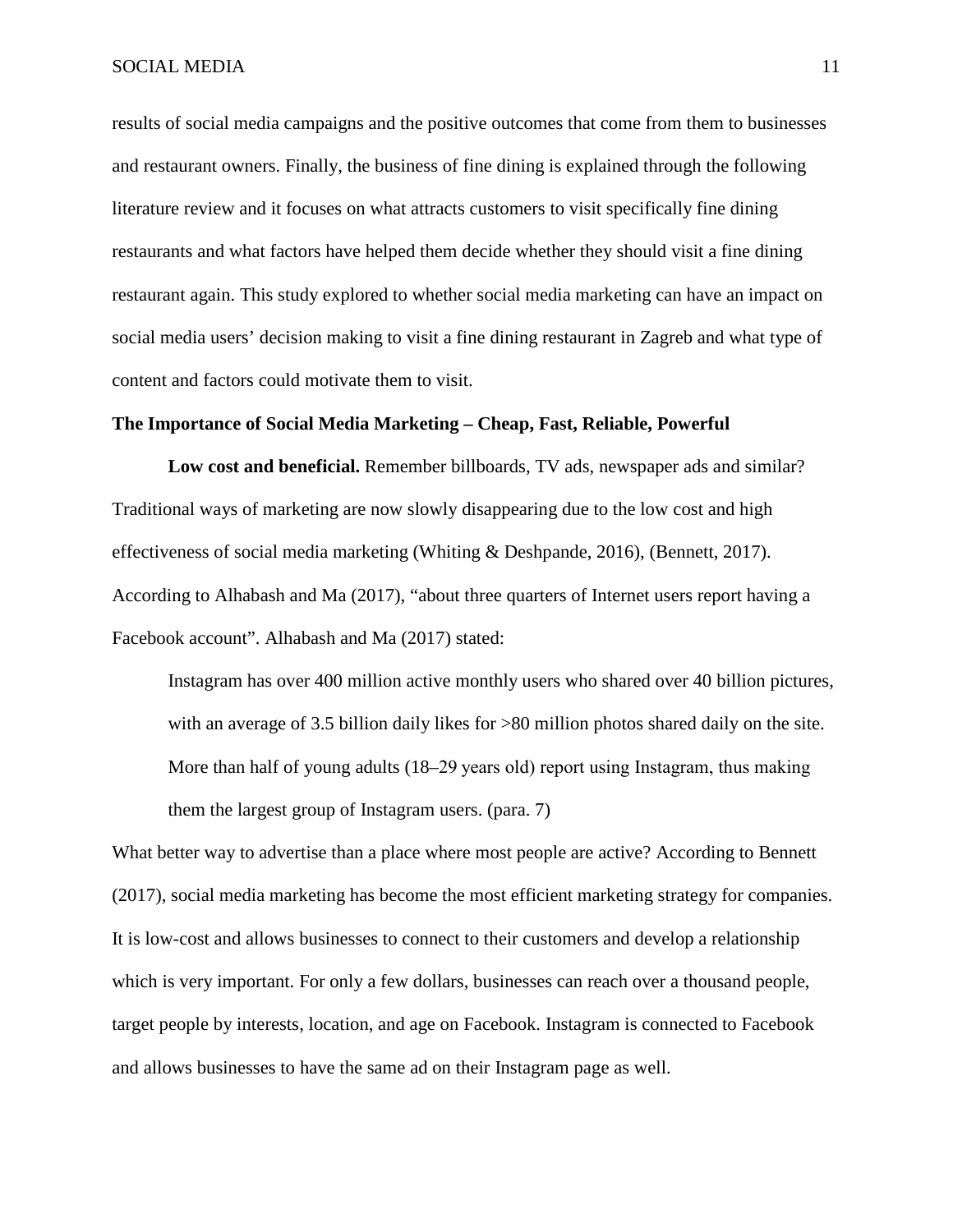**Large impact on decision making in the customers' pre-purchase stage.** According to Song and Yoo (2016), social media has had a large impact on customers' purchasing decisions in the pre-purchasing phase. Travelers use social media before they visit a destination, during their stay and after (Song & Yoo, 2016). Developing a relationship with your customers is important in the pre-purchasing phase (Song & Yoo, 2016). According to Song and Yoo (2016, p. 93), customers who use social media are influenced by the functionality of using social media which provides them with quick information, fast service and shared experiences where they can see how other people enjoyed a restaurant or travel destination by viewing other people's comments, pictures, videos and reviews. They are also influenced by discounts, special deals, free coupons and amusing posts that provide them with entertainment and fun. Their study showed that users were least motivated by psychological and social influences such as feeling a belonging, trust or sense of identification.

**Connecting to customers.** Bennett's (2017) study is about how small restaurant businesses use social media for marketing strategies. According to Bennett (2017), social media marketing is used to increase sales, brand awareness and positive word of mouth. It is used to attract customers and increase food purchases at restaurants. Restaurant owners used social media channels "to post pictures, videos, promote community events, advertise daily specials, and post the restaurant's menu" (Bennett, 2017, p. 26) which increased their sales by 54% (Bennett, 2017, p. 70). According to Bennett (2017), social media allows restaurants to easily reach their customers and send them marketing messages. Electronic word of mouth and customer reviews increase brand awareness (Bennett, 2017). According to Bennett (2017), social media marketing can help increase sales, allows restaurant owners to easily connect and communicate with customers and raises brand awareness for their restaurants. Bennett's (2017)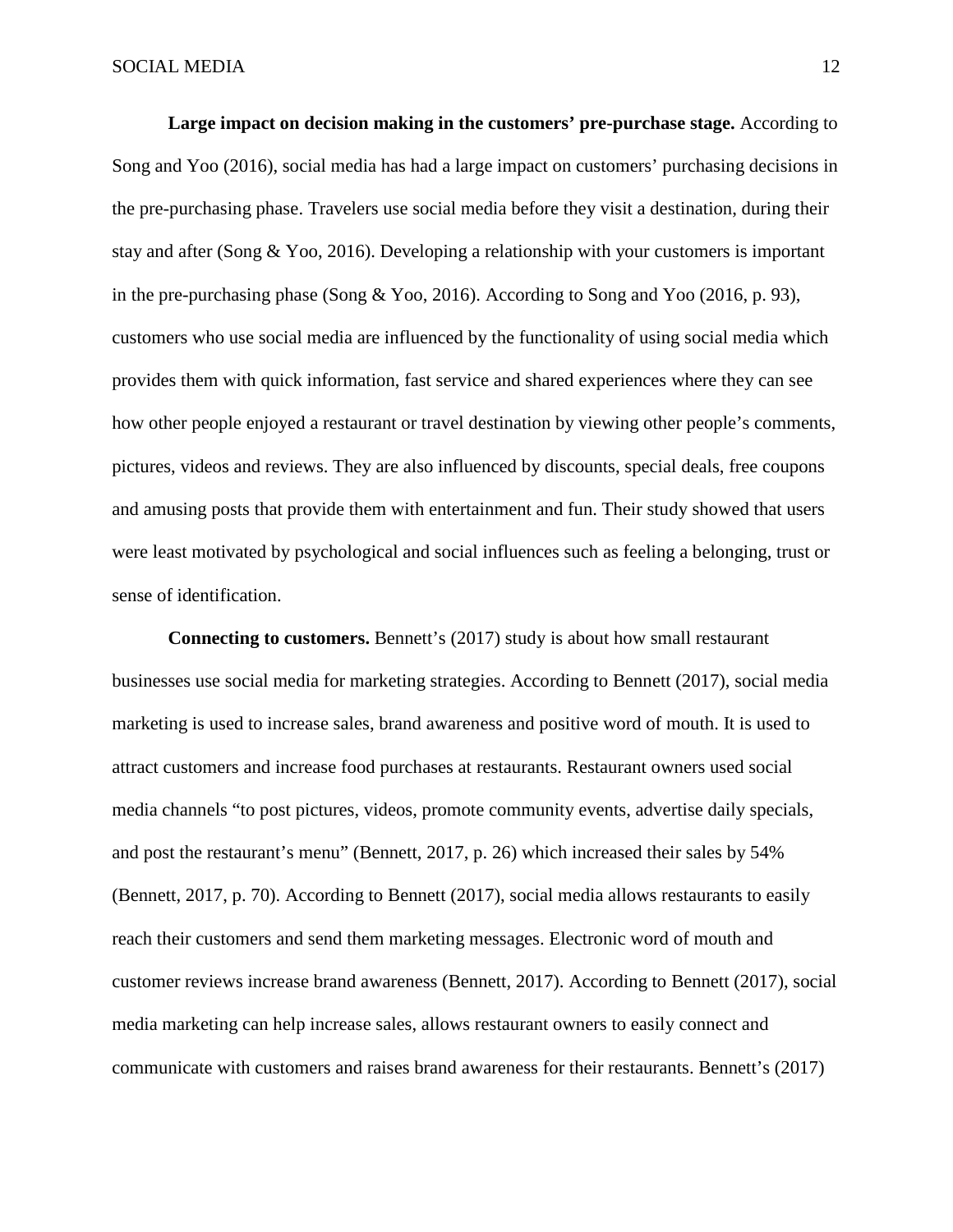#### SOCIAL MEDIA 13

study found that social media marketing had a significantly positive impact on restaurant performance. While traditional marketing is a one-way street telling customers what you want them to hear, social media marketing is a multilane highway giving users a chance to say their opinion about products and services (Bruce  $\&$  Solomon, 2013). This gives businesses a chance to find out what they need to improve and allows customers to be proactive in co-creation rather than just taking what is given. This can lead to innovation and growth, rather than stagnation (Hajli, Shanmugam, Papagiannidis, Zahay & Richard, 2017). Building a level of trust with consumers will help marketers grow their business faster than those who only advertised to consumers (Liang, 2013). Enterprises and consumers develop loyalty and trust through social media marketing (Kim et al, 2015). Social media is almost like a virtual food market; customers come to the market and have tons of choices.

Customers explore and see who they would like to buy from, who they can trust the most, whose food looks the most quality and what type of service they can expect to receive from the restaurant (Liu, Li, Ji, North and Yang, 2017). Social media provides users with options and businesses should take advantage of that position and create the best possible brand image, provide top service and treat their customers with care (Weintraub, 2012). According to Kim, et al. (2015), social media has a positive impact on brands or companies. Kim et al. (2015) stated, "Especially for small business operators in the restaurant industry, social media provides lowcost advertising to increase market share and boost restaurant sales". However, what is being explored in this study is what social media tactics can attract people to fine dining restaurants in Zagreb. Before revealing what the participants of this study believe, let us take a look at what experts from past studies believe to be true for restaurants and businesses in general.

#### **Social Media Tactics**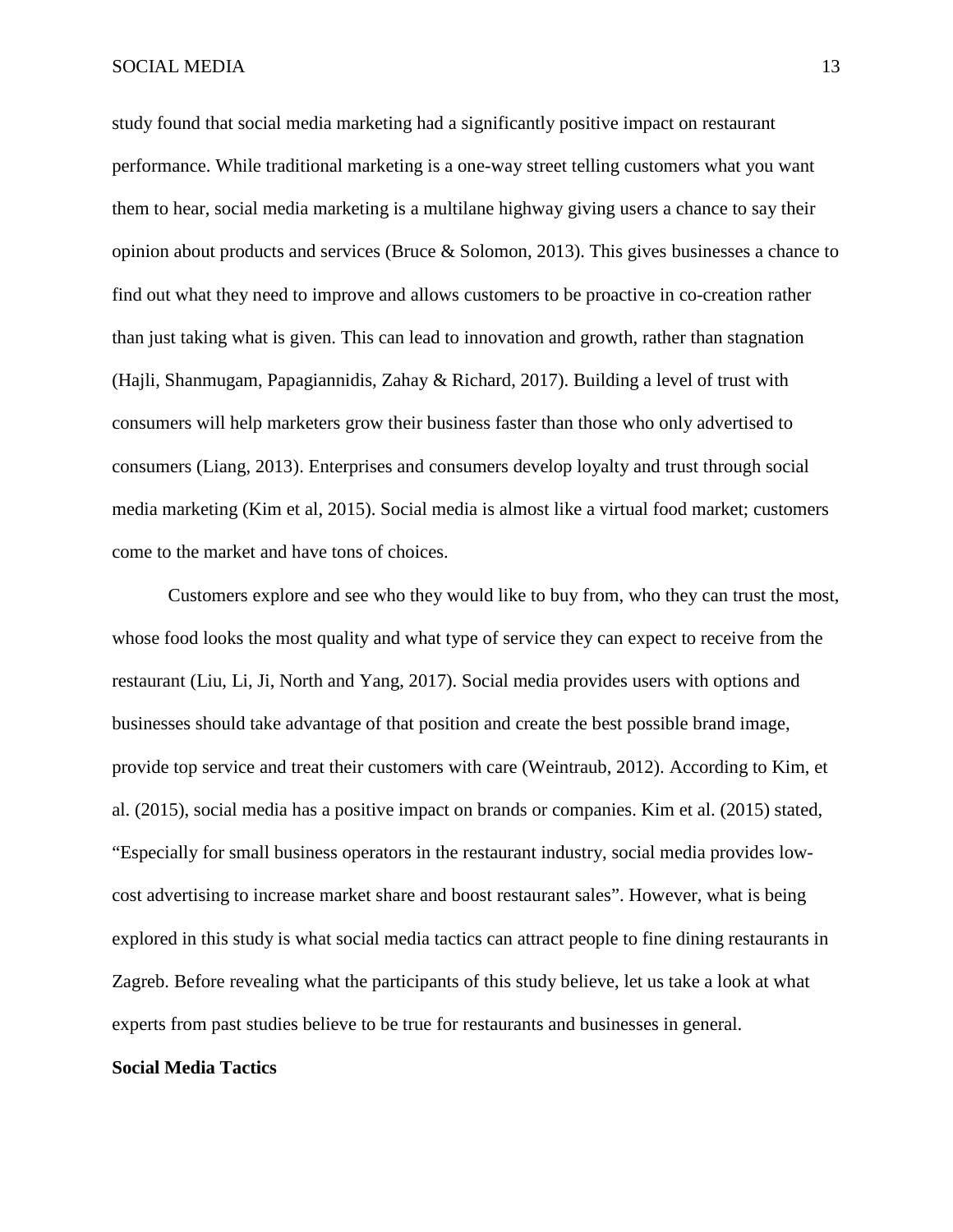**User-generated content.** There are many social media tactics out there such as, videos, live-videos, contests and more. Some are consistently effective and a few are just passing trends. According to Cutrone (2015), user-generated content is one of the most effective ways of gaining trust from your followers on social media. User-generated content is tied to trust because it is easier for people to trust another person's experience rather than what the brand is trying to sell to them. In other words, pictures, videos and text that other customers have posted to the brand's social media page (user-generated content) are used as confirmation to other users' that these customers were satisfied with the brand, service, product and/or experience. This assures the customer that is still found in the decision making phase to either become a customer of the brand or business or not (Cutrone, 2015). Customers trust other users' experiences more than the brand's photos, videos or words. Followers are more likely to purchase something from a business if they see that others have been satisfied. For instance, users could view a fine dining restaurant in Zagreb and be debating whether it would be worth visiting or not. If the fine dining restaurant's social media pages have many visitor photos showing that they were satisfied, this would most likely motivate the people watching to visit and also increase online positive word of mouth (the overall picture of the restaurant). Users would be more likely to be attracted to visiting that restaurant. However, if the users only saw pictures that the restaurant created, then there could be a possibility that they could be sceptical and give up on visiting the place due to uncertainty or search for more information and feedback before making their decision.

**Encourage communication and engagement with customers.** A few social media tactics that could help companies enhance their image and engagement on social media channels are: showing behind the scenes moments, answering customer complaints, beginning a conversation and using more video content (Barrett, 2016). According to Barrett (2016), the key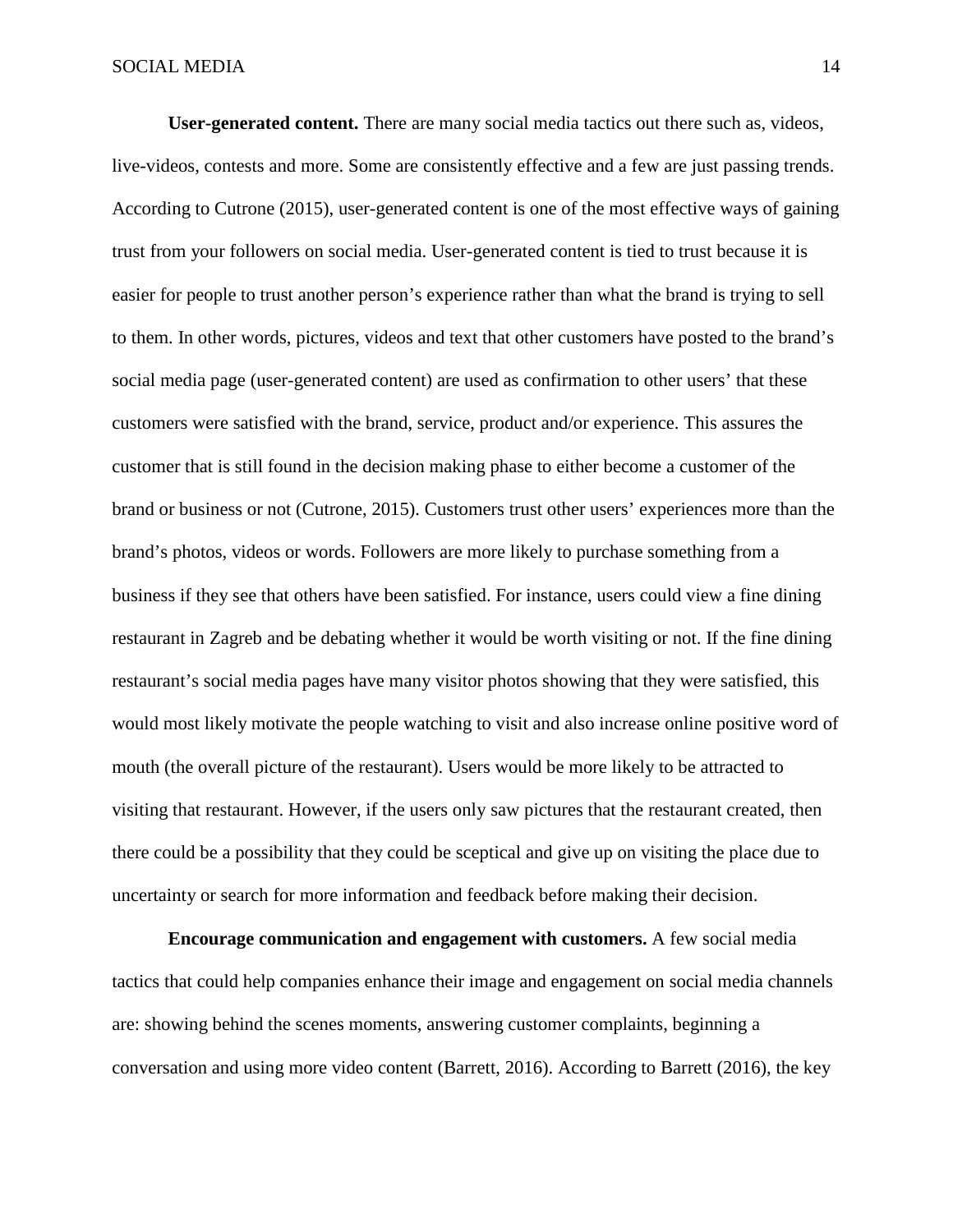#### SOCIAL MEDIA 15

to gaining new customers is engaging in conversation with them, motivating communication and presenting the restaurant in its best light with amazing pictures and content. However, sometimes even amazing content needs to be filled with background meaning or personal fulfilment for users. Companies should mention the benefit that users are receiving from reading their posts. For example, companies can start their posts with a question or include humorous content for the purpose of differentiating themselves from the usual advertisements that users see on social media and in their everyday lives (Aaker & Smith, 2010). According to Aaker and Smith (2010), it would also be a good idea to talk about topics that have nothing to do with sales. For instance, companies can mention a community or worldwide event, just to show customers or users that their focus is not exclusively on the company, its products or profit. Connecting to the audience on an emotional level and creating relationships with users will motivate the audience to reach out to the companies more, pay attention to their social media posts, and remind the users of their brands, and products more often (Aaker & Smith, 2010). It is similar to receiving a birthday discount in the mail, the more the companies think about their customers and pay attention to them, the more their customers will think about and pay attention to them.

**Video content.** Due to the overload of information that people receive in today's world both online and offline, video content is a clear and simple way to communicate a message and grab the users' attention (Gamble, 2016). According to Gamble (2016, p. 47), color visuals increase users' willingness to read by 80%. People do not have time to read articles anymore and are only interested in the main ideas. People can remember 80% of the content that they see and only 20% of what they read (Gamble, 2016, p. 47). Videos motivate users because they usually tell a story, contain beautiful pictures or animations and are short and to the point (Gamble, 2016). Videos can also improve users' transfer of learning by 80% and the brain processes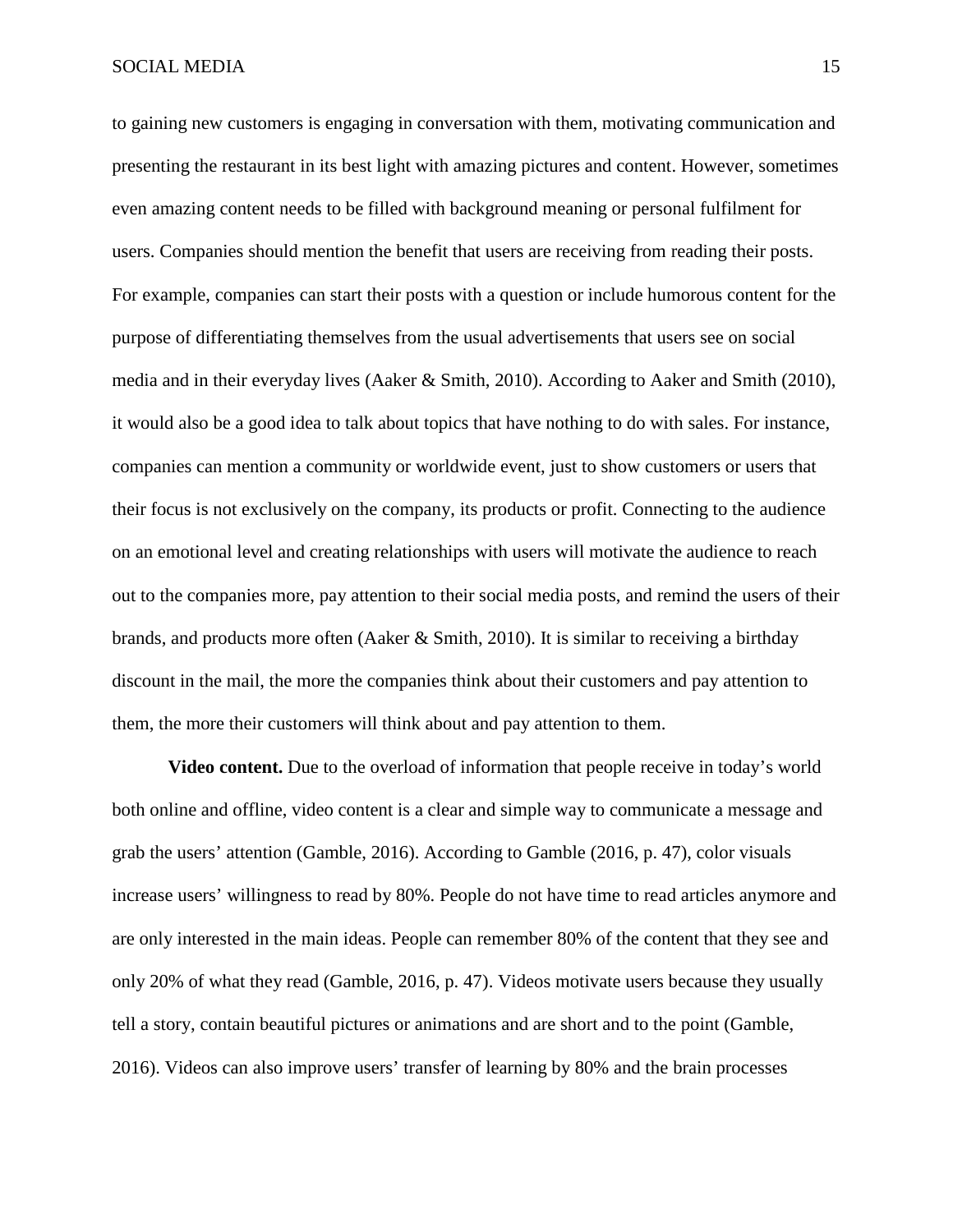visuals 60,000 times faster in the brain (Gamble, 2016, p. 47). Watching videos on Facebook and Instagram have become the way that we perceive the world today. It is the fastest and most effective way to learn and discover new things. It replaces old TV ads and can be targeted on Facebook for low cost.

**Connecting to customers.** Nokia for instance, knows that having a good relationship with customers' results in more sales. For example, they delivered personal experiences to their consumers and gained their trust. They focused, on maintaining conversation with them and always looked for future opportunities of communication with existing and new followers (Holloman, 2016). One example would be: a few Nokia employees created Nokia Follow Friday (#FF) on Twitter during a social media team day in Finland. Each Friday, people recommended people to follow along with the #FF tag on their tweets. Originally, they were supposed to spend the day being graffiti artists, but at the end, they posted the graffiti to Twitter and announced the first Nokia Follow Friday which is now a tradition (Holloman, 2016, p. 47). This showed that they constantly sought new opportunities to connect to their followers and gain new ones.

According to Jackson (2016), sharing recipes is one of the top keys to catching the hearts of restaurant customers. This allows customers to enter the restaurant's comfort zone and therefore the restaurant is being transparent with its customers. In return, customers feel close to the brand (Jackson, 2016). One interesting finding from Jackson, Lancanster and Wirth (2016) was that Ben & Jerry's takes pictures of hands and their products, which has showed more effectiveness in social media posts on Instagram because it gave a more real-life feeling to the photo. It made users or customers feel like "I want to be holding that delicious food in my hand, it looks so good". The technique added a personal and human touch.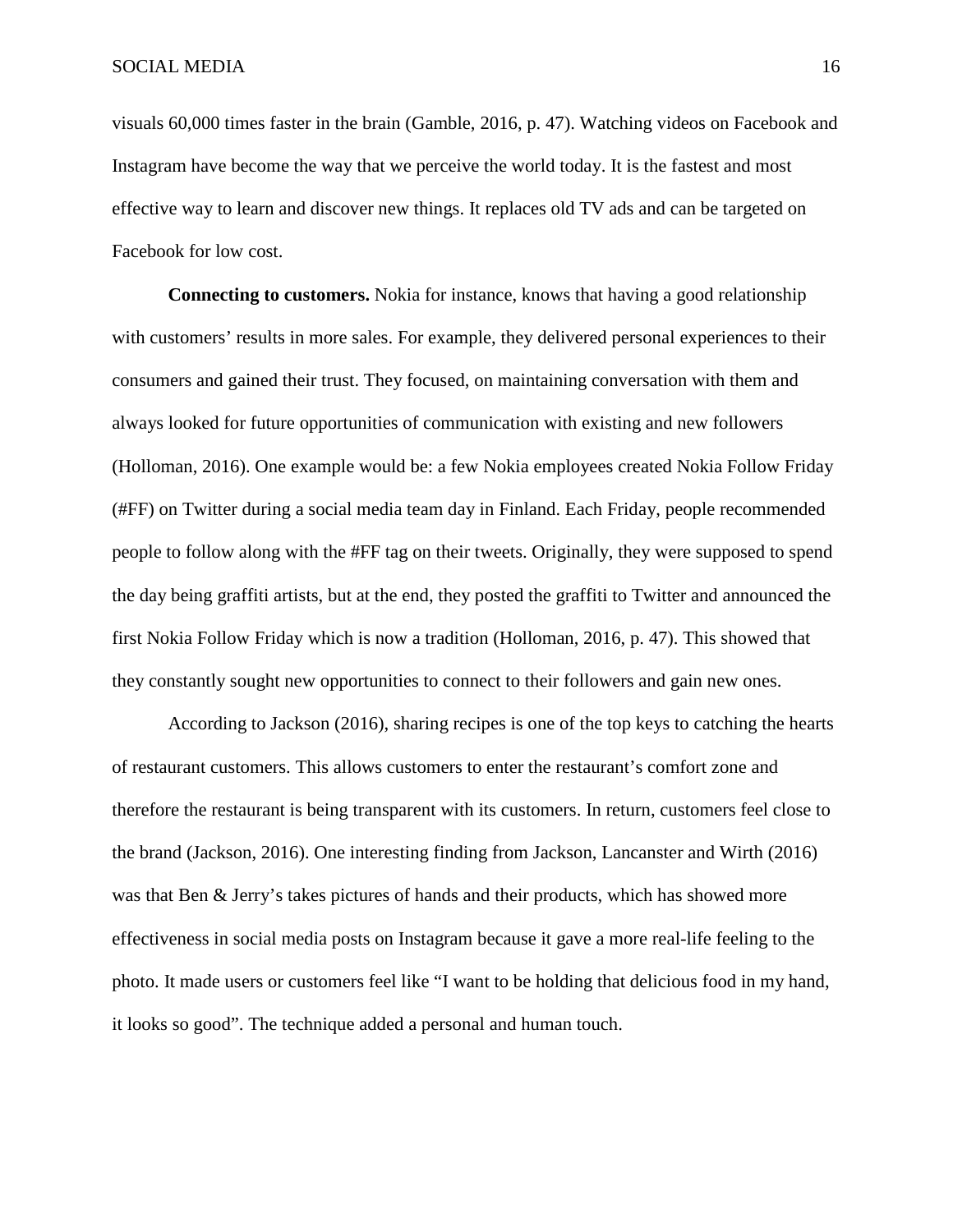Marketing on Facebook is more effective when indirect marketing is used, such as sharing menu descriptions rather than the restaurant pointing out that they are selling the food from the menu directly (Kwok & Yu, 2013). According to Rowe (2016), five ways restaurants can be noticed on Instagram are using the best photos that the restaurant has, sharing an insider's look (menu items, events, chef, staff, behind the scenes magic), having a social media content plan, following people and using hashtags. By communicating to customers that the restaurant is not just selling, but wants to provide an experience to its customers, a sense of value is created and users feel like the visit to the restaurant would be worthwhile.

**Customization, choice and convenience.** Another way restaurant owners could adjust their social media tactics and strategies is by following the needs of the new generation Z, which is mostly by being active on Instagram, Twitter and Tumbler. Their needs are the 3 C's: customization, choice, and convenience (Ruggless, 2016). In other words, customer of generation Z are in need of personalized service and products, a variety of choice, and fast and efficient service. If the restaurant has this in their offer, they can easily market this population on social media platforms and gain new customers who would most likely share their experience online through social media platforms (Ruggless, 2016). Each customer would like to be treated with special care and they love to have a variety of choices to choose from when picking the product they want to purchase; for example, if a girl is choosing a pair of sweat pants, she will probably want to choose from at least four or five different colors (Ruggless, 2016).

**Listen and pay attention to your customers**. Weintraub (2012) highlighted the importance of companies listening to customers and managing their brand reputation on social media platforms. According to Weintraub (2012), answering messages on social media and communicating with your customers on a daily basis is very important. Many users reach out to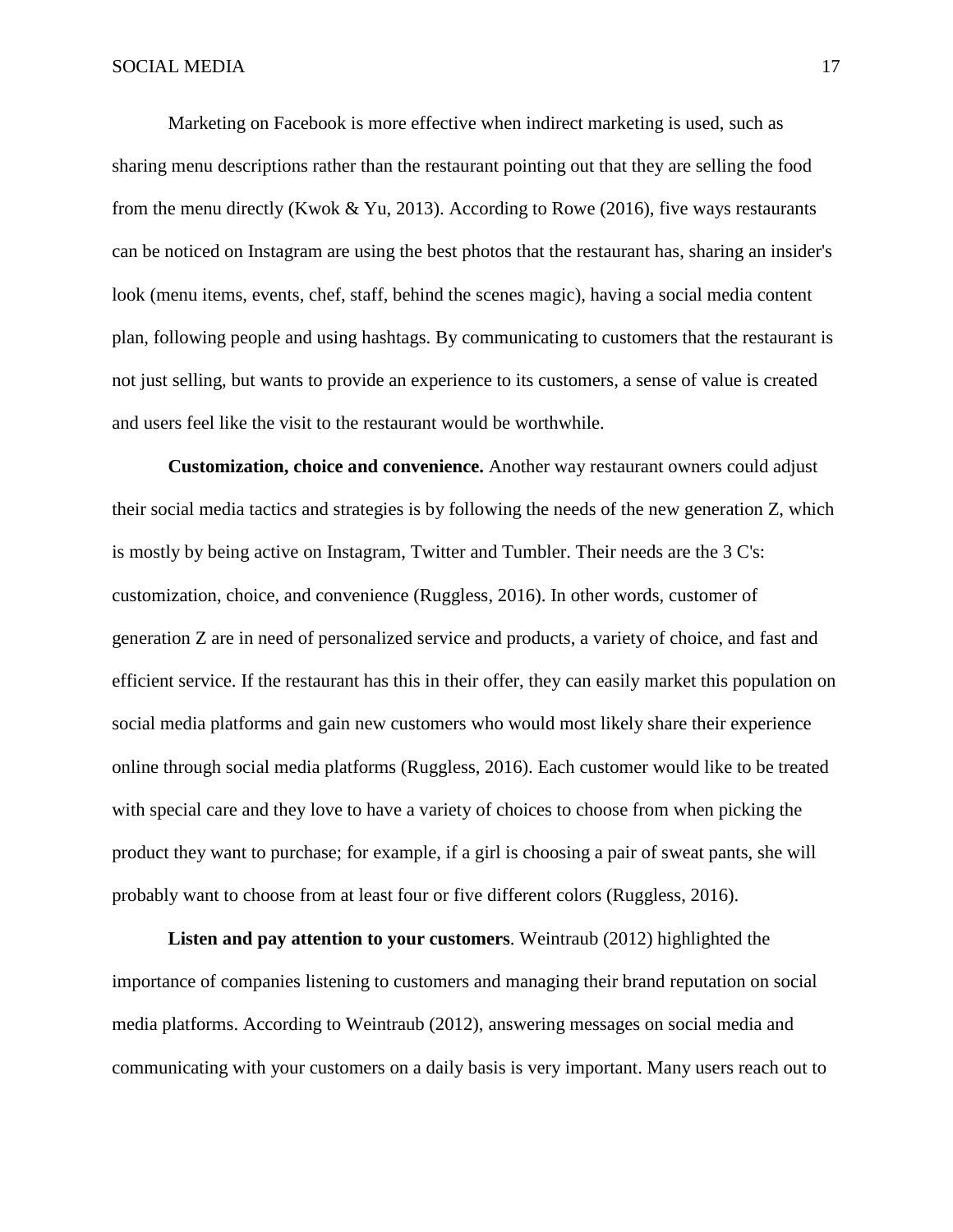social media for further information such as, price, reservations, offers and online reviews (Fox, 2016). Users search for fast answers and dedicated brands (Fox, 2016). Listening to customers helps brands find out what they should change or how they can improve their offer (Weintraub, 2012). Facebook and Instagram have become open portals for communicating with customers and providing top service as best and as quickly as possible (Kim, Li, & Brymer, 2016).

**Allow the food pictures and videos to speak.** Ariyasriwatana and Quiroga (2016)'s empirical study focused on restaurant reviews from the website Yelp and how many different ways the deliciousness of food can be communicated by people.

Ariyasriwatana and Quiroga (2016)'s study found that there were eight categories in which the deliciousness of food could be communicated: senses (subcategories: taste, smell, touch, flavor, visual and deliciousness), culinary affair (subcategories: cooking, authenticity, variety of menu offering, and portion), matter of the heart (affection, feeling, emotion, sentiment, mood and the indulge of craving), health (subcategories: healthy deliciousness and unhealthy deliciousness), testimonial and endorsement (general word, ranking and rating, approval from connoisseur, guarantee,

recommendation/invitation/challenge/a call to action,

gratitude/congratulation/admiration, celebrity, and insider/guru from food industry), personal signature (subcategories: humour, drama, nonverbal communication), consumer (subcategories: mouth-watering, frequency, eating mannerism, amount consumed, celebration, wanting more, food virgin, leftovers and takeout, out of comfort zone), and restaurant (subcategories: worth of price, service, inconvenience, atmosphere, where the locals eat, food supply) (Ariyasriwatana and Quiroga, 2016). According to Ariyasriwatana and Quiroga (2016), the categories and subcategories represent how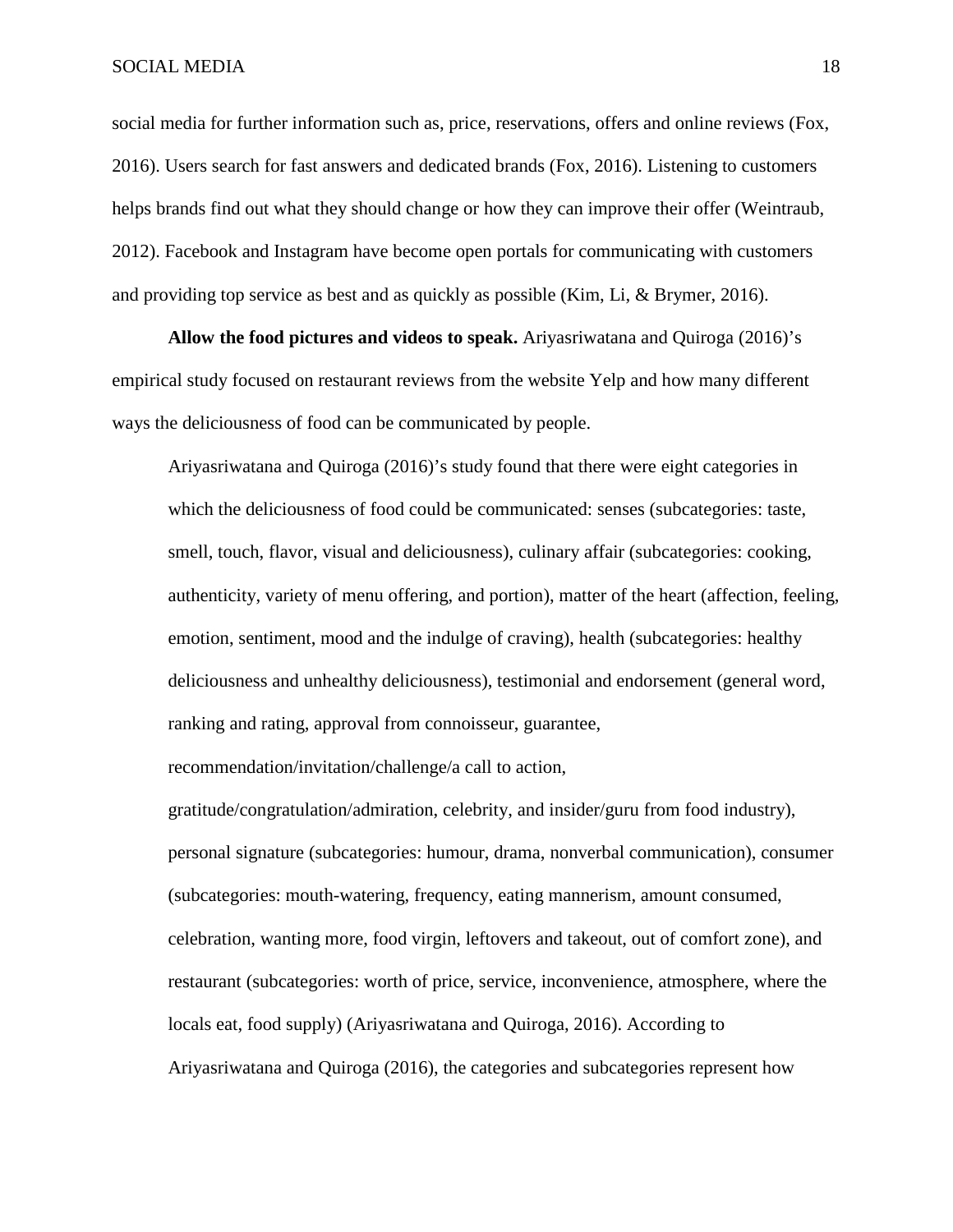people express deliciousness through online restaurant reviews on the Yelp website. (para. 3)

According to Ariyasriwatana and Quiroga (2016, para. 3), the customers used sentences such as, "…this cake was impossibly light yet bursting with *a deep, hearty chocolate flavor*". Ariyasriwatana and Quiroga (2016, para. 4) stated: "Marketers and planners can benefit from these categories". Food is often linked to pleasure and strong emotions; it is also seen as fun and entertaining (Ariyasriwatana and Quiroga, 2016). These categories and examples of expressed deliciousness could help marketers attract customers in general and on social media (Ariyasriwatana & Quiroga, 2016). If the food speaks to us, we will most likely want to try it out. A good mixture of words and pictures or videos could certainly attract users' attention on social media (Ariyasriwatana and Quiroga, 2016).

#### **Creating Positive Word of Mouth**

**Traditional word of mouth and online word of mouth.** Word of mouth has had a great impact on people's behaviors and their decision making (Kim et al., 2016). Traditional word of mouth is when one person shares information with another person about a certain experience or recommends the experience to another person (Eelen, Özturan & Verlegh, 2017). Today, online word of mouth is created using pictures, comments, videos and leaving reviews or comments on social media platforms such as Facebook, Instagram and more online social networks (Lui et al., 2017).

*The importance of online word of mouth.* According to Liu et al., (2017), maintaining a consistent relationship with consumers leads to more positive word of mouth. Word of mouth can then increase sales and brand awareness (Fox, 2016). Therefore, social media is truly a powerful marketing tool for small business restaurants when used and properly implemented (Bennett, 2017). Dunkin' Donuts created a lot of social media engagement with their fans when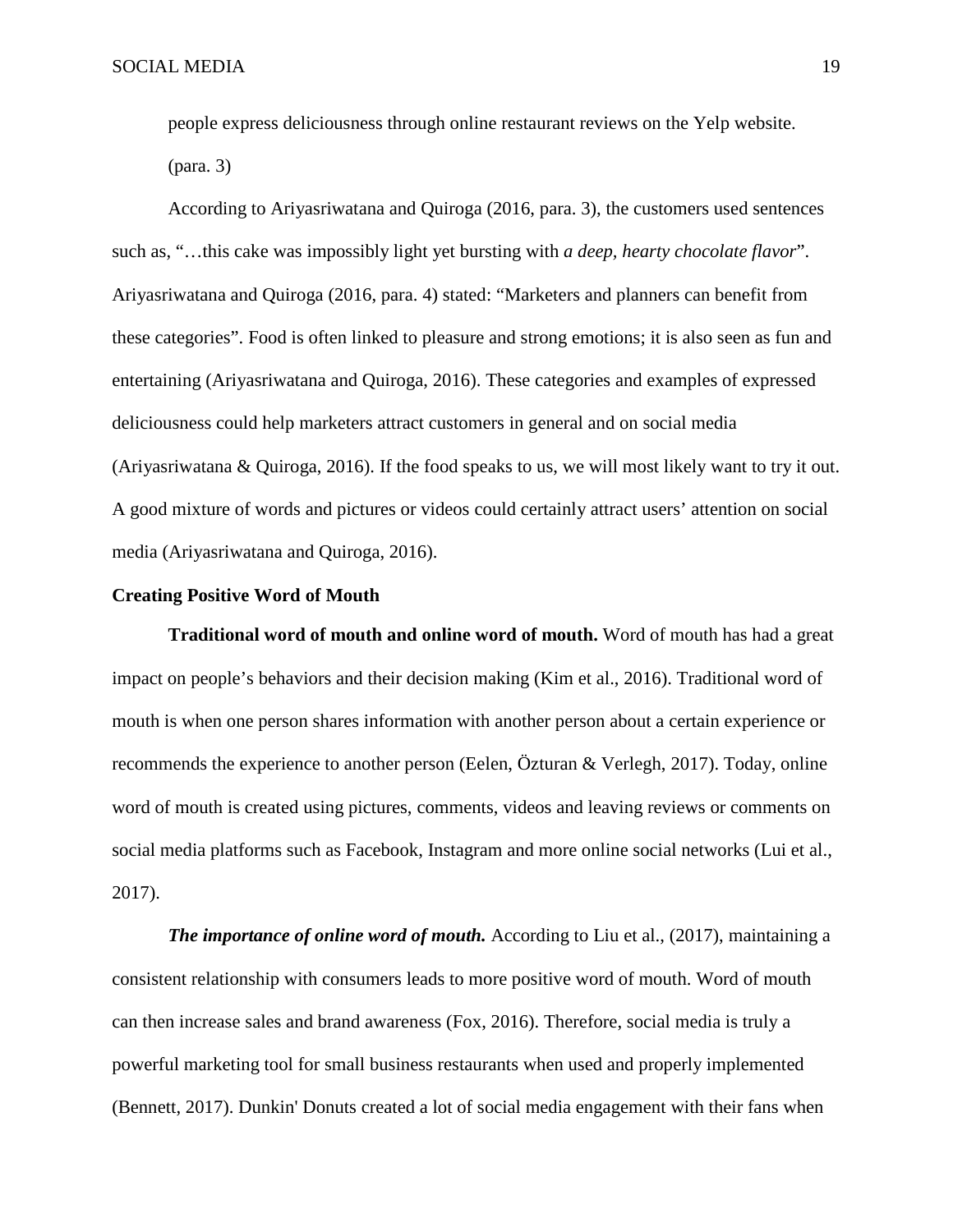they decided to make a Valentine's Day contest. Contest members had to post a way that the brand is a part of their love life and mention the hashtag Dunkinlove. Under the hashtag Dunkindonuts or Dunkinlove on social media channels, all you can see is positive things about the brand. This made a great deal of positive word of mouth for Dunkin' Donuts. The most effective part of the contest that created positive word of mouth for Dunkin' Donuts was the prize, free coffee and donuts for a year and \$2500 to spend on anything outside of Dunkin' Donuts. This was a great example of how to get customers' attention and loyalty through social media channels (Food and Beverage Closeup, 2017).

**The importance of interacting and developing a quality relationship with your audience.** According to Fox (2016), it is important to have developed relationships with customers rather than just advertising to them. Fox's (2016) study focused on the importance of word of mouth and online word of mouth. It was an empirical study done in Dublin, Ireland using a qualitative approach. Restaurant marketers who used social media marketing and restaurant customers who used social media were both interviewed. The interview topic was online word of mouth and finding out what types of styles and communication could create effective stimulation of positive online word of mouth for restaurants in Dublin (Fox, 2016). A way to create a viral campaign is by inviting the audience to engage in what the restaurant is doing. For example, a restaurant that has launched a new summer cocktail menu requested its Facebook friends to get involved by assigning names to the new cocktails (find the source?). An incentive was offered to the person who chose the winning name. This was one way to face the challenge of creating interaction and engaging communication.

In contrast, it was found that excessively promotional content makes the audience "unfriend" and "unfollow" a restaurant on Facebook and Twitter (Fox, 2016). According to Fox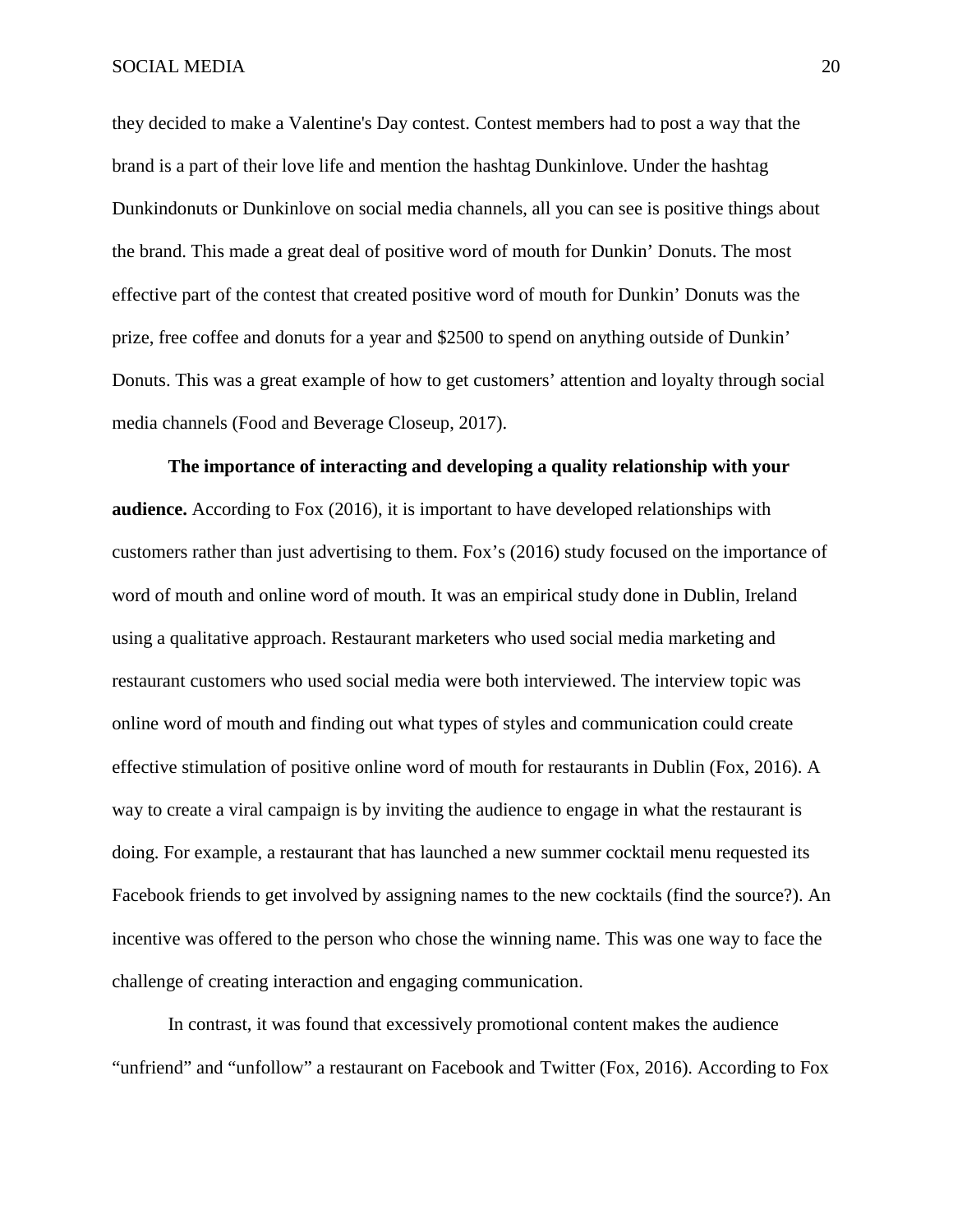(2016), it is important to create online communication with a dash of personal touch. Restaurant marketers from Fox's (2016) study felt that it was almost compulsory to personally sign-off on posts (Fox, 2016). It was also found that communications must be distinctive, and restaurants must be able to transmit their own character through their social media content (Fox, 2016). Fox's (2016)) study strongly supports the idea that restaurants in Dublin should be using flexible, laid back communication, different tactics for different social media channels, funny posts, storytelling and adapt everything to mobile (Fox, 2016).

**Offer value – market value.** According to Gromfin (2016), before marketing a restaurant it is important to make sure that the restaurant is being run well. Otherwise, there is no point to market a restaurant that people would not enjoy visiting (Gromfin, 2016). The goal is to create something valuable to share about the business with customers, tell everyone about it, and be there constantly for guests. In other words, customers' experiences are equivalent to positive or negative word of mouth and can either promote the restaurant or destroy it (Gromfin, 2016).

According to Grub Street (2016), one chef adjusted his entire restaurant to adapt it to the technology that was being used by the younger population. He wanted it to be a place where customers would post a picture saying that they are in his restaurant, and he succeeded. This brought the restaurant nothing but positive word of mouth because he recognized his target market needs and delivered it to them both online and offline. This is what he said,

Starbucks did it 15 years ago - created a sense of a third place. This is the new third place. If you look on the walls, I have nothing but USB ports everywhere. I don't have plugs. I have free 5G WI-FI. Everything is Instagrammable. I have hashtags on my mirrors. Pokémon Go is trending, and I have something on my board outside about it. The whole point is that this is built for the millennials - the youth. (Grub Street, 2016, para. 16)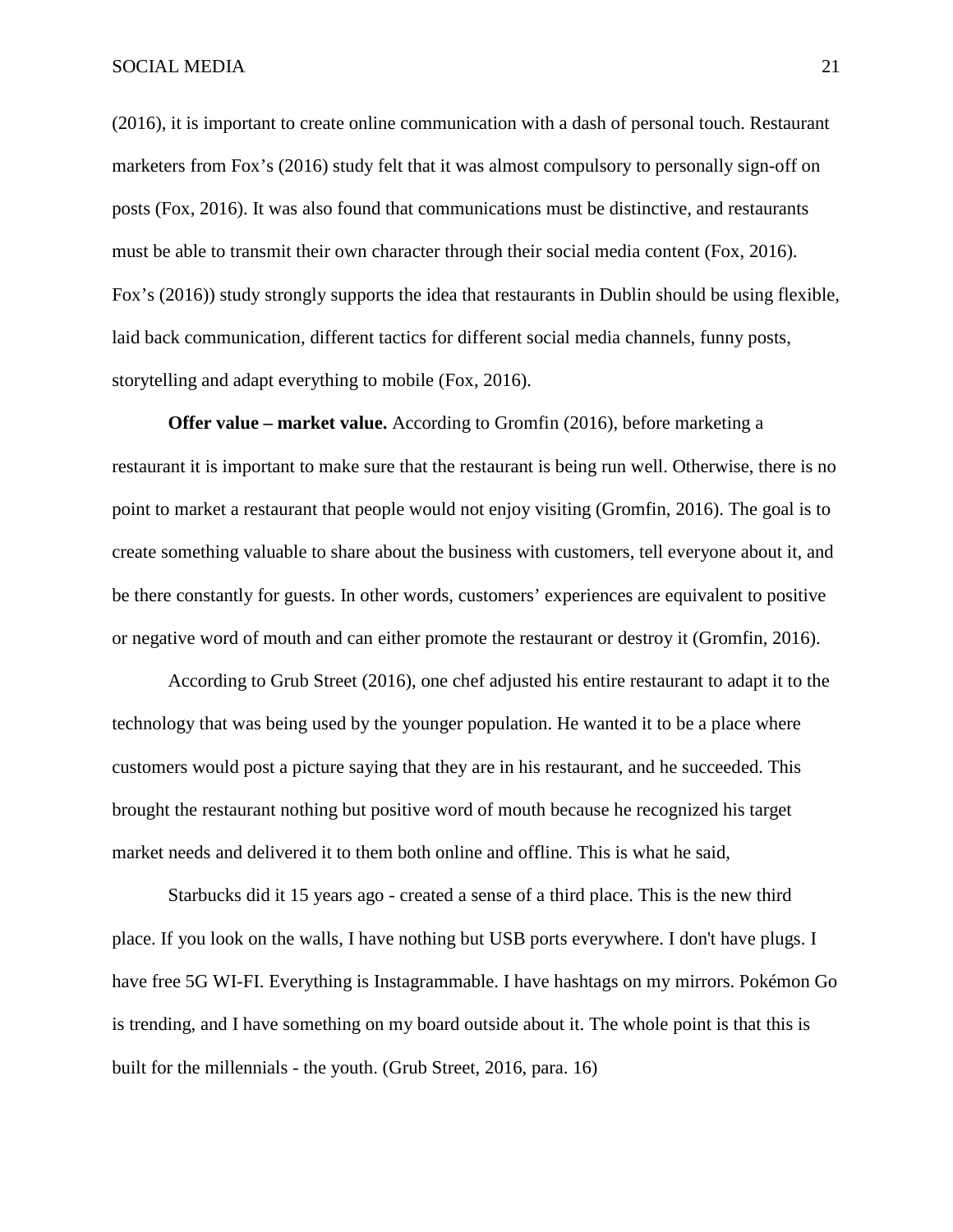**The importance of being active on social media.** Kwon and Mattila's (2015) study examines the importance of self-brand connection and positive word of mouth. According to Kwon and Mattila (2015), brand love is connected to positive word of mouth, loyalty, willingness to pay premium price and forgiveness of brand failures. The empirical study focused on discovering what factors caused positive word of mouth amongst customers who loved hospitality brands (Kwon & Mattila, 2015). Kwon and Mattila (2015), found that a self-brand connection raises loyalty levels and also positive word of mouth amongst consumers. For instance, the Starbucks app allows customers to pay by phone and also store their own customized favorite drinks in the database (Kwon & Mattila, 2015). Kwon and Mattila (2015) also pointed out that marketers should use messages that promote individuality such as, "enjoy yourself", "create your own favorite drink" or "people like you". A combination of self-brand connection a promotion of individuality is the secret to success for gaining loyal customers and positive word of mouth (Kwon & Mattila, 2015). Kwon and Mattila (2015) suggested that marketers should use social media to create a brand personality among customers which could potentially raise the brands' online positive word of mouth. For example, a restaurant that follows the concept "farm-to-table" could focus on factors such as being local, having fresh foods, being laid-back and creating an emotional connection with their loyal customers through social media (Kwon & Mattila, 2015).

According to Grub Street 2017, Jack's Wife Freda is a small restaurant that recognized the potential of Instagram just when it started to grow. They paid attention to small details and creating a great marketing story that made their restaurant go viral on Instagram. For example, they had cute sayings put on their sugar packets such as, hello sweet, hug more and Jack <3 Freda. They posted many pictures of the food and atmosphere and also had creative menus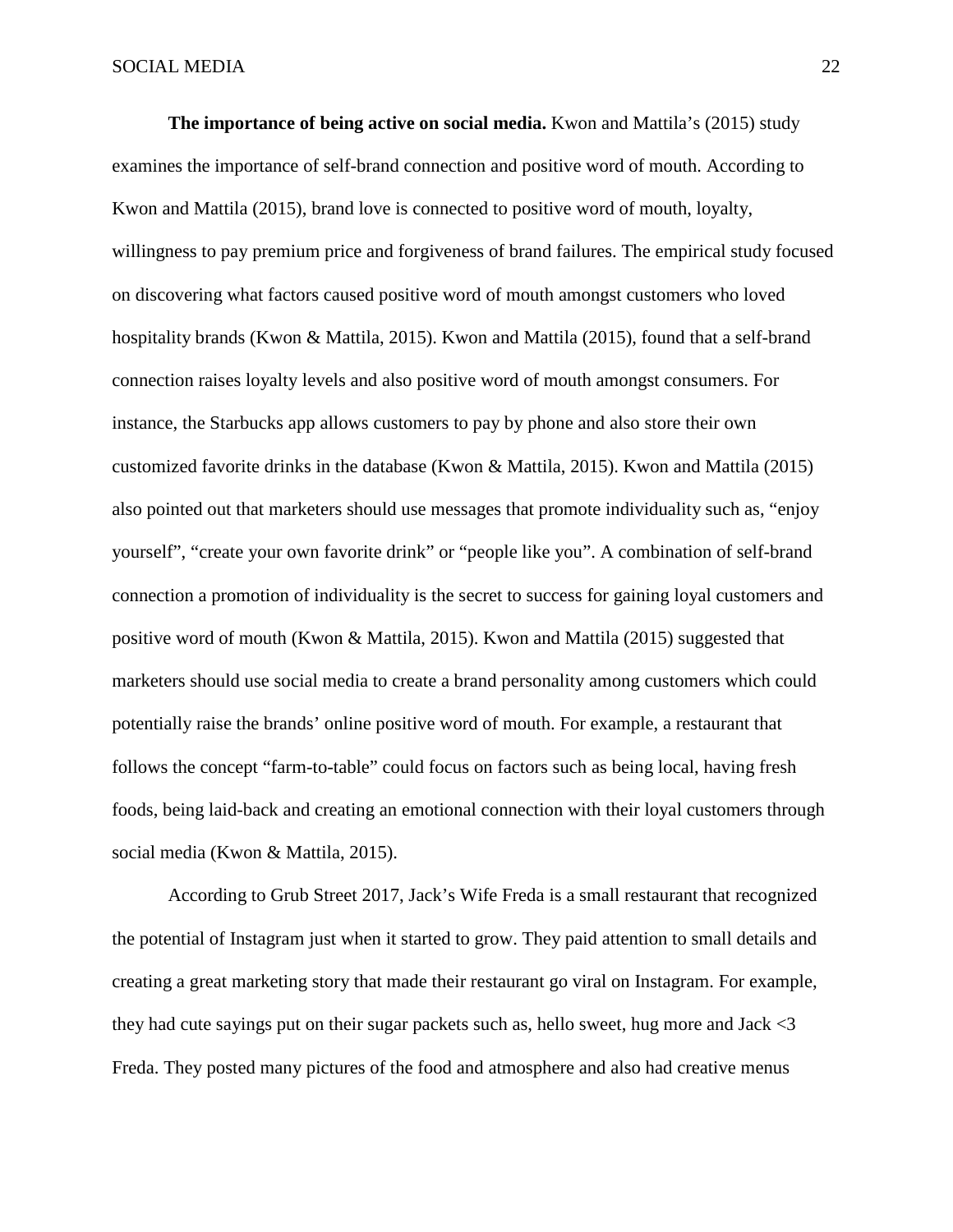designed that were used as placemats. Also, they had a story behind the restaurant name. Jack and Freda were the names of the owner's immigrant grandparents who loved each other very much. All of these techniques combined with connecting to their audience on Instagram allowed Jack's Wife Freda to have 120,000 Instagram followers, while their nearby competition the Dutch's had 11,100 and the Spotted Pig's had 20,500 (Grub Street, 2017). Overall, a creative marketing approach, a strong social media presence and a good connection with the audience can have a great positive effect for the restaurant.

#### **The Positive Effects of Using Social Media to Promote Business/Restaurant**

Kim et al.'s (2015) empirical study focused on the impact of social media activity on the restaurants' firm values. Kim et al. (2015) found that if social media is used correctly, there is a positive linear relationship between social media and the firms' value. Kim et al. (2015) found that positive consumer reactions to a firm's social media activity can improve the firm's value in financial markets. Also, restaurants can benefit from social media because it is a low-cost advertising tool and is used to increase market share and boost restaurant sales (Kim et al., 2015). According to Kim et al. (2015), 93 % of marketers use social media for their businesses and the restaurant business uses it greatly. It is important to manage online reviews well. For example, Starbucks accepts first hand suggestions and criticism (Kim et al., 2015). If online reviews are handled poorly, customers will punish the brand rather than promote it with positive word of mouth (Kim et al., 2015). Kim et al. (2015) recommended that restaurants engage in social media activity and managing social media pages with care because the restaurant firms will be able to receive positive feedback from customers and financial markets for their leadership in the industry.

**Positive reviews equal positive revenue.** According to Kim et al. (2016), positive reviews lead to positive word of mouth through social media. The number of reviews a restaurant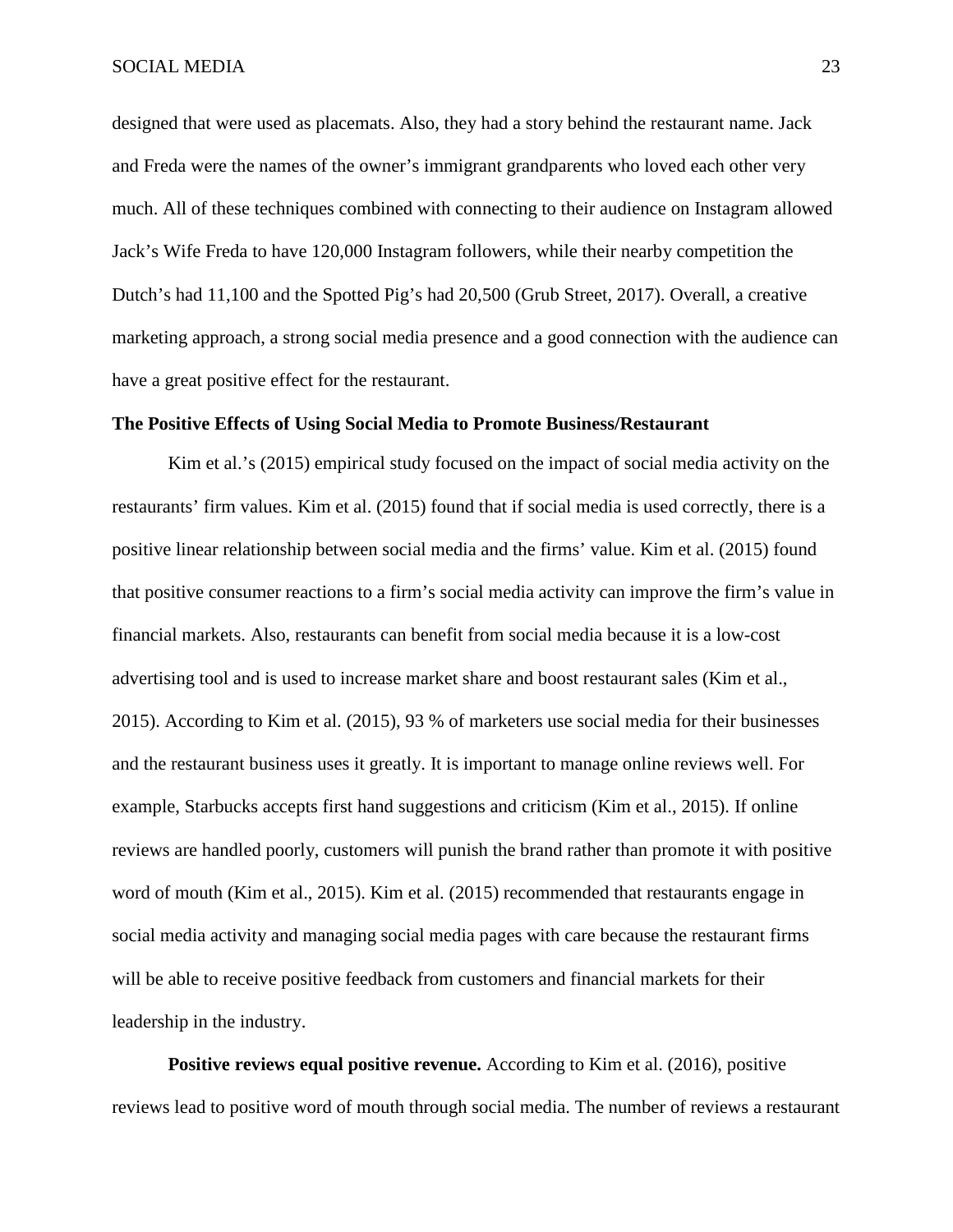has positively effects its financial performance on three levels: net sales, guest counts and average check (Kim et al., 2016). As stated above in the "Creating positive word of mouth" section, users rely on social media and other online sources to determine if they want to trust a restaurant and visit (Liu et al., 2017). The more positive online reviews there are, the more users will be willing to try the restaurant (Liu et al., 2017).

**Measuring successful campaigns and a positive pattern of sales.** Companies can check how much effect social media has had on their sales. According to Ruggless (2016), companies can look at how many online orders were received through social channels and those average checks, and how many website views were produced. By using Google analytics, you can measure the success of your social media campaign (Tonyan, 2016). Clearly, social media does have a positive impact on sales. This research paper explores whether that is true for fine dining restaurants in Zagreb.

#### **What Attracts Customers to Fine Dining Restaurants**

It is important to know what customers want from fine dining restaurants because no matter how good a restaurants' social media marketing can be, if the original product or service does not satisfy the customers' needs, they will not return to the restaurant. (FIND SOURCE) Dunn, Njite and Hyunjung's study (2008) focused on discovering what attributes impacted customers' selections of fine dining restaurants. Dunn et al. (2008) found that customer relations was the most important factor. After that, employee competence, convenience, atmosphere, and price (Dunn et al., 2008). Price was the least important decision making factor (Dunn et al., 2008). Each of the factors were important, but customer relations was most significant factor to be considered when providing successful fine dining services to customers. Dunn et al.'s study found the following (2008):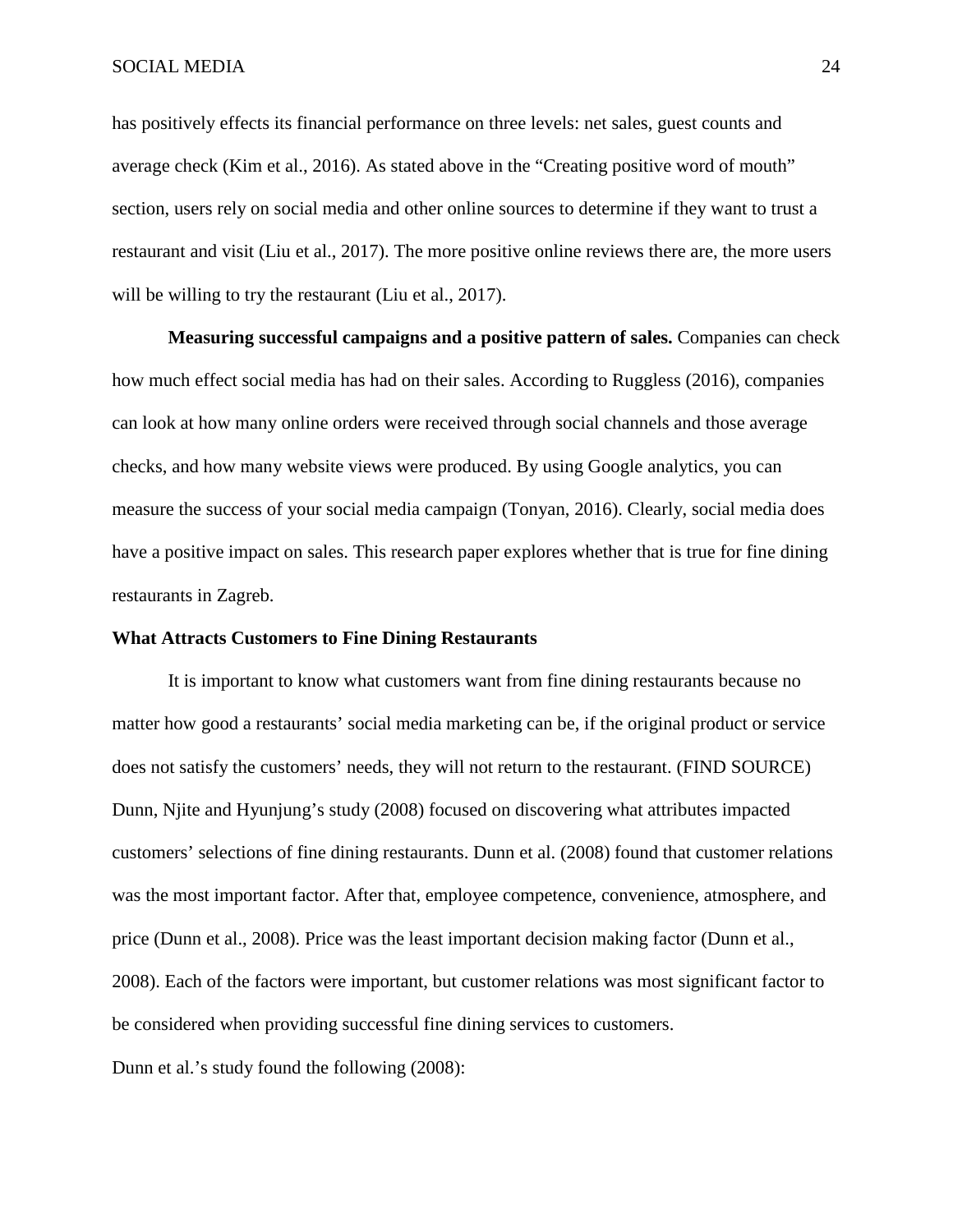Further, the research acknowledged that developing and maintaining desirable customer attributes is of utmost importance to brand managers because certain attributes strategically place a product in the consumer's mind. (para. 64)

According to Dunn et al. (2008), strength of association can have an effect on a customers' decision making. Dunn et al. (2008) suggested that managers should focus on hiring well-qualified employees and training. Thus, providing top quality service (Dunn et al., 2008). Customers said that they wanted personalized service, so the service must be very professional and dedicated to the customer (Dunn et al., 2008). Therefore, their attention should be put on the interaction between customers and service providers, investing a large amount of attention in that area (Dunn et al., 2008). According to Dunn et al. (2008), if customers develop a positive attitude toward employees at fine dining restaurants, the brand will likely be successful and if they do not the brand will likely be unsuccessful. Dunn et al.'s study (2008) taught fine dining restaurant managers and marketers how to position their restaurant and send a positive message to their audiences. Also, it taught fine dining managers and marketers what factors should be mentioned in advertisements and which ones should be used rarely. According to Dunn et al. (2008), the following factors should be mentioned in advertisements more frequently: customer relations, employee competence, convenience, and atmosphere. On the other hand, price should be mentioned much rarely (Dunn et al., 2008).

According to Harrington and Ottenbacher's (2011) study, restaurant marketers should focus on communicating the benefits of fine dining restaurants. Also, it is important for marketers to have in mind what target market they are communicating to. Marketers should have the following customer characteristics in mind: age, gender and dining frequency. Harrington and Ottenbacher's (2011) study found that price/value, quality expectation and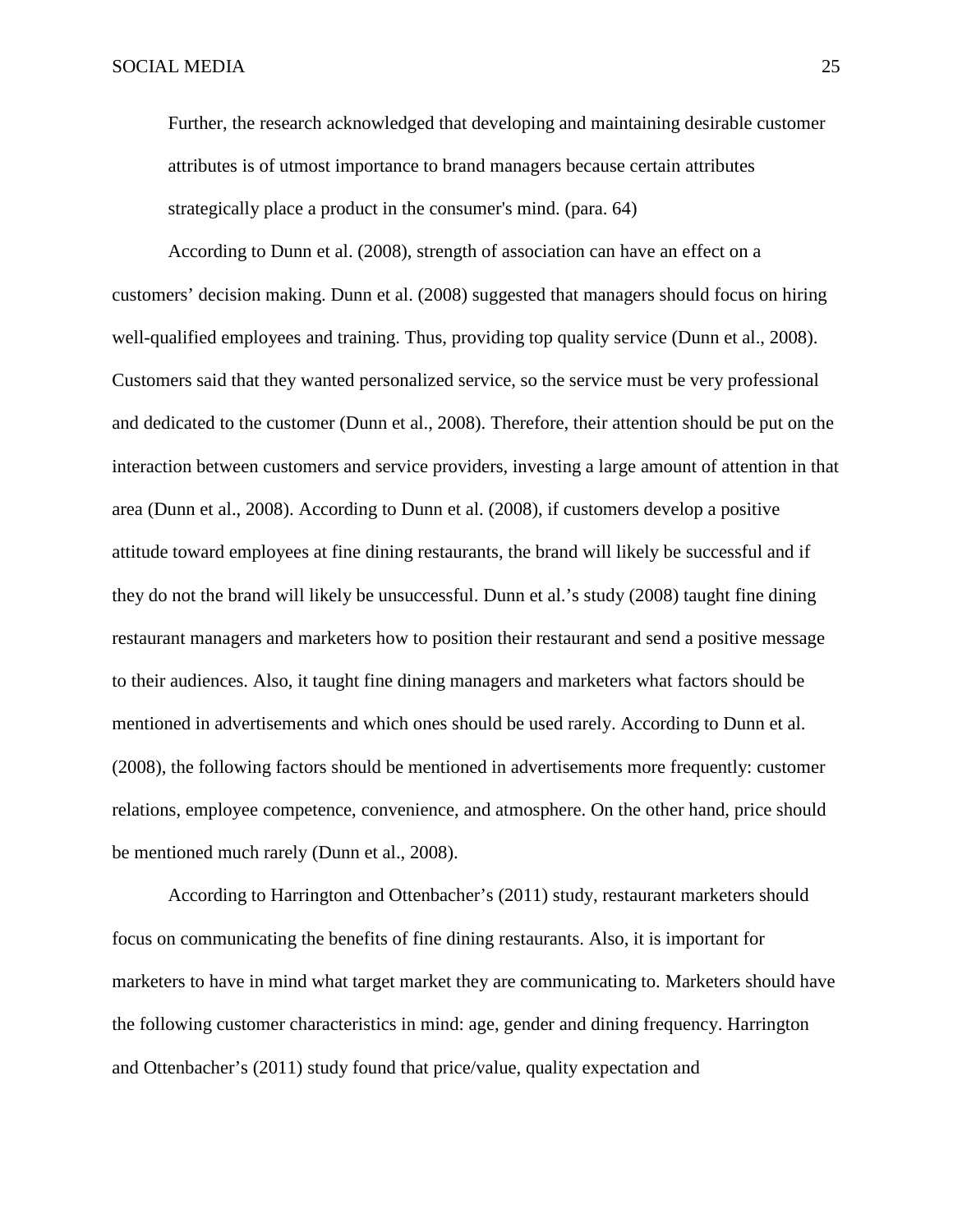variety/innovation were important factors that customers considered when selecting fine dining restaurants.

Females rated price/value, quality expectation and dietary attributes as important (Harrington & Ottenbacher, 2011). Marketers should focus on quality of attributes when marketing to women, while men paid less attention to this factor (Harrington & Ottenbacher, 2011). Frequent male diners rated the atmosphere/setting important more than less frequent diners (Harrington & Ottenbacher, 2011). Females did not rate the setting as important whether they were frequent or non-frequent diners (Harrington & Ottenbacher, 2011). Regarding the age factor, older consumers should be marketed with the following: promotion (reviews, and advertising), quality expectation (atmosphere, design, reputation, and recommendations), setting (private and low noise), and dietary (healthy options and menu flexibility to meet special diet needs) (Harrington & Ottenbacher, 2011). While, younger customers should be marketed with messages that communicate pricing, increasing the value of their experience and products that increase the value for price (Harrington & Ottenbacher, 2011). According to Harrington and Ottenbacher (2011), frequent diners are a target market that have higher expectations, menu variety and innovativeness is of great importance to them, they are a reached market and also one that will maximize revenue. Both frequent and non-frequent diners rated the price for value relationship very important (Harrington & Ottenbacher, 2011).

#### **Conclusion of the Literature Review**

In order to gain knowledge about what social media tactics other hospitality businesses around the world used for their social media strategies, the researcher gathered information from various literature sources from the RIT library and relied on this information for further development of the study. According to Kim et al. (2015), social media marketing is used to a large extent by restaurant marketers because it is a low-cost advertising tool and can increase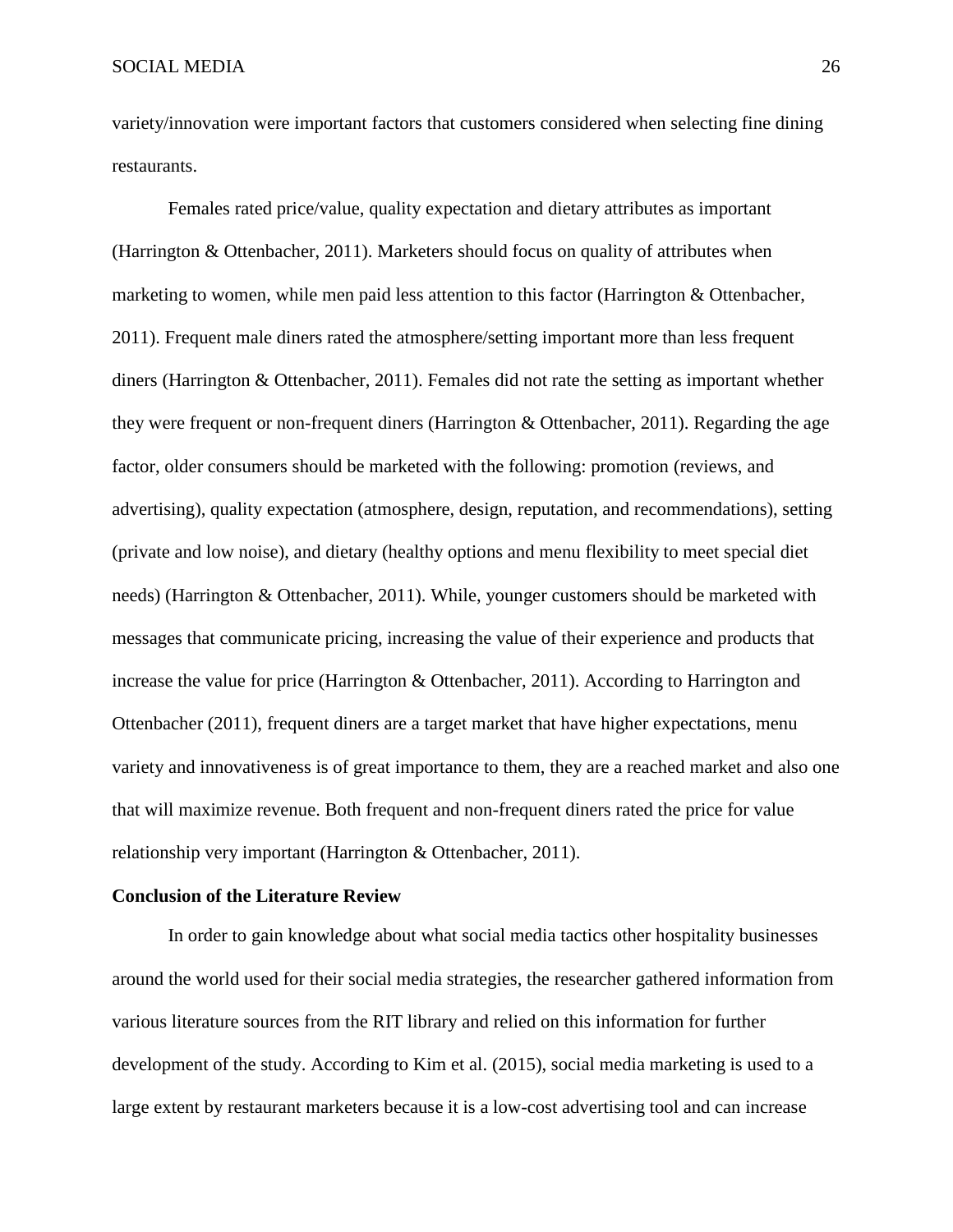market share and boost restaurant sales. However, social media marketing only has a positive effect if used correctly (Kim et al., 2015). That is why it is important for restaurant marketers to learn about the most effective social media tactics that they can use for their social media strategy. In general, social media tactics that are effective are using user-generated content, video content, motivating customers to engage in conversations, and entertaining users with fun content. Specifically, for restaurants, all of these can be applied with an addition of sharing recipes, behind the scenes photos and highlighting the content and also visuals of the food. It is also good for restaurants to creatively advertise by including the audience in engagement within the posts, rather than just saying what is on their menu. The importance of creating positive online word of mouth represents the benefits of social media and how it can easily raise or lower sales due to user-generated content and reviews. Finally, the section about fine dining restaurants defines what people look for in fine dining restaurants and what factors are important to them when deciding to visit these particular types of restaurants. The study will explore what factors and social media tactics are important to consider when creating an effective social media strategy for a fine dining restaurant in Zagreb.

#### **Methodology**

#### **Research Design**

The research approach used to gather information for this study was the qualitative approach. The qualitative approach gathered participants' perspectives on the research problem (Creswell, 2014, p. 186). This research paper used a qualitative research method because the goal was to discover the opinions and experiences of participants related to social media, fine dining restaurants, and the possible effects of social media marketing on user buying decisions.

This study explored what social media tactics are effective and can help fine dining restaurants in Zagreb attract more customers, as well as what factors could motivate potential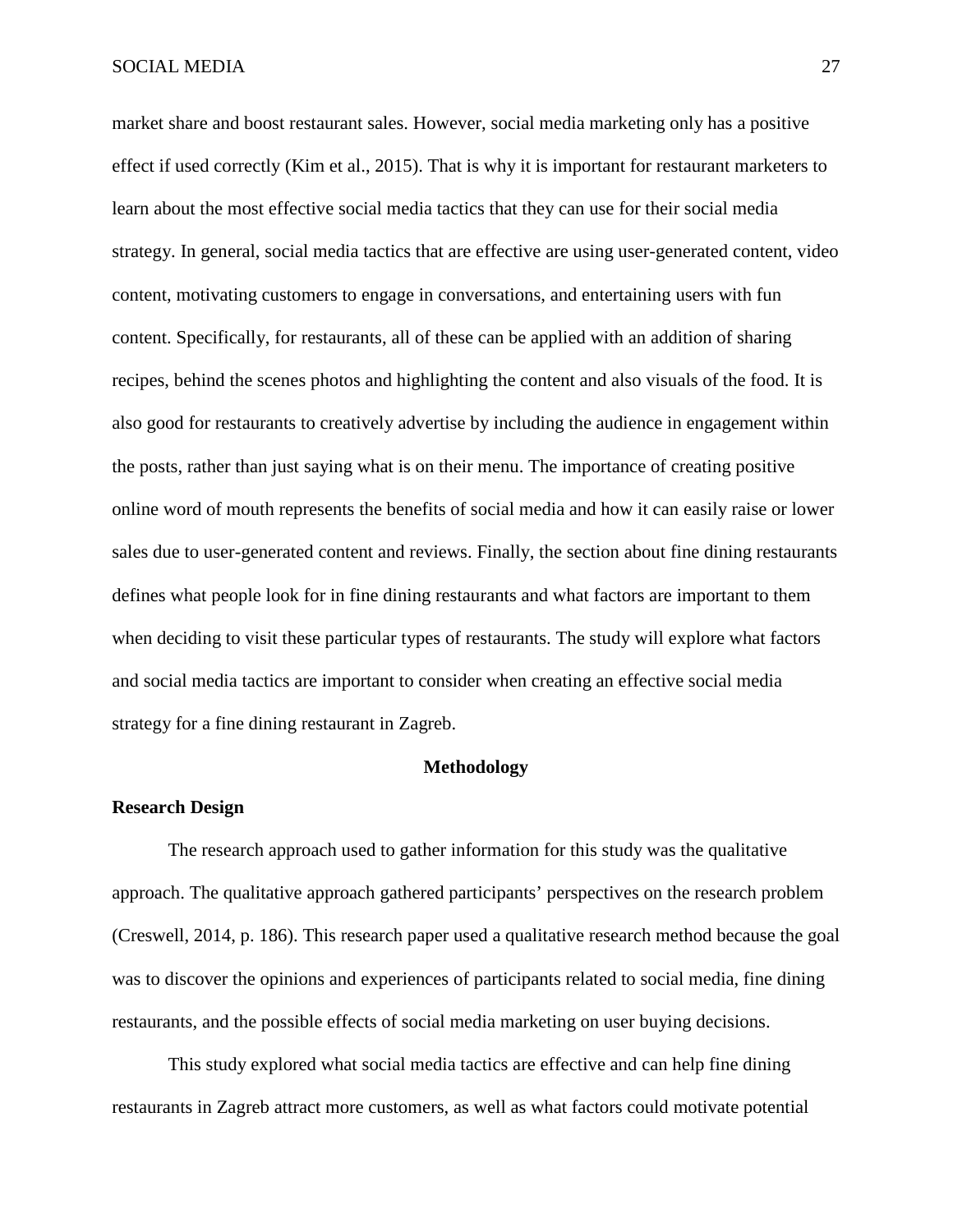customers to actually visit a restaurant rather than just liking a post. Participants who visited fine dining restaurants occasionally or have had a usual habit of visiting fine dining restaurants shared their opinions on what type of content and social media marketing tactics could attract potential customers to visit fine dining restaurants in Zagreb (Noel, Dubravkin put, Vinodol, Pod Zidom Bistro & Wine Bar and Ristorante Carpaccio).

#### **Strategy of Inquiry**

The strategy of inquiry for this study is phenomenological research. The phenomenon that was researched was whether social media could impact the decision of fine dining customers to visit fine dining restaurants in Zagreb. This study considers participants' opinions based on their experiences related to using social media in their everyday lives, whether their decision to visit a fine dining restaurant is affected by social media and what their wants and needs are when it comes to visiting a fine dining restaurant in Zagreb (Creswell, 2014). A semi-structured interview with open-ended questions was used to gather information from participants (Descombe, 1998, p. 200). Open-ended questions helped the researcher collect a large and diverse amount of information from participants. The questions were predetermined, but the researcher left room for participants to add any information that they felt was important. The interview was conducted online using e-mail without using Skype. This caused a loss of visual contact and remoteness (Descombe, 1998, p. 200). The researcher chose e-mail interviews and Facebook messages to relieve the participants from having to take extra time from their busy lives to schedule a meeting. E-mail interviews and Facebook messages allowed the participants to take time answering questions. Facebook messages also provided the interviewer with real time additional information. Finally, telephone interviews the researcher with in-depth additional data. The researcher relied on written responses and e-mail interview phone calls, and Facebook messages to collect extra information (Descombe, 1998, p. 200).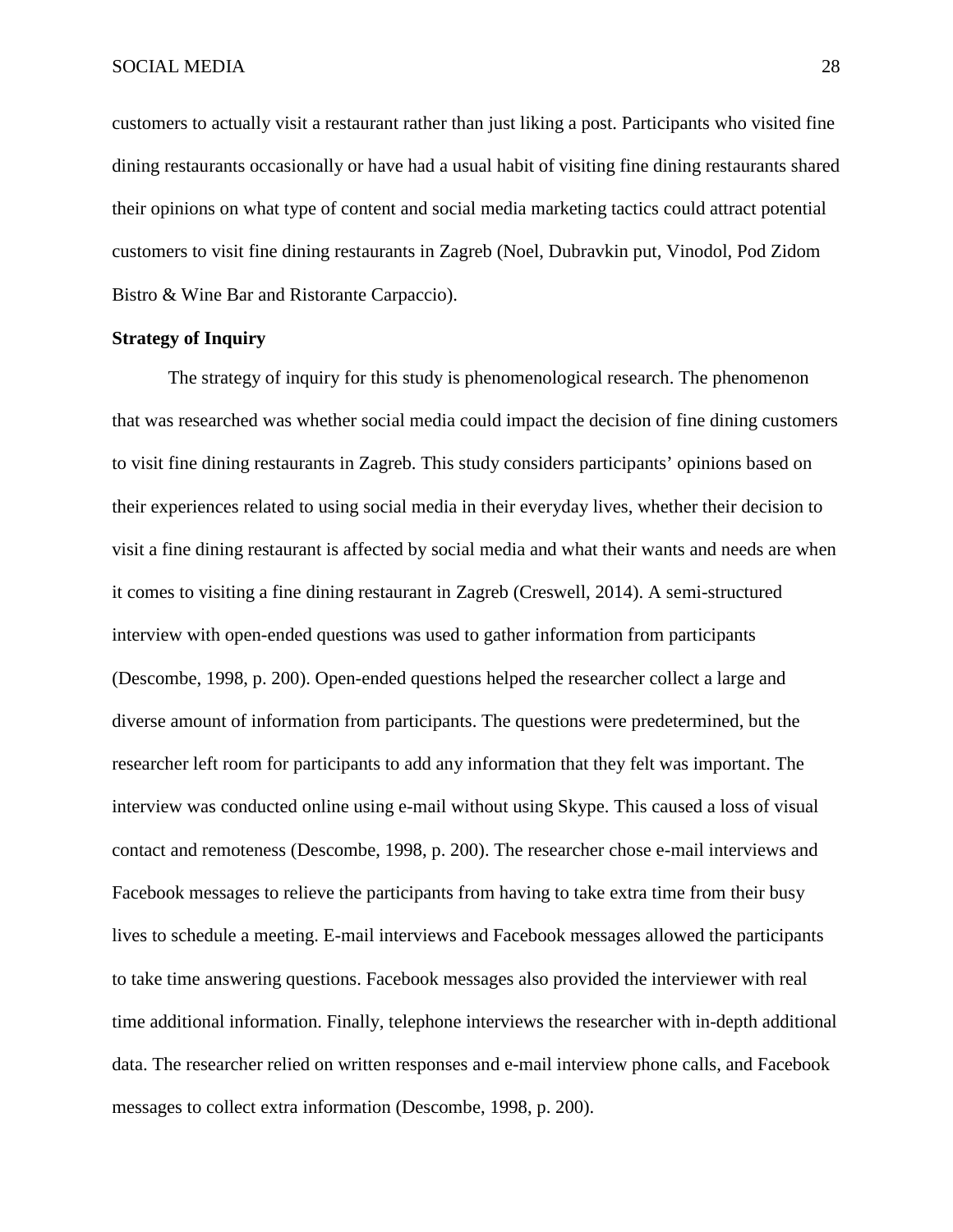#### **Participants**

There were ten participants in the age range 25 to 35 years old. They were tech-savvy and social media users, meaning that they logged into Facebook and Instagram at least once a day. They were food and wine lovers who enjoyed treating themselves to luxury pleasures occasionally or had a habit of consistently eating out and enjoying a hedonistic approach to life. The participants were people who owned wine bars, restaurants and have had experience in the food industry, marketing or just enjoyed visiting fine dining restaurants on special occasions. They were not part of a certain financial status. There were nine female participants and one male participant. It is possible that this introduced some bias. The population were customers who visited fine dining restaurants before or have had a usual habit of visiting fine dining restaurants. The samples were selected because they fell under the category "foodie", they had a habit of visiting fine dining restaurants and they used social media at least once a day. The researcher did not know where to find people who would fit into that group so the researcher asked to be connected to people who were involved in the food industry because the researcher assumed that they would have a better chance of visiting a fine dining restaurant.

The researcher contacted a wine bar owner in the city of Zagreb and asked to be connected to food and wine lovers who tend to visit restaurants and to interview them for the purpose of this research. Eight out of ten participants had several years of experience in the food or marketing industry, which helped provide the study with rich study results because some participants' shared both their customer point of view, as well as their business experience and knowledge.

For instance, participants with a marketing background shared useful tips for future marketing techniques tied to social media marketing along with their personal fine dining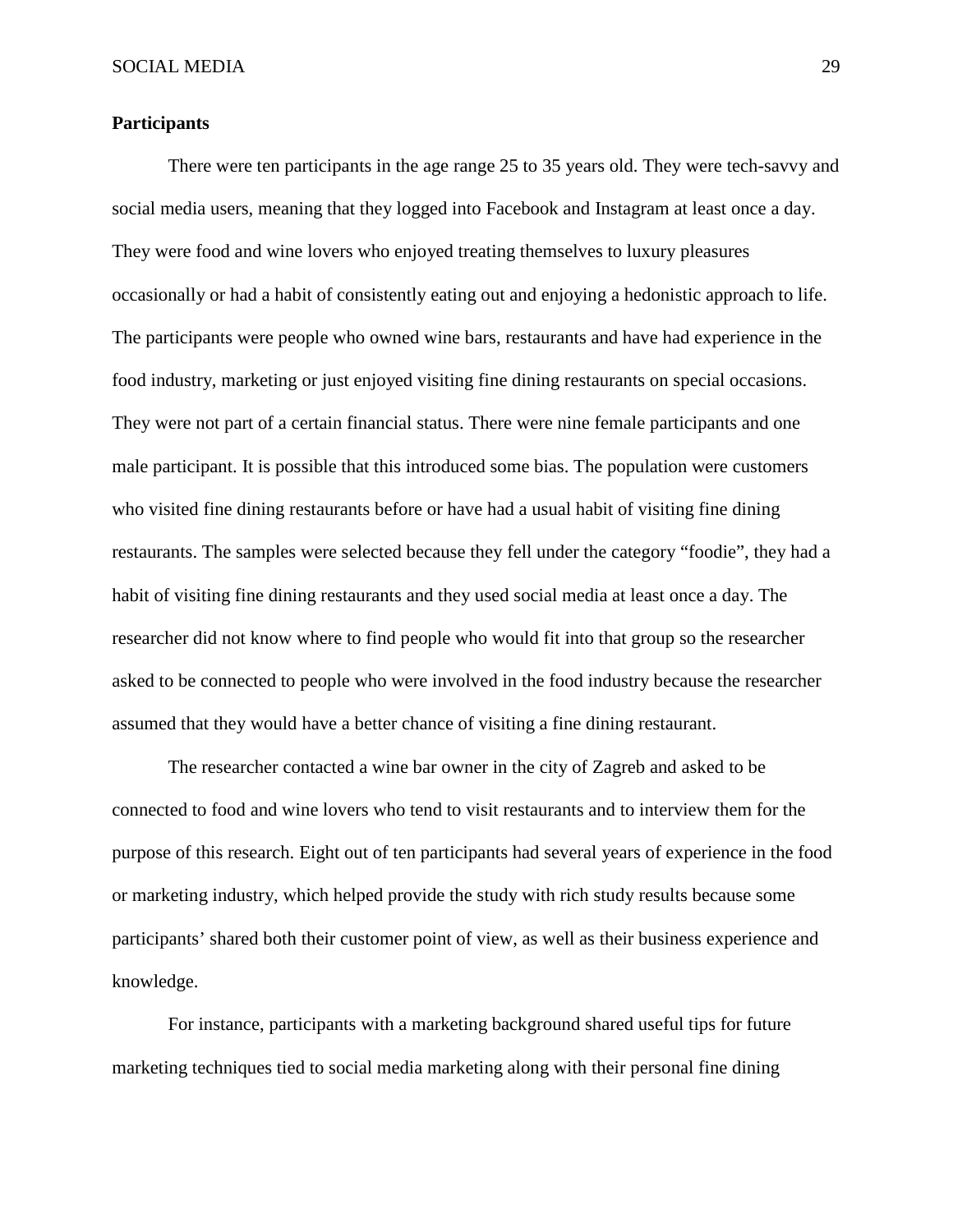experiences and what they would like to see in the future regarding marketing and fine dining offers. Food and beverage experts shared their knowledge in what customers want and how they can be attracted, as well as what they would like to see and experience as a customer. Food critiques provided in depth answers about what a fine dining restaurant should provide the customer with, how it should be marketed and what they would like to see and experience in the future based on their thirteen year experience of visiting many fine dining and other restaurants. Participants who visited fine dining restaurants but were not involved in any of these backgrounds provided the researcher with insight on what they expect from fine dining restaurants and how they should be marketed. Their answers were similar to the experts', but they provided the researcher with less information. A chart including the participants, their years of experience in the marketing or hospitality industry and how often they visit fine dining restaurants can be found below in Table1:

| <b>Participants</b> | <b>Years of Experience in Marketing</b> | <b>How Often They Visit Fine</b> |  |
|---------------------|-----------------------------------------|----------------------------------|--|
|                     | or Food and Beverage/Hospitality        | <b>Dining Restaurants</b>        |  |
|                     | <b>Industry</b>                         |                                  |  |
| Participant #1      | Over 10 years of experience in          | Every couple of months, visits   |  |
|                     | marketing and the food and              | often, pleasure and business     |  |
|                     | beverage industry, worked as            |                                  |  |
|                     | marketing and sales director at         |                                  |  |
|                     | Croatian National Tourist Board,        |                                  |  |
|                     | knowledge in social media               |                                  |  |
| Participant #2      | 10 years of experience in marketing     | Visits at least once a month,    |  |
|                     | in Croatia, Italy and Germany for       | pleasure and business            |  |
|                     | international companies, also some      |                                  |  |

|  |  | <i>Figure 1:</i> Participants |
|--|--|-------------------------------|
|--|--|-------------------------------|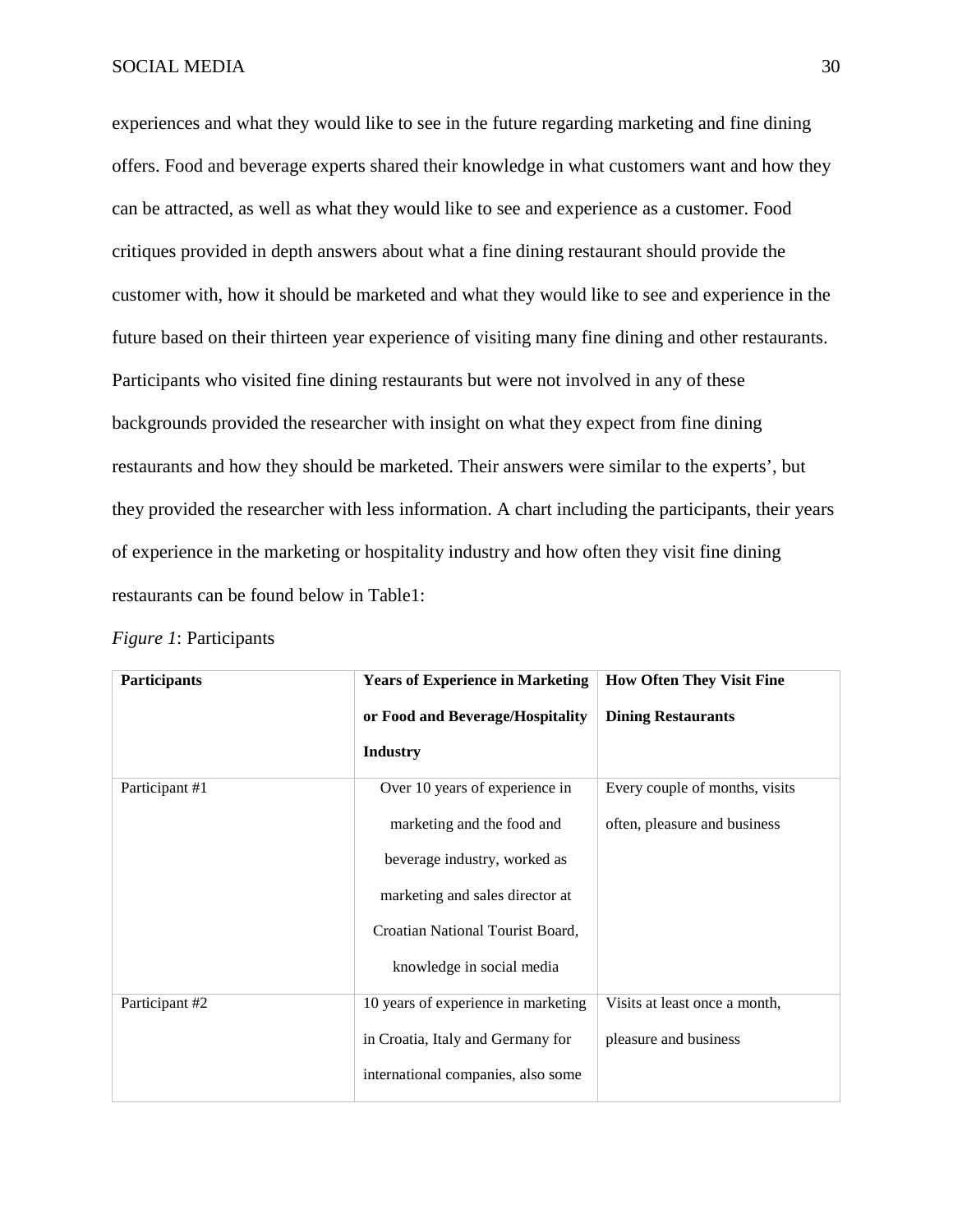|                 | experience in the food and beverage                  |                                                     |
|-----------------|------------------------------------------------------|-----------------------------------------------------|
|                 | industry                                             |                                                     |
| Participant #3  | 10 years of experience in a PR                       | A few times a year                                  |
|                 | agency, experience in marketing                      |                                                     |
|                 | and organizing events, social                        |                                                     |
|                 | media, copywriting, owns their own                   |                                                     |
|                 | agency for organizing events and                     |                                                     |
|                 | also a sommelier                                     |                                                     |
| Participant #4  | More than 10 years of experience in                  | Visits 2 fine dining restaurants a                  |
|                 | the marketing and food industry,                     | month                                               |
|                 | owns their own restaurant                            |                                                     |
| Participant #5  | 3 years of experience in the food                    | Has visited most of the fine dining                 |
|                 | industry, working at restaurants and                 | restaurants in Zagreb, frequently                   |
|                 | bars                                                 |                                                     |
| Participant #6  | 13 years of experience as food                       | Have visited all of the fine dining                 |
|                 | critiques                                            | restaurants in Zagreb and further,                  |
|                 |                                                      | very frequently                                     |
| Participant #7  | Over 10 years of experience in                       | A few times a year                                  |
|                 | marketing and wine bar owner                         |                                                     |
| Participant #8  | 7 years of experience in the<br>hospitality industry | Visits fine dining restaurants from<br>time to time |
|                 |                                                      |                                                     |
| Participant #9  | <b>Business major</b>                                | A few times a year                                  |
| Participant #10 | Pharmacist                                           | Enjoys visiting fine dining                         |
|                 |                                                      | restaurants on business occasions                   |

#### **Data Collection**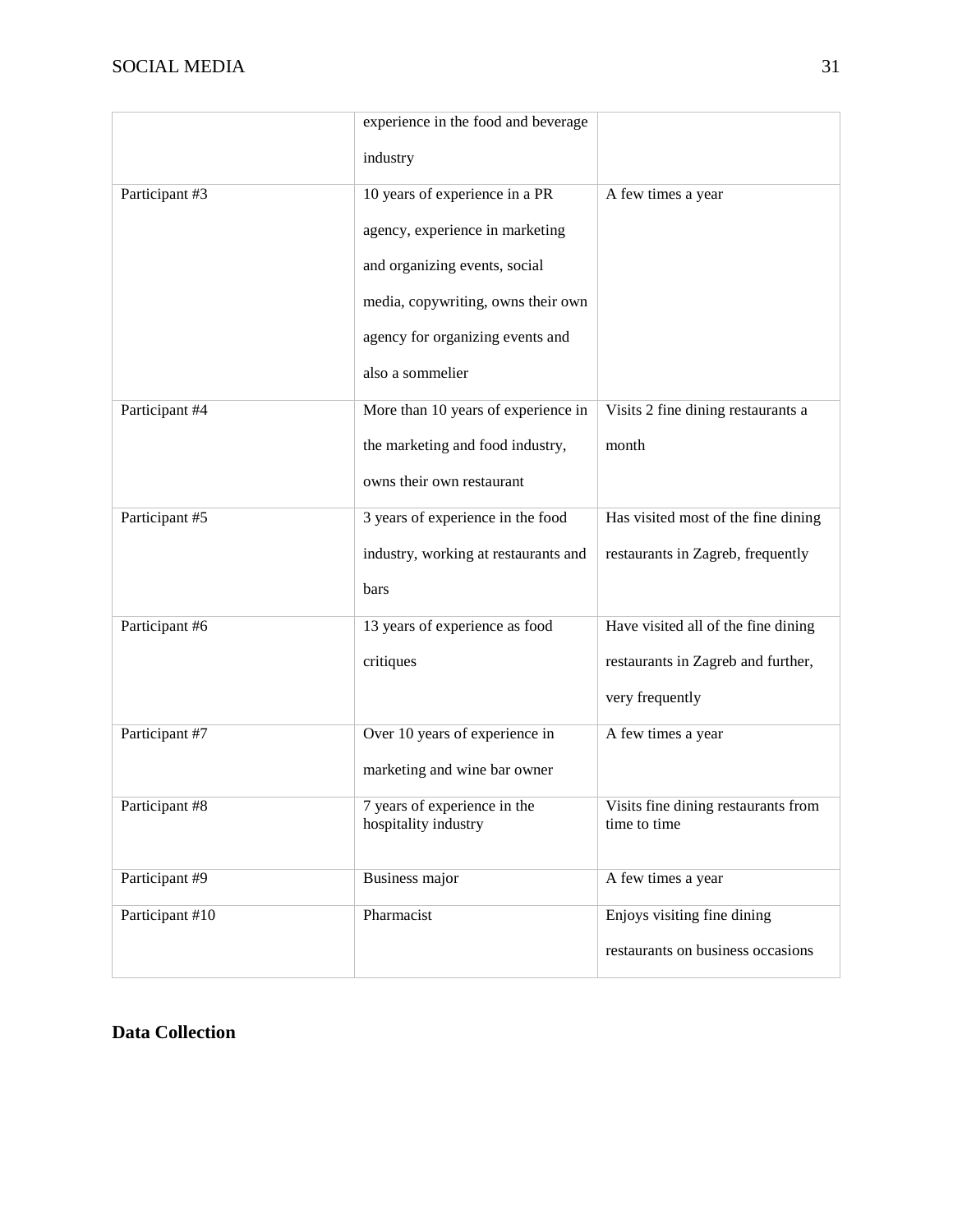Participants were contacted before the interview via Facebook messenger and informed that they would receive interview questions sent to their e-mail addresses. The e-mail included a heading, the researcher and participant's name (Creswell, 2014). Each participant received the email interview with eleven questions. The participants were given instructions in the e-mail and a time period by when they should return their answers to the researcher. This helped them be familiar with how they should approach the e-mail interview (Creswell, 2014).

The e-mail interview began with a question that allowed the interviewer and interviewee to "break the ice" such as, "how are you". These questions were followed by open ended questions that allowed the researcher to learn more about the participant's opinions on what types of social media posts could impact their decision making to visit a fine dining restaurant in Zagreb. For example, the participants were asked to examine the social media pages (Facebook and Instagram) of the five fine dining restaurants in Zagreb (Noel, Vinodol, Dubravkin put, Pod Zidom Bistro & Wine Bar and Ristorante Carpaccio) and give their feedback. For instance, what they liked, what they disliked, what could be added and what would make them actually visit rather than just like a post. They answered from a customer's point of view, but some also added their knowledge and perspective from a business point of view. The participants were asked eleven questions about social media, fine dining restaurants and details about them to explore the possible answers to the research question.

The interviews were conducted by e-mail with the intention of allowing participants to feel that the interview is casual and convenient in today's busy world when doing things online makes everything easier. The interviewee could feel relaxed and open to share their answers. Their relaxed home or personal environment gave them enough time and comfort to answer the questions. Three participants that were available for additional questioning were contacted after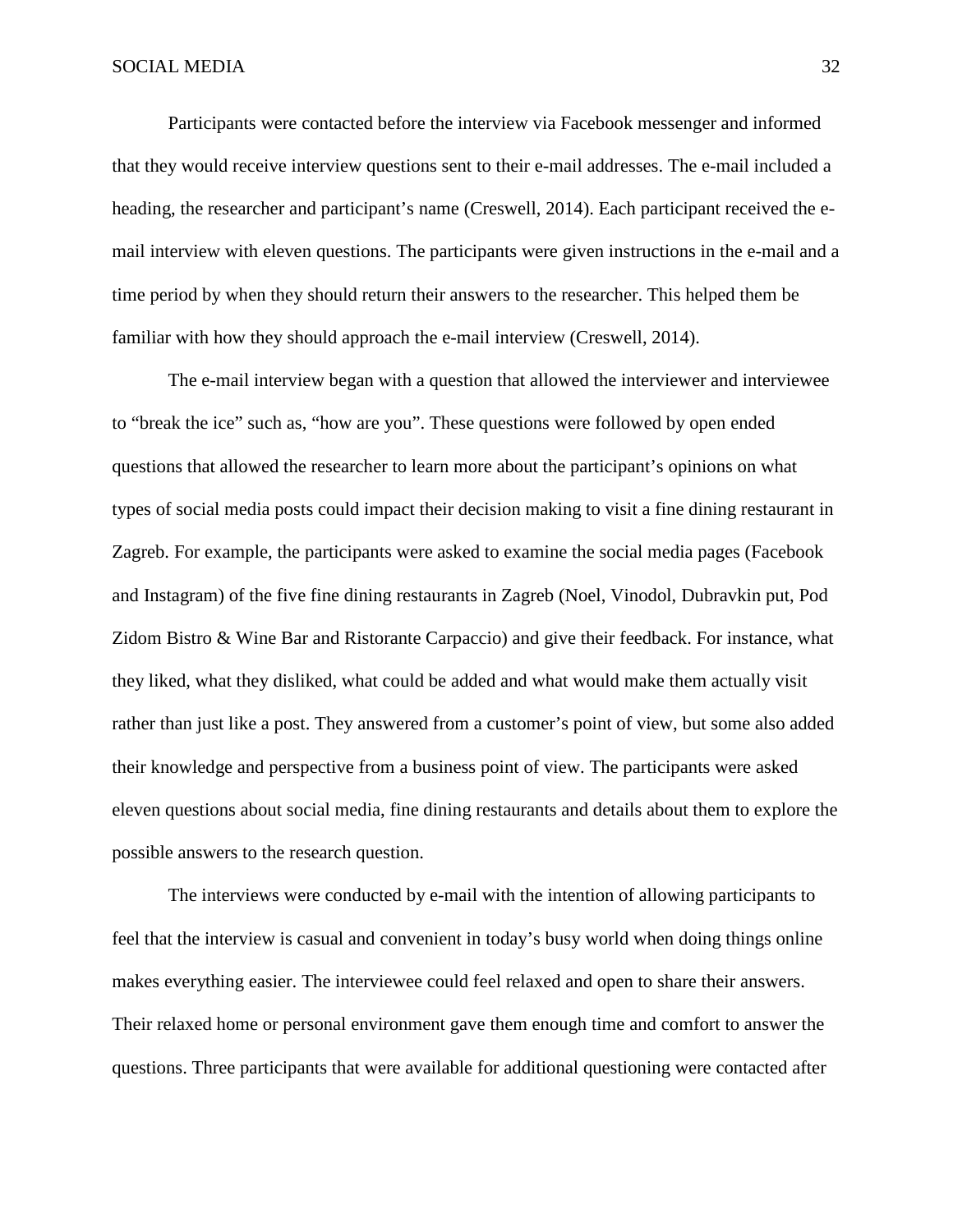the e-mail interview for about a half an hour phone call in order for the researcher to collect more information. One participant was contacted after the e-mail interview through Facebook messenger and also asked additional questions. The three participants that were contacted additionally for a telephone interview had over ten years of experience in the food or marketing industry and were frequent visitors at fine dining restaurants. They were asked questions such as "What is your favorite fine dining restaurant and what are the reasons that you always return to it?", "What is the definition of fine dining to you?", "Why do you visit fine dining restaurants?", "What would you recommend fine dining restaurants market/communicate on their social media pages, or what type of content or offer on a fine dining restaurant's social media page would motivate you to visit their restaurant?", "What type of food do you enjoy eating a fine dining restaurants?" and "What is your association to fine dining restaurants?". All ten participants were asked how many years of experience they had in the food or marketing industry and how often they visited fine dining restaurants. A thank you statement was sent to each interviewee for taking the time to participate in the interview and for sharing their time and valuable answers and opinions.

The interview questions explored what types of posts and what leading factors could motivate the participants to visit a fine dining restaurant in Zagreb. It also explored what participants expected from fine dining restaurants both online (social media marketing) and offline (restaurant offer, service and atmosphere). Specifically, the interview questions aimed to explore whether social media marketing through Facebook and Instagram could have an effect on the participants' buying decision to visit a fine dining restaurant in Zagreb, and if so what social media tactics and content would be most effective to use in a social media strategy. Additional goals of the interview questions were to discover what emotions could trigger the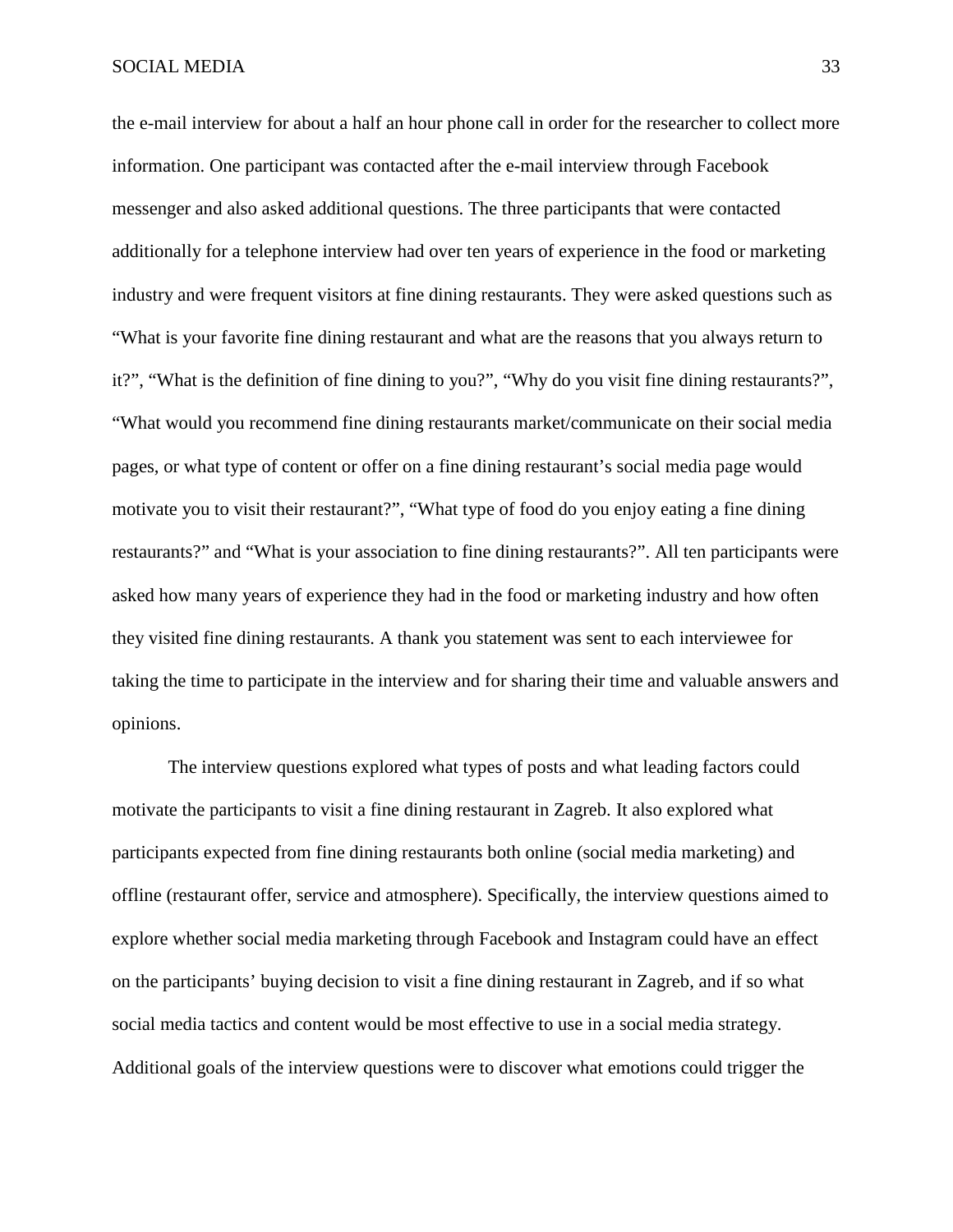customer to visit a fine dining restaurant, whether word of mouth is more powerful than social media marketing for fine dining restaurants and whether the participants used Facebook or Instagram more to follow their favorite restaurants.

The interview questions can be found in Appendix A. The five fine dining restaurants that were selected for this study were: Noel, Vinodol, Dubravkin put, Pod Zidom Bistro & Wine Bar and Ristorante Carpaccio in Zagreb. They were defined as fine dining restaurants in this study due to their specific and unique menu offers, elegant atmospheres, high prices and social status of being expensive restaurants that serve quality food in Zagreb.

#### **Ethical Considerations**

The interview questions were sent by e-mail to the respected participants during the first part of the data gathering process. The research paper and interview questions were looked over by RIT's institutional review board to determine if there were any risks and to protect the human rights of the participants before conducting the interview. Participants received a thank you letter as a sign of respect and gratitude for their time and help. Participants were not forced to do anything and they could decline to participate if they are not able to. All of the information collected from participants is kept confidential by the researcher and represented only in statistical form in order to protect the privacy of the participants.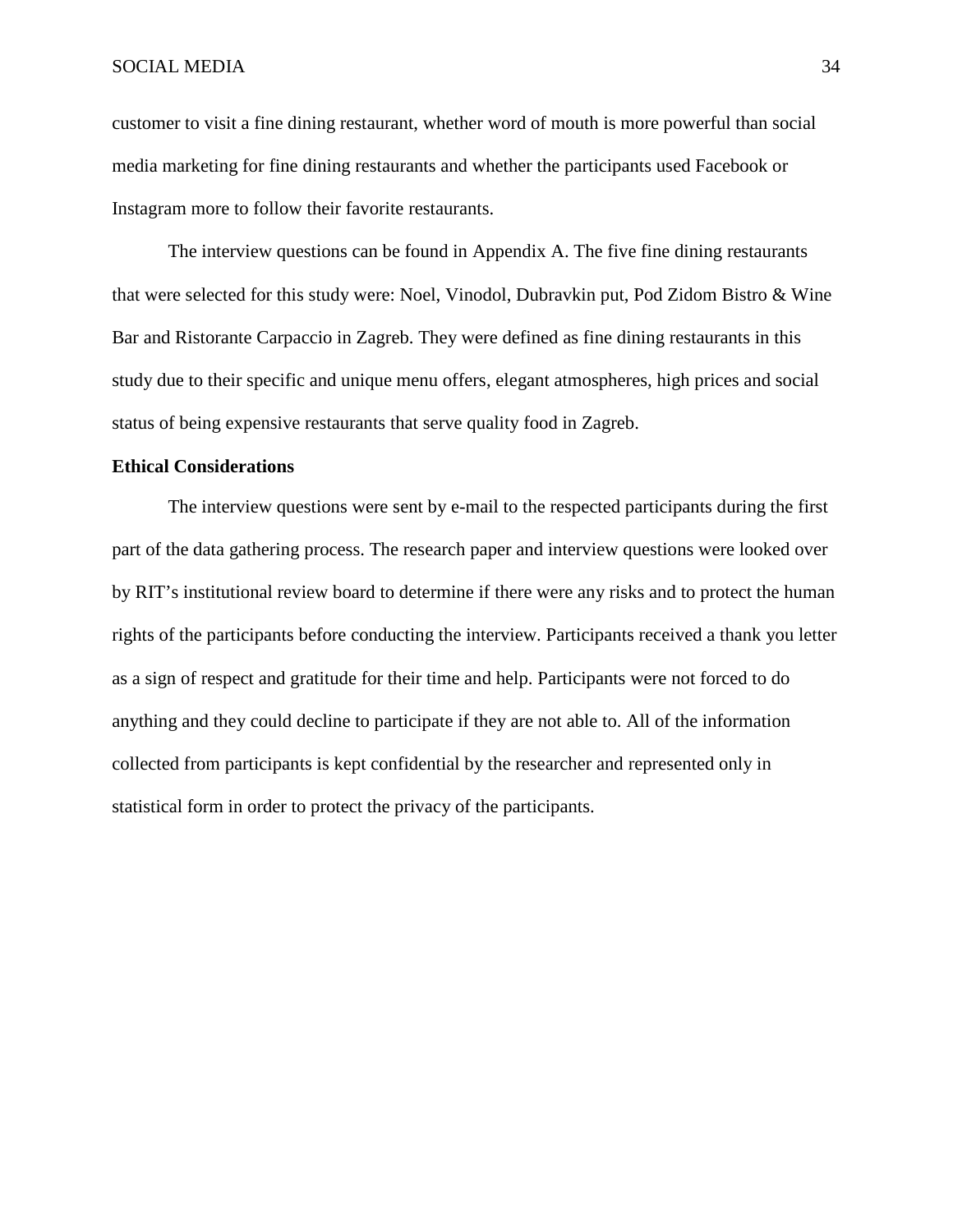#### **Reliability and Validity**

The research was meant to be descriptive and describe the opinions of participants based on their experiences related to the research question (Creswell, 2014). In order to make sure the study had validity and reliability, the researcher checked the transcript with the informants to eliminate researcher bias and made sure that the researcher understood what the participants wanted to communicate to the researcher through their answers (Descombe, 1998, p. 200). Also, the plausibility of the data was checked. Participants were asked if they had experience in the food, marketing industry or of just visiting fine dining restaurants and how many years of experience. This determined how much knowledge the participants could provide in their answers (Descombe, 1998, p. 200). Finally, the researcher used the data triangulation method to reduce bias as well. Various sources of information that could be found in the literature review provided the researcher with a clearer view on the results received from participants (Descombe, 1998, p. 200). Last, but not least, the researcher searched for themes throughout the participants' answers throughout the data analysis, in other words repeated answers that could be validated as reliable answers to the research question in the study (Descombe, 1998, p. 200).

#### **Data Analysis**

The data analysed in this study was from the researcher's interviews with participants who were foodies, had experience in the fields of marketing or the food industry and have had a normal tendency to visit fine dining restaurants, as well as use Facebook or Instagram on a daily basis. After receiving the participants' answers by e-mail, the researcher reviewed the transcripts several times to avoid any misinterpretations or wrong conclusions (Creswell, 2014). Also, the researcher asked additional sub questions in order to collect more data from participants that were able to participate in further questioning. Three participants were asked sub questions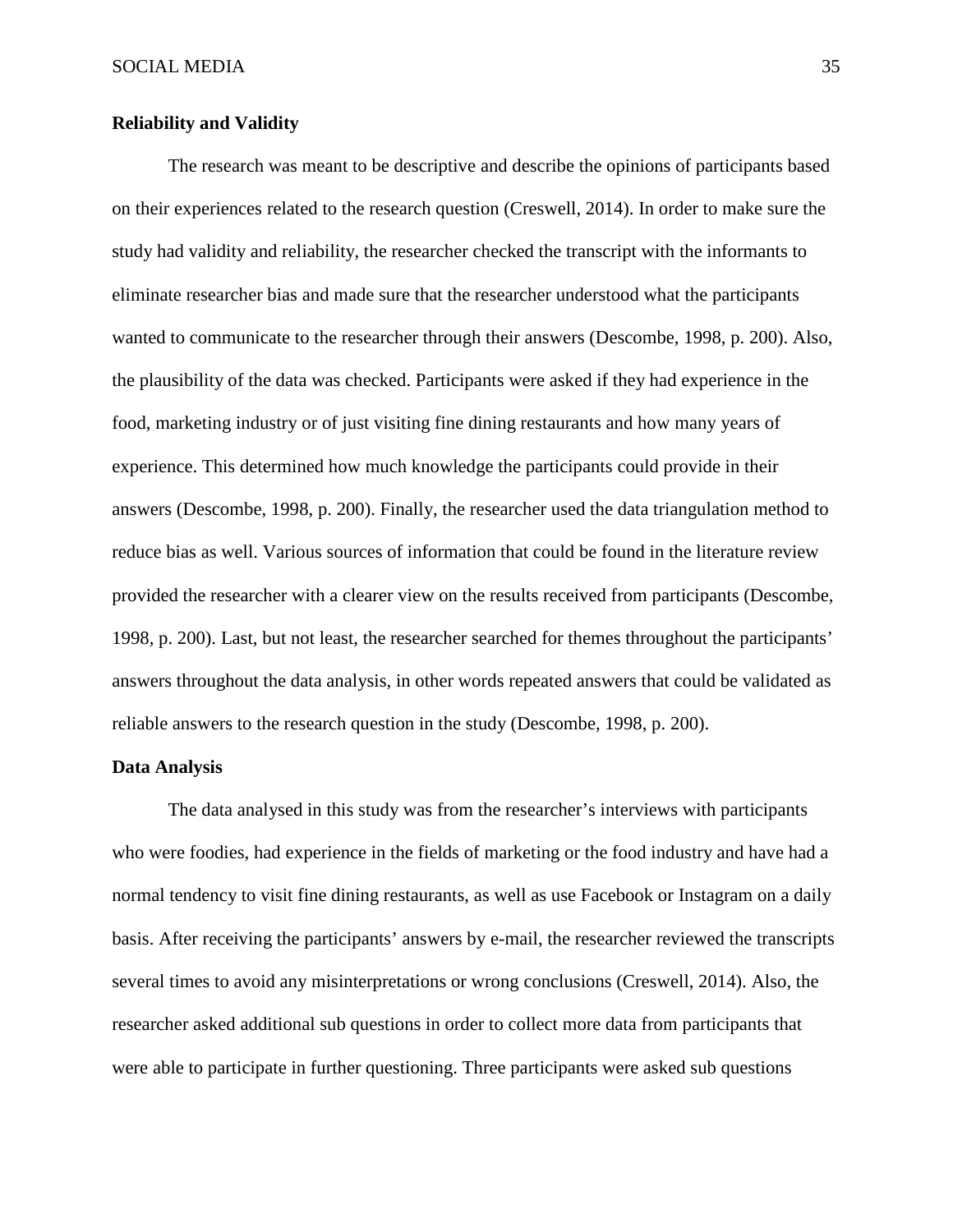#### SOCIAL MEDIA 36

through a phone call and one participant through Facebook messenger. Through phone calls with three participants and e-mails with all ten participants, the researcher contacted the participants and used the member checking method to assure that the descriptions of the transcripts were correct (Creswell, 2014). Each participant was also asked how many years of experience they have in the food industry or marketing and how much experience they have in visiting fine dining restaurants in order to assure the validity of the participants' answers.

After the data was checked for accuracy, the researcher created codes by highlighting the most important information that was tied to answering the research question. Based on the codes, themes about the most common information stated by the participants were created and those that were irrelevant were dismissed. The themes and sub themes connected to whether social media marketing can influence a user to visit a fine dining restaurant in Zagreb, and what social media tactics and overall factors should be considered when creating an effective social media strategy can be found below in Figure 1 and Figure 2: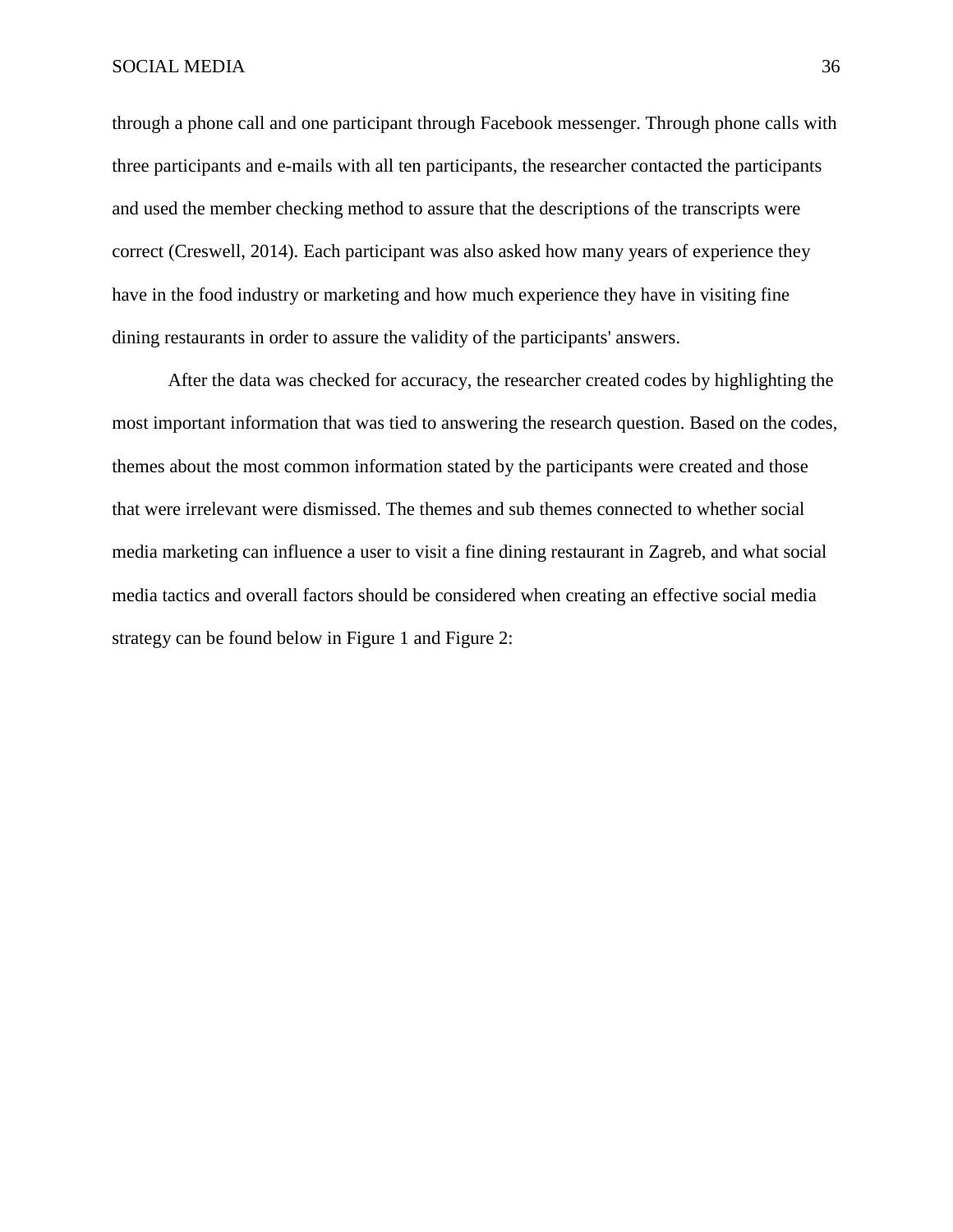### Quality visual content

- Photos and videos
- Storytelling
- •Personal/"human" touch

# Special offers

- Tasting menus
- Hosting different chefs
- Value for money
- Sampling menu, special price, and daily offer
- Seasonal produce and traditional dishes with a modern twist

Positive word of mouth

- Traditional and online word of mouth
- Word of mouth and decision making

*Figure 1*: Data analysis codes and themes Part 1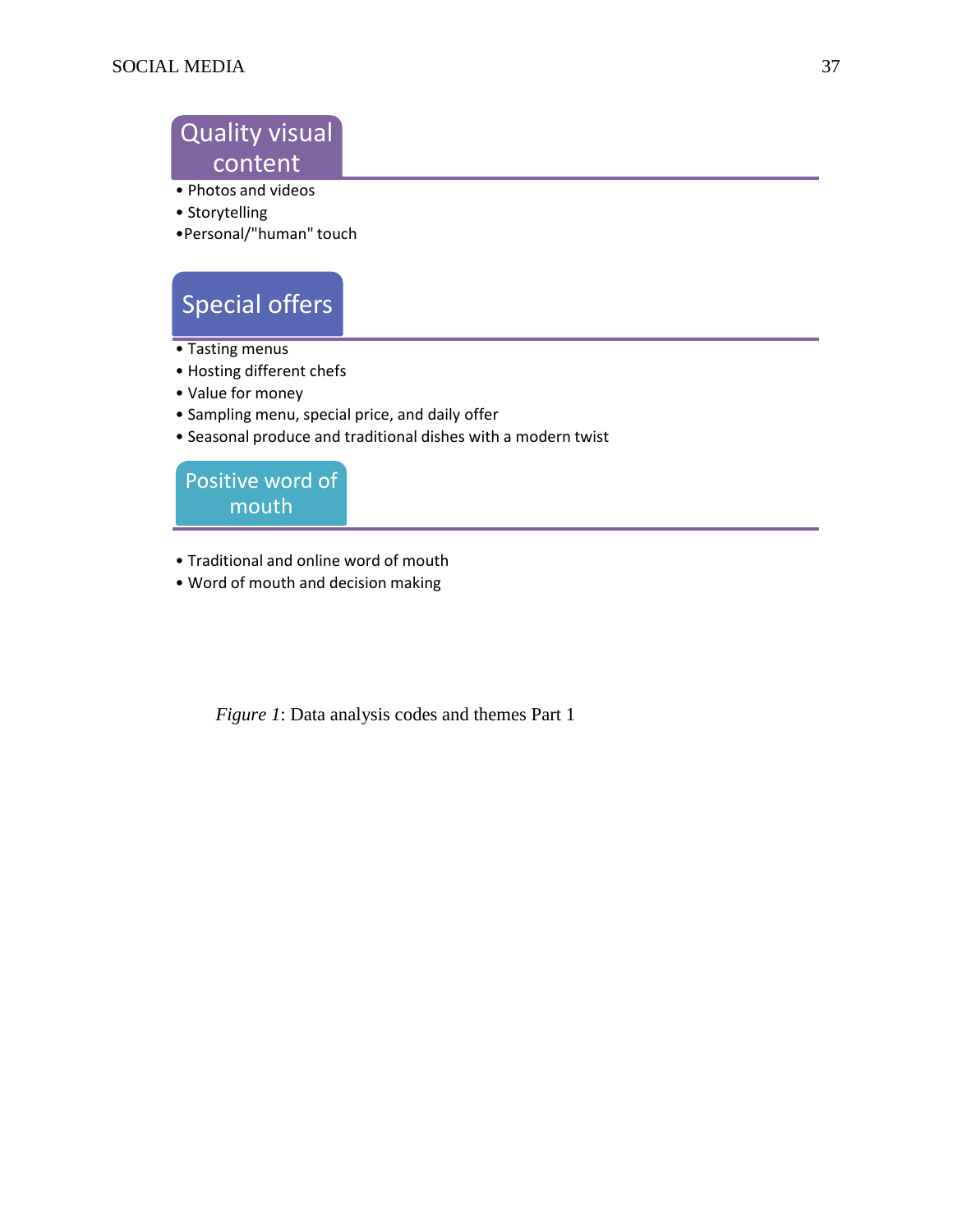## Social media tactics

- Brand personality, stories and be approachable with excellent service
- High quality photos and videos, team pictures and special offers
- Post frequently but use a human approach



- Top reasons to visit fine dining restaurants
- Emotions and motives

*Figure 2*: Data analysis codes and themes Part 2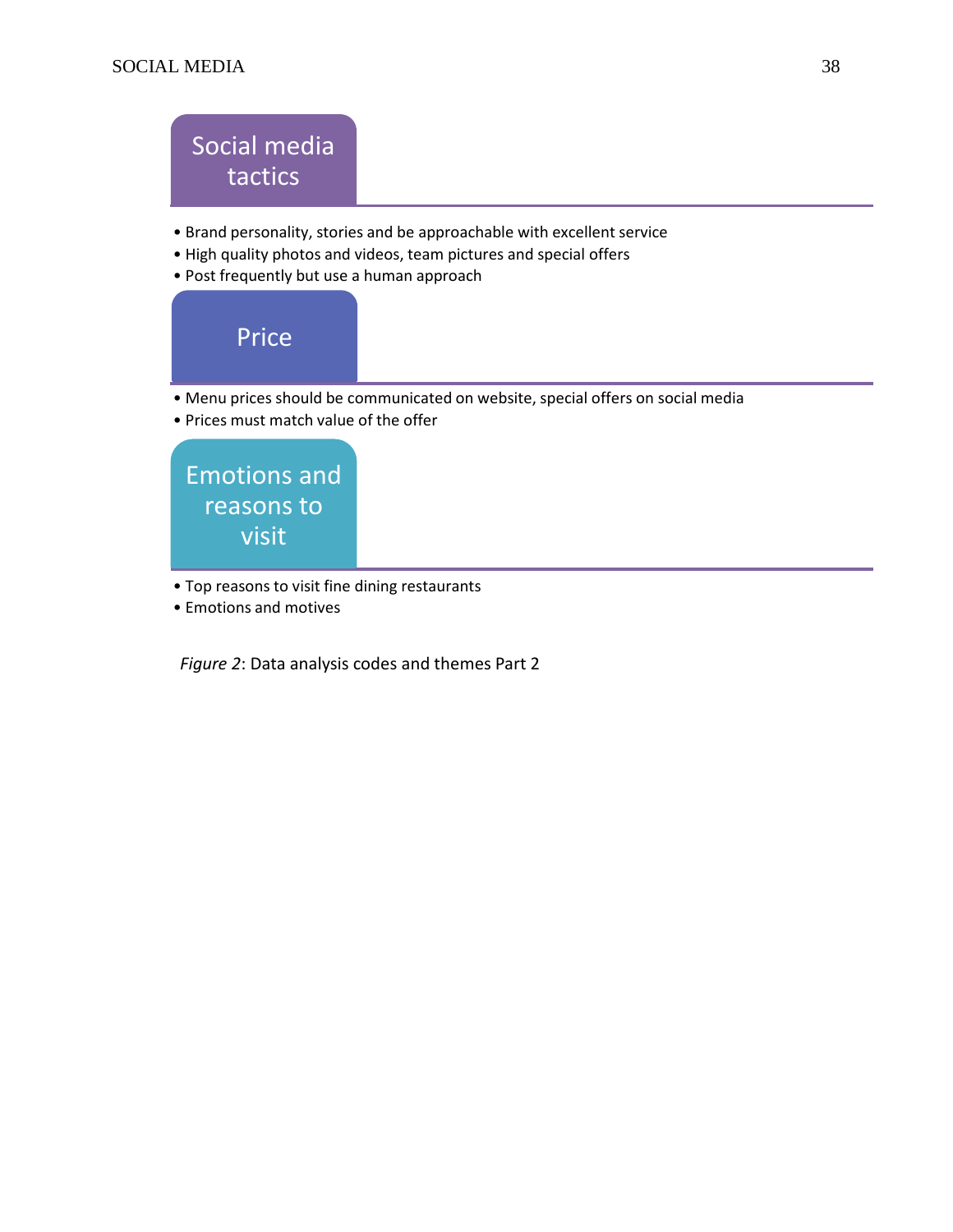#### **Role of the Researcher**

According to Creswell (2014, p. 185), the researcher is the key instrument in a qualitative study. In this qualitative study, the researcher collected the data (Creswell, 2014, p. 207). The researcher has had three years of experience working as a social media specialist for a Croatian hotel chain, marketed their hotels and all of their services including food, excursions, hotel accommodation and more. The researcher held responsibility for seventeen Facebook pages, two Instagram profiles, one Twitter profile, one Pinterest, and one Youtube account. One of the hotels had a fine dining restaurant. Therefore, the researcher has had some experience in marketing fine dining restaurants. The researcher's background experience helped the research be create quality research questions that were up to date with social media trends in the hospitality and restaurant industry according to both the literature references and the researcher's personal experience in the industry and social media marketing.

The way that the researcher perceived social media marketing is as an effective, low-cost, and efficient marketing tool in today's world. The researcher believes that all other forms of marketing have been dying out and that more and more people were paying for Facebook, Instagram, and Google ads. The researcher believed that companies that are not investing in social media marketing are missing out on opportunities.

The researcher was aware of the bias that her background work experience in digital marketing could have possibly brought to this study, which is why she was very careful when selecting her sample and creating her interview questions. She was also very aware and careful when collecting, analysing and presenting the results that the participants provided her with for this study.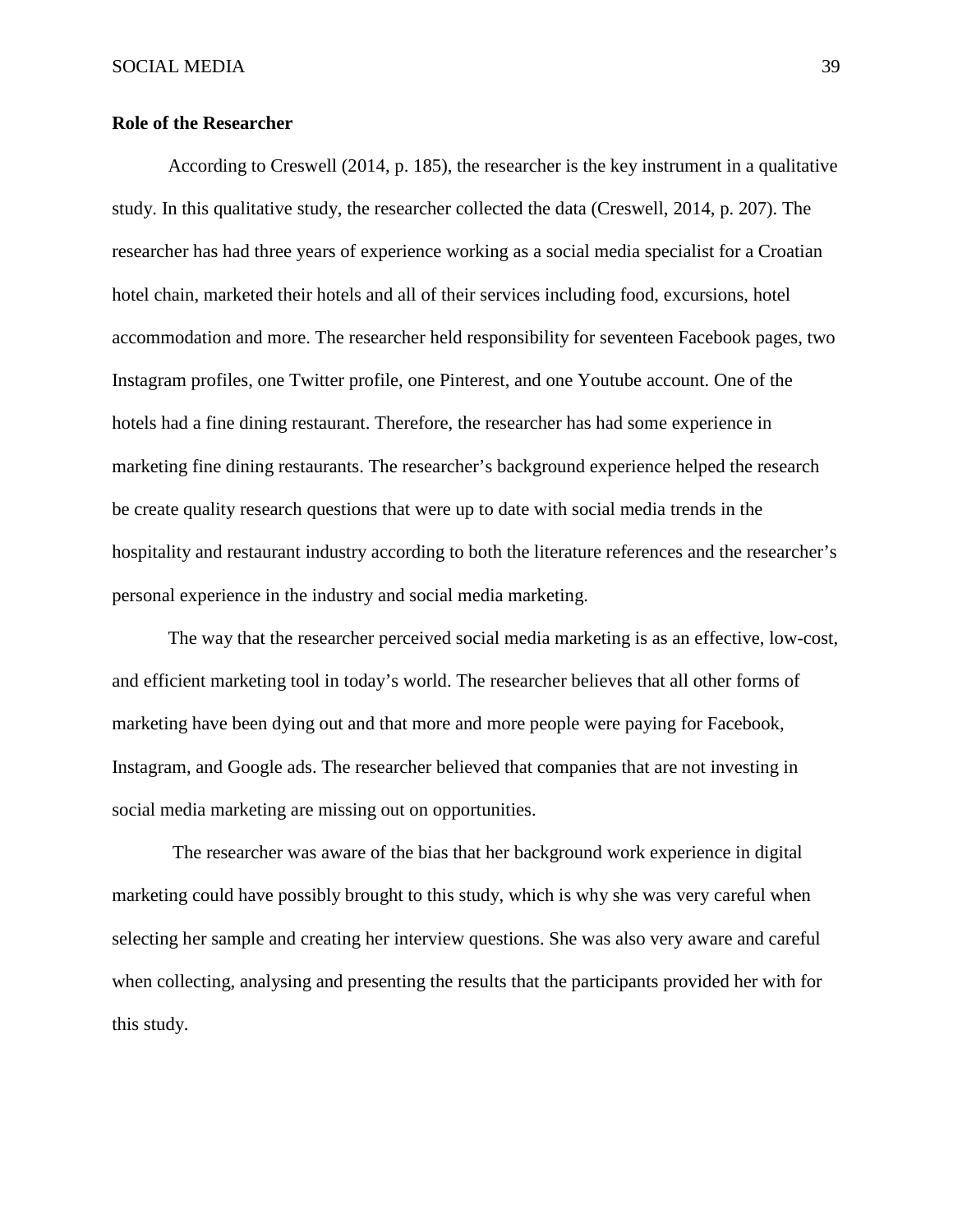#### **Results**

In the previous section, the researcher described how the data was gathered and analysed after interviewing the participants. In this section the researcher presented the results found from the collected interview data through themes that were detected during the coding process. These themes answered the research question. The research question being explored is: What factors and social media tactics are important to consider when creating an effective social media strategy for a fine dining restaurant in Zagreb? Sub research questions are: What will make customers actually visit the fine dining restaurant rather than just liking a post?

This section focuses on participants' perspectives about whether social media could influence their buying decision to visit a fine dining restaurant in Zagreb, what they expect from a fine dining restaurant (both their social media pages and restaurant experiences) and their experiences with previous fine dining restaurants and what type of a posts and social media tactics would motivate them to visit a fine dining restaurant in Zagreb in the future. This section will allow the reader to learn how fine dining restaurants can differentiate themselves in the market and tend to their user's needs through Facebook and Instagram.

#### **Visual Quality Content**

**Photos and videos.** According to participants' results, visual quality content, more specifically photo or video is one of the most important factors to incorporate in a social media strategy when using social media marketing to promote fine dining restaurants in Zagreb. All ten of the participants agreed that quality photos or videos were an important factor in attracting them to be interested to visit a fine dining restaurant in Zagreb based on the restaurant's social media pages Facebook and Instagram. Pictures, videos or Instagram stories that are inviting and engage the user with compelling questions by telling an emotional story or posting content that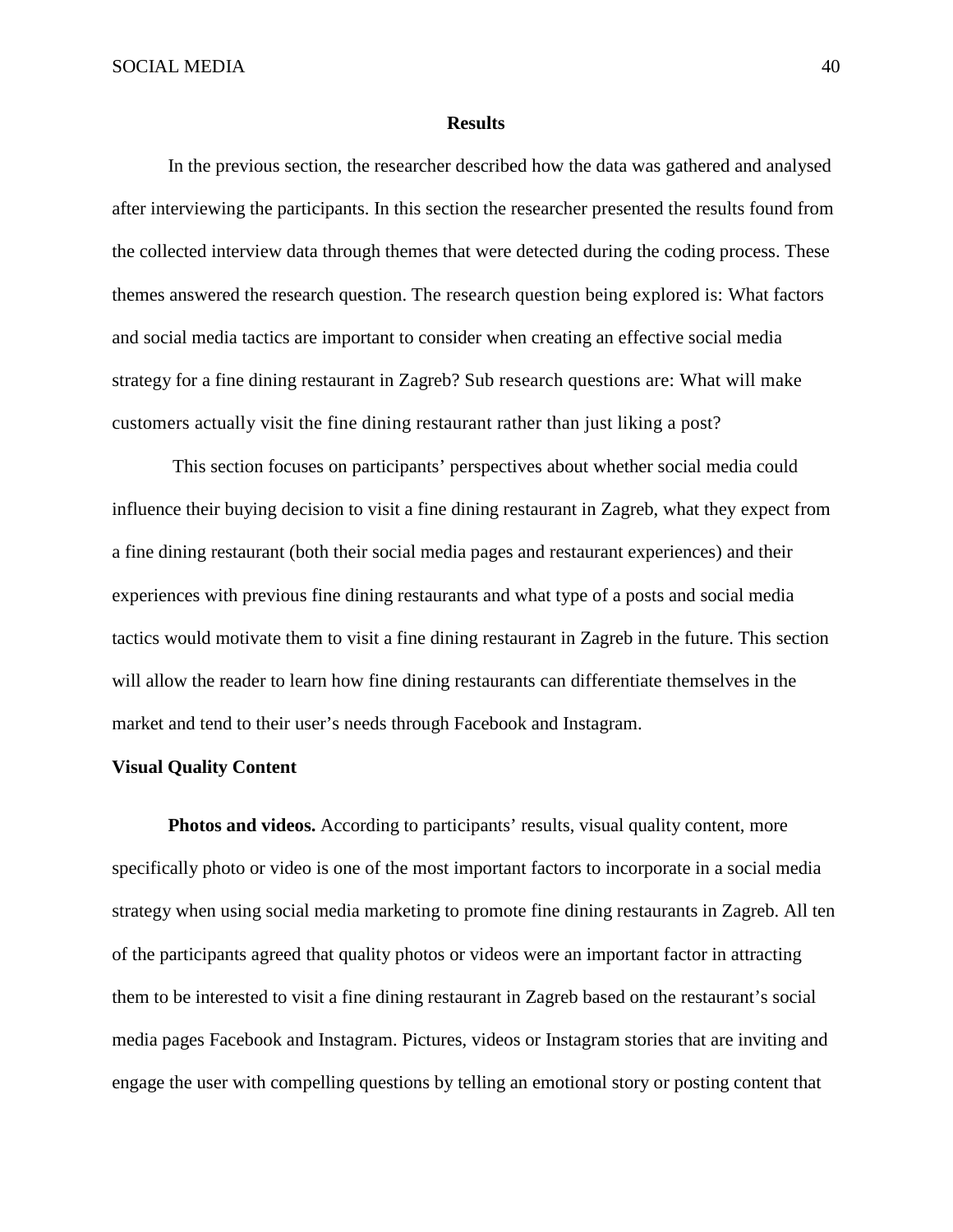the user can relate to are all ways to attract users to be more interested in visiting the fine dining restaurant. Participant #1 stated: "Instagram stories catch my eye lately, together with Instagram posts and videos of famous chefs. For example, Dabiz Munoz and Quique Dacosta are Spanish chefs that have a range of restaurants from 3 star Michelin to street food places and their Instagram stories are quite interesting".

**Storytelling.** Similarly, but with a different emphasis on the quality of visual content and storytelling, Participant #5 stated: "High quality and or creative videos/pictures connected to a story in some way. It can be funny or serious but quality and unique content is important to me". The participant is saying that their attention can be caught by high quality pictures and videos that tell a story. The next participant showed a strong connection to emotions and content that they can relate to, Participant #2 stated: "Videos and photos which are positive/inspirational/thoughtful/looking nice, stories I can relate to, quotes/motivational sayings…" With both an emphasis on emotions and behind the scenes content, Participant #6 stated: "Educational/backstage videos (even better if emotional), photos and stories with compelling engaging questions that address hot topics in the areas we are interested in". Last but not least, this participant explained that if their attention is caught in the beginning, they will take time to research and see what the post or information is about in more detail. Participant #8 stated: "Photos or stories that I can relate to. I like long, meaningful texts. Also, if content is relevant to me and the subject line and first few buzz words are interesting, I'll invest some time in researching and reading the article".

Participants #1, 2, 3, 4, 5, 6, 7, 8 mentioned that there should be an equivalent balance when posting photos/content. The ideal balance is to post photos of food, the atmosphere so that they can get a "feel" of what the restaurant is like and the people (include the team, spontaneous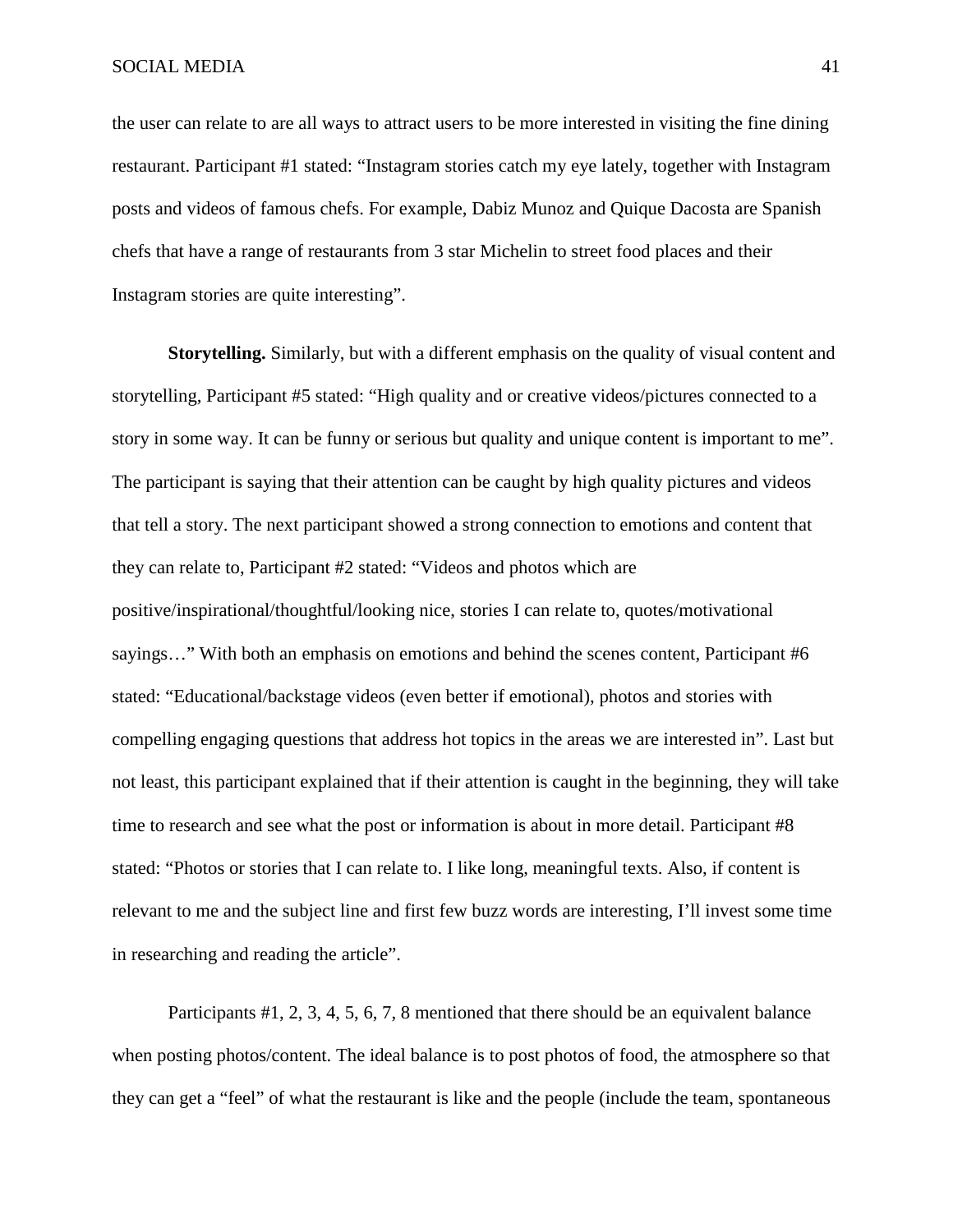moments, what they are doing in the kitchen and also guests having a good time). Participant #2 stated: "I like a combination of spontaneous moments, food and drinks, a feeling of the interior and everyday working situations that are portrayed (inside of the kitchen, etc.)." On the other hand, Participant #9 liked that mostly food and menus were portrayed on the restaurant's social media pages. For them, they were mostly focused on the food and their biggest motivators were food portion, quality and price. Participant #10 did not mention any specific details on this particular topic (Participant #10 only mentioned that he or she would like to see an equality of men and women shown on the page's pictures and videos).

**Personal touch.** All expect for Participant #10 would also like to see a personal "touch" such as having the cook post how they are cooking something in the kitchen, more "real life" moments open to the public and behind the scenes photos or videos. Eight out of ten participants said that they would like to see posts that they can relate to, that have a story behind them and are meaningful, that they show the restaurant's philosophy or target the emotions of the user. Participant # 6 said, "For us to make a reservation based on a social media post, the photo and the status should strongly articulate and reflect ethics and philosophy of the restaurant. Beautiful photo of a plate would not be enough". Therefore, there should be an equivalent of photos or videos that communicate the restaurants' atmosphere, food and drink offer and also the team behind the action. All of the participants were intrigued by behind the scenes content, meaningful stories and high quality videos and pictures.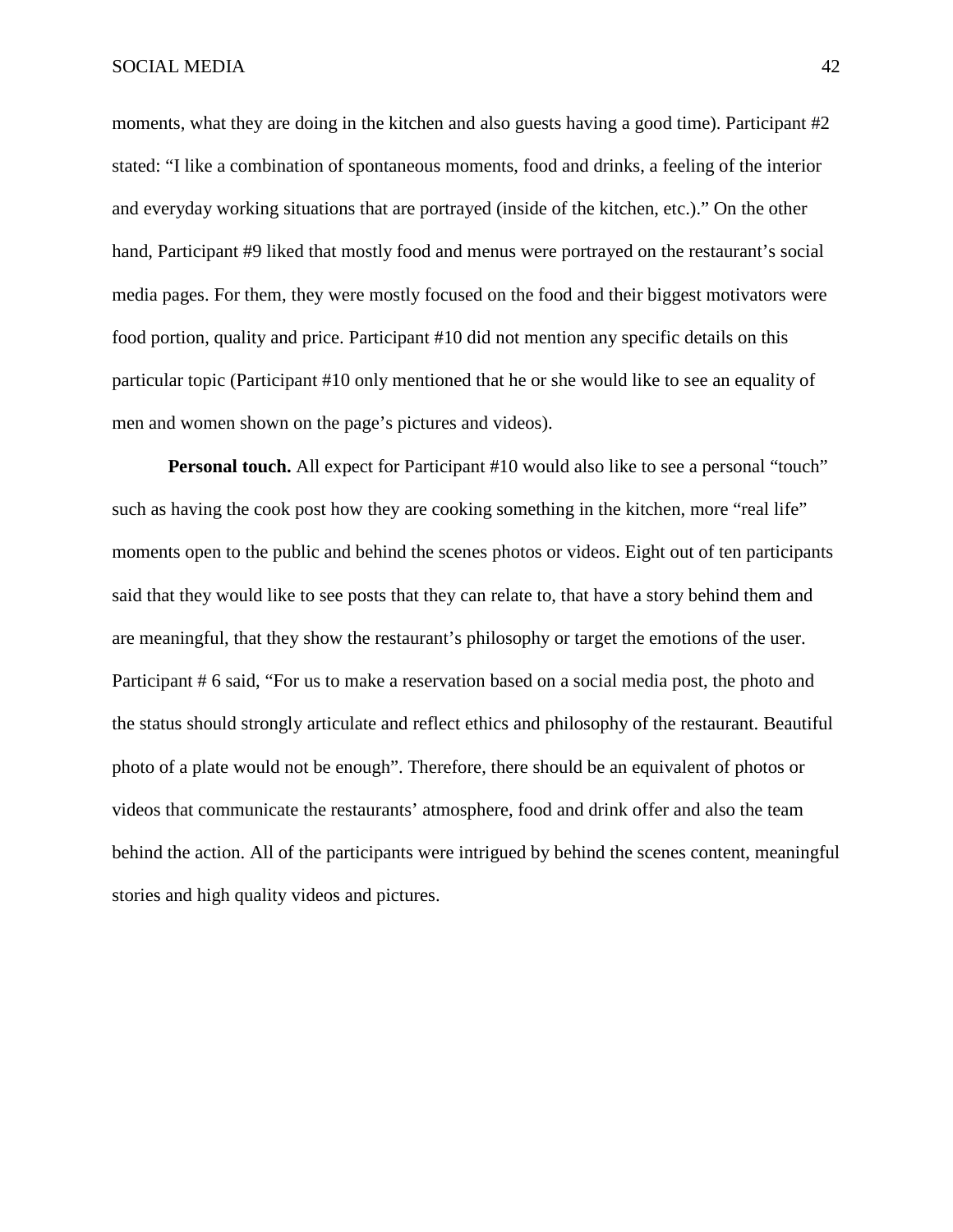#### **Special Offers**

Special offers, special events and unique menus all have an impact on motivating participants to want to visit a fine dining restaurant in Zagreb. Each participant had their own unique response.

**Tasting menus.** Participant #8 stated: "I like tasting options", which meant that they would be interested in attending an event with tasting menus.

**Hosting different chefs.** Participant #1 stated: "I would be attracted by an offer that is different and original – which could be some special events, hosting of different chefs, etc.". This participant consistently put an emphasis on hosting different chefs and creating diverse events to attract customers on social media.

**Value for money.** Participants # 1, 2, 3, 5 and 6 also mentioned that the quality of the food must be very fresh, seasonal, preferably organic and top quality, but also at a "value for money" price. These do not want to be overpriced, but if the offer/food is worth it, than they are willing to pay.

**Sampling menu, special price, and daily offer.** Participant #2 stated: "I would be interested in trying a sampling menu for a special price or to have daily/special offers which are priced less". If fine dining restaurants would promote special daily menus or similar at a special price, all of the participants would be interested in that type of special offer.

**Seasonal produce and traditional dishes with a modern twist.** Participant #5 stated: "Seasonal produce, new twists on well-known dishes, fusion of traditional and new cuisine, and most of all simple, good meals done right for whatever price, no fancy meal names or presentation needed as long as the chef has the right skills and food". Participant #5 explains that creating traditional dishes with modern and creative minor changes or additions is sometimes better than eating a fancy named meal. Participant #4 stated: "Some special food and wine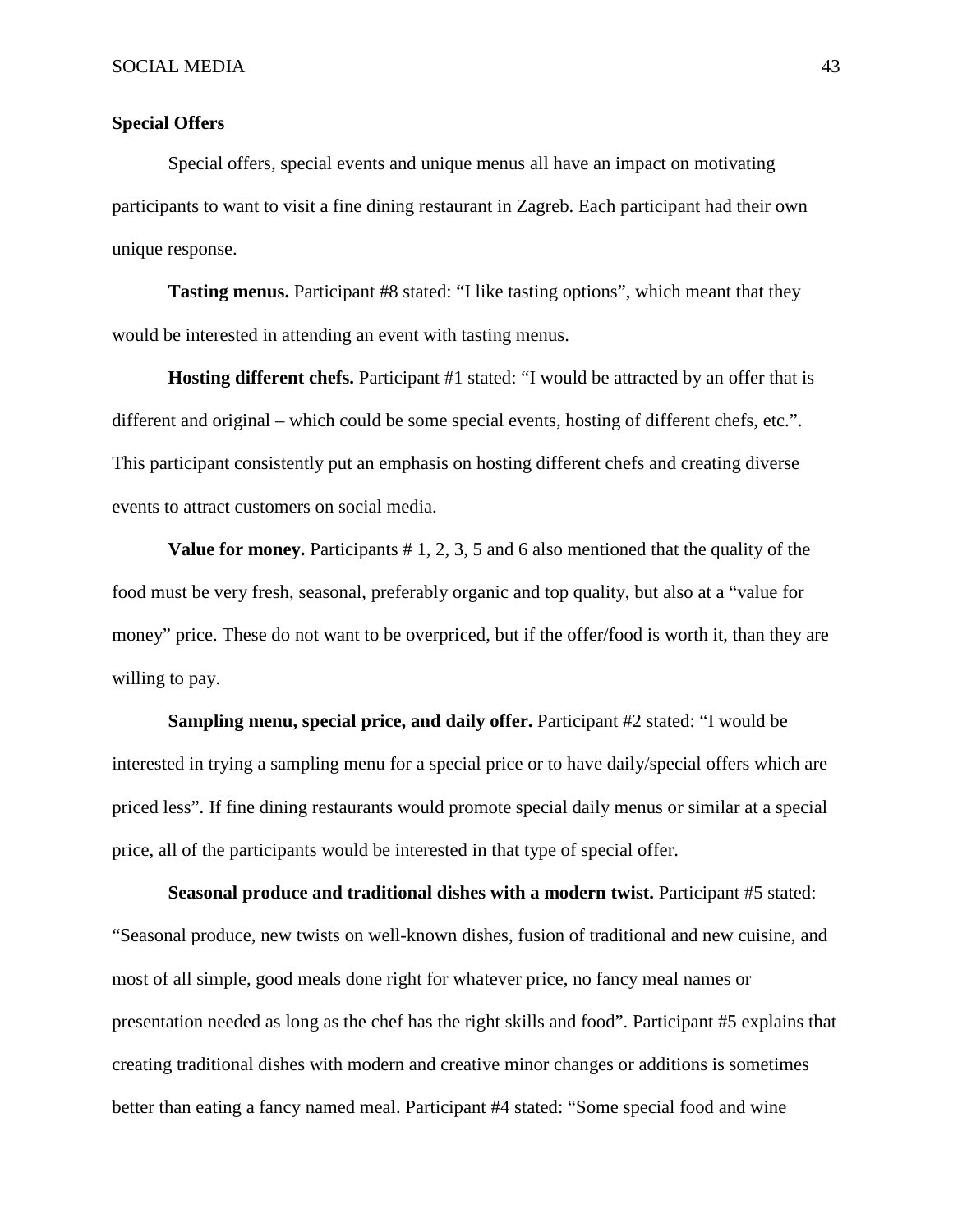pairings". Participants # 3, 4 and 7 also mentioned unique menu presentations. Participants # 1, 2, 3, 7, 8, 9 and 10 mentioned daily offers with special prices, special days, happy hours and discounts would motivate them to visit a fine dining restaurant in Zagreb.

#### **Positive Word of Mouth**

**Traditional and online word of mouth.** When it comes to word of mouth, both traditional and online word of mouth have a great impact on the decision making of participants to visit a fine dining restaurant. Generally, traditional word of mouth has a more powerful impact. However, online word of mouth can influence social media users to either be interested based on what they see on the fine dining restaurants' social media pages (restaurant atmosphere, reviews, comments, user generated content and menu) or decide to not visit. Six out of ten participants said that they would rely on traditional word of mouth as a number one source such as recommendations from friends and family when making a decision to visit a fine dining restaurant in Zagreb. However, they also noted that they would use social media as a secondary source. Participant #1 stated: "Both. Word of mouth is definitely stronger, but I would always check on social media to see what the ambiance is like, what the food style is, etc. Moreover, I would also check on different food blogs, especially if I am traveling and I want to book interesting restaurants in different locations". Similarly, Participant #2 stated: "I would say both have the same effect because in today's world where anyone can comment on anything social media is also a digital form of word of mouth. I like to hear a verbal opinion but I also like to read a restaurant review online". Likewise, Participant #7 stated: "Word of mouth is more powerful - but in my case, it depends who it is coming from. If I got two to three recommendations for a place and I had to make a decision about where to go, than social media jumps in; I would look at Facebook/Instagram and TripAdvisor and pick my place based on the feedback I find there". Participant #9 stated: "Word of mouth and reviews are most powerful,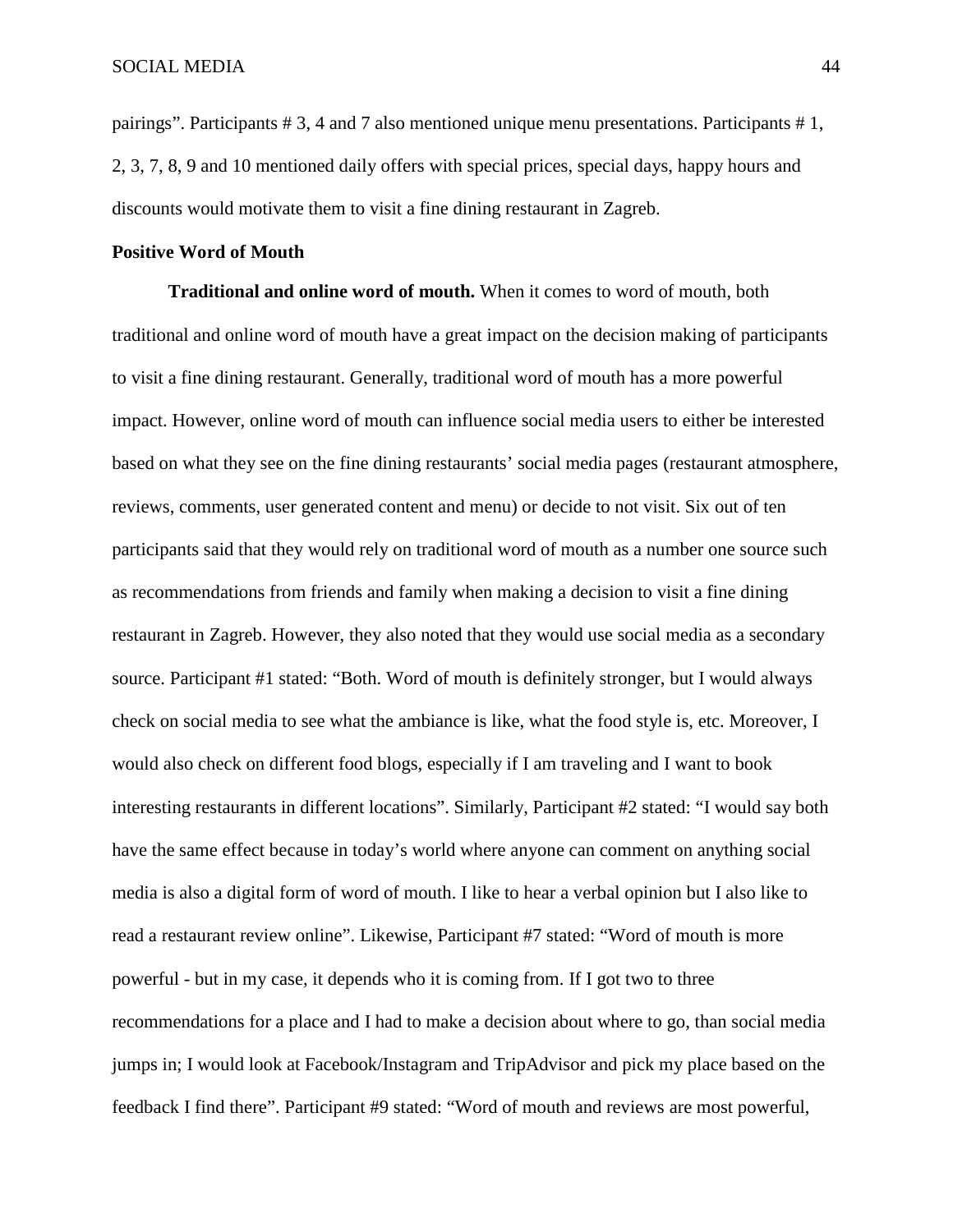then comes pictures of the food and the restaurant". Most participants rely on traditional word of mouth recommendations first hand, but they also like to rely on social media depending on the situation to help them make their decision. On the other hand, four participants clearly stated that word of mouth had a more powerful impact on their decision making than social media. Participants also looked for positive comments that are not "overly positive and fake" on social media, a nice feeling of the restaurant atmosphere that they can perceive through pictures and other content such as videos, Instagram stories and more, and nice pictures of food, as well as an offer that provides good value for money.

**Word of mouth and decision-making.** Participant #1 stated: "Sometimes the motivation for visiting was simply curiosity about food and sometimes it was just a business dinner opportunity. In case of curiosity, social media did impact my decision making, especially in such cases when restaurants would organize special events – such as a dinner with a certain winemaker, or special menu presentation, etc." Five participants said that social media had an influence on their decision making to visit a fine dining restaurant in Zagreb to some extent. These participants relied on social media only after hearing recommendations from their friends and family and used social media to check Facebook reviews, comments below posts, or if the restaurant posted interesting special events and just as a reminder that the restaurant exists – it was not their main influencer. Four participants said that their decision making was never based upon their social media use but rather from direct word of mouth from friends, family and people who they can trust is knowing what restaurants are worth visiting because they have knowledge or experience in visiting fine dining restaurants. Participant # 9 said that they found a fine dining restaurant through social media and the pictures of the restaurant and food made them want to visit.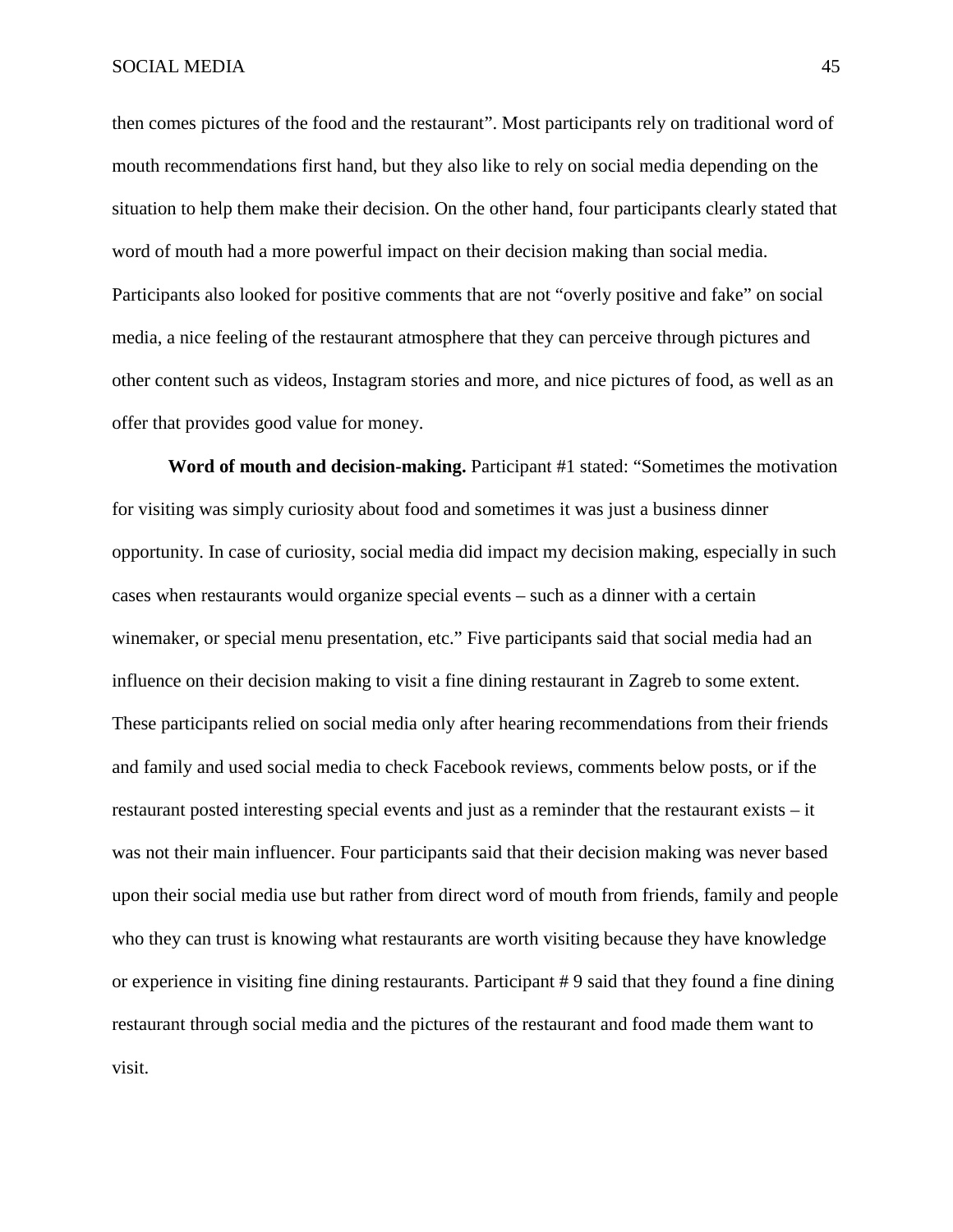#### **Social Media Tactics**

The top social media tactics that participants mentioned frequently and put a strong emphasis on when articulating what content would motivate them to be attracted to visit a fine dining restaurant in Zagreb were: advertise to a user using a meaningful and humanistic approach such as telling a story (mentioned by six out of ten participants), show the user what the restaurant looks like and what the restaurant's philosophy is by adding a personal touch to the social media pages (seven out of ten participants) and target the emotions of the participants through high quality videos, pictures and Instagram stories (all of the participants). Participant #3 said, "Be more approachable. Show how the entire process of the food creation happens. Show the audience that you are offering something exquisite but yet approachable".

**Brand personality, stories and be approachable with excellent service.** Seven out of ten participants wanted to see character and brand personality on the social media pages. Eight out of ten participants found it important for the fine dining restaurants' social media pages to provide them with equivalent service that they would experience in the fine dining restaurants. For example, fast answered questions and knowledgeable and friendly, approachable social media pages. Participants #3, #8 and #9 perceived that responding to reviews and messages is important. The participants want to get a general "vibe" of what the restaurant and service is like through pictures, comments, reviews, posts and contact with the employees through the restaurants' social media pages. Participant #1 stated: "The trend in this segment as far as I am concerned is that the most interesting posts come directly from chefs, and through their personalized stories. The main point is to differentiate yourself by creating the original strategy of your presence on social media and not forgetting who your potential audience is and what their behavior on social media is". Therefore, restaurants should communicate personalized and unique stories to their target markets, preferably delivering stories directly from the chef.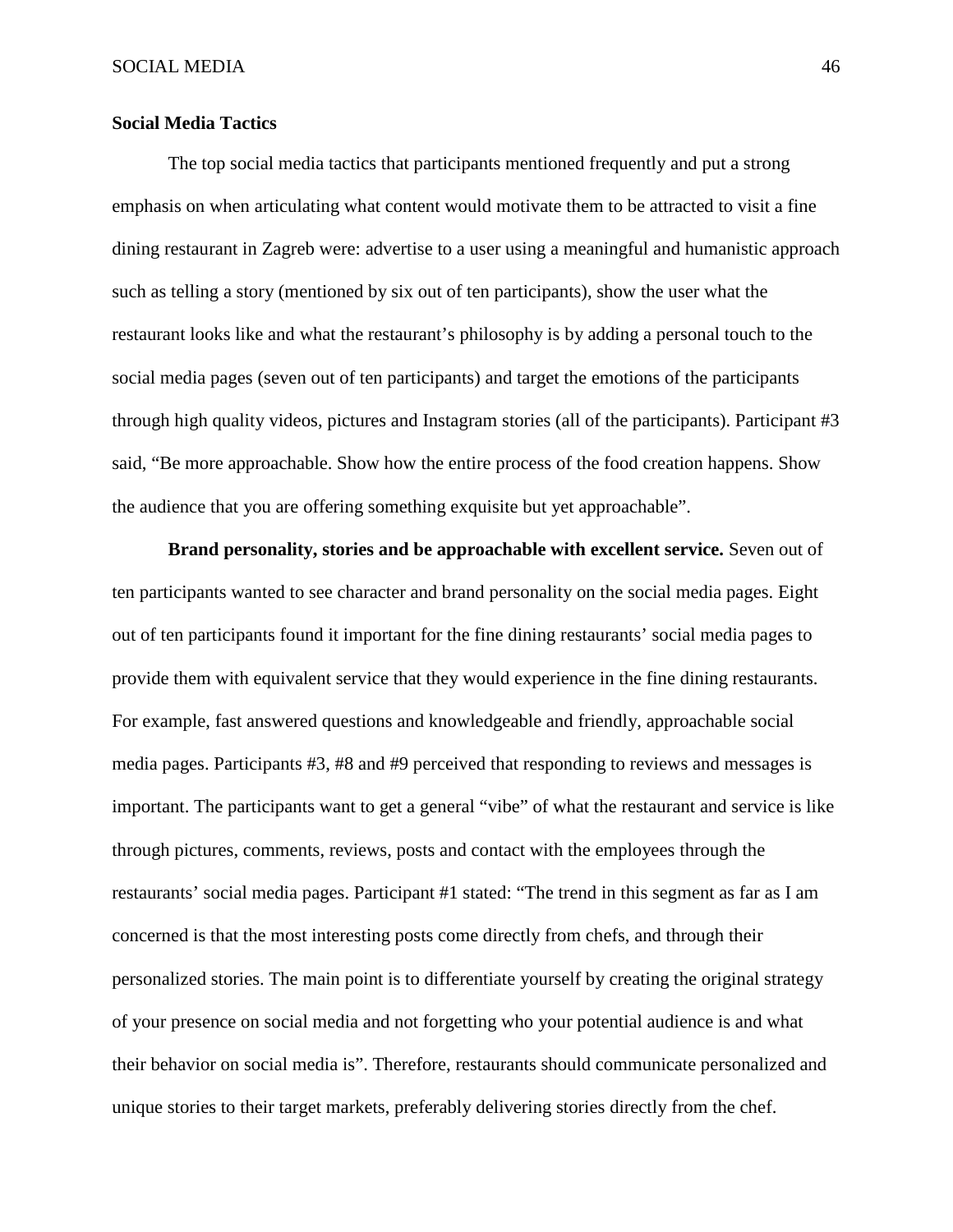Participant #1 also stated: "From their social media pages I expect them to differentiate themselves by showing how the whole process of getting the ingredients, to delivering the original menu, in an interesting and original way".

**Portray behind the scenes moments.** It is important to portray the entire process of buying the ingredients to creating the meal and to show personal, behind the scenes moments to the audience. This can help users learn more about what the restaurant offers, what their philosophy is and give them a deep insight on who and what is really behind the whole restaurant. It makes is easier for them to trust the restaurant and know what they can expect.

**Represent best services and special events.** Participant #7 said: "I like the representing of services and special events. This allows potential customers to get an added value and to read more about the restaurant's offering, special events and services. I like a combo of pictures - the atmosphere (the people) and the food. Pictures that indicate that people are having so much fun while enjoying their meals - definitely something "inviting", something I want to be part of". Participants like to understand what is going on at the restaurants, how it happens and when the restaurants' services are being offered.

**High quality photos and videos, team pictures and special offers.** Overall, all of the participants' preferred high quality videos, pictures and Instagram stories. All of the participants like inviting posts with vibrant colors that show the restaurant atmosphere, food, drinks and team. All of the participants appreciate informative posts that present the restaurants' and chefs' philosophy. All ten of the participants mentioned that promotions of daily special offers and special events would be a motivation for them to visit a fine dining restaurant in Zagreb. Eight out of ten participants mentioned that if there is a special offer the price should be promoted, as well as the menu descriptions depending on the situation. Ten out of ten participants said that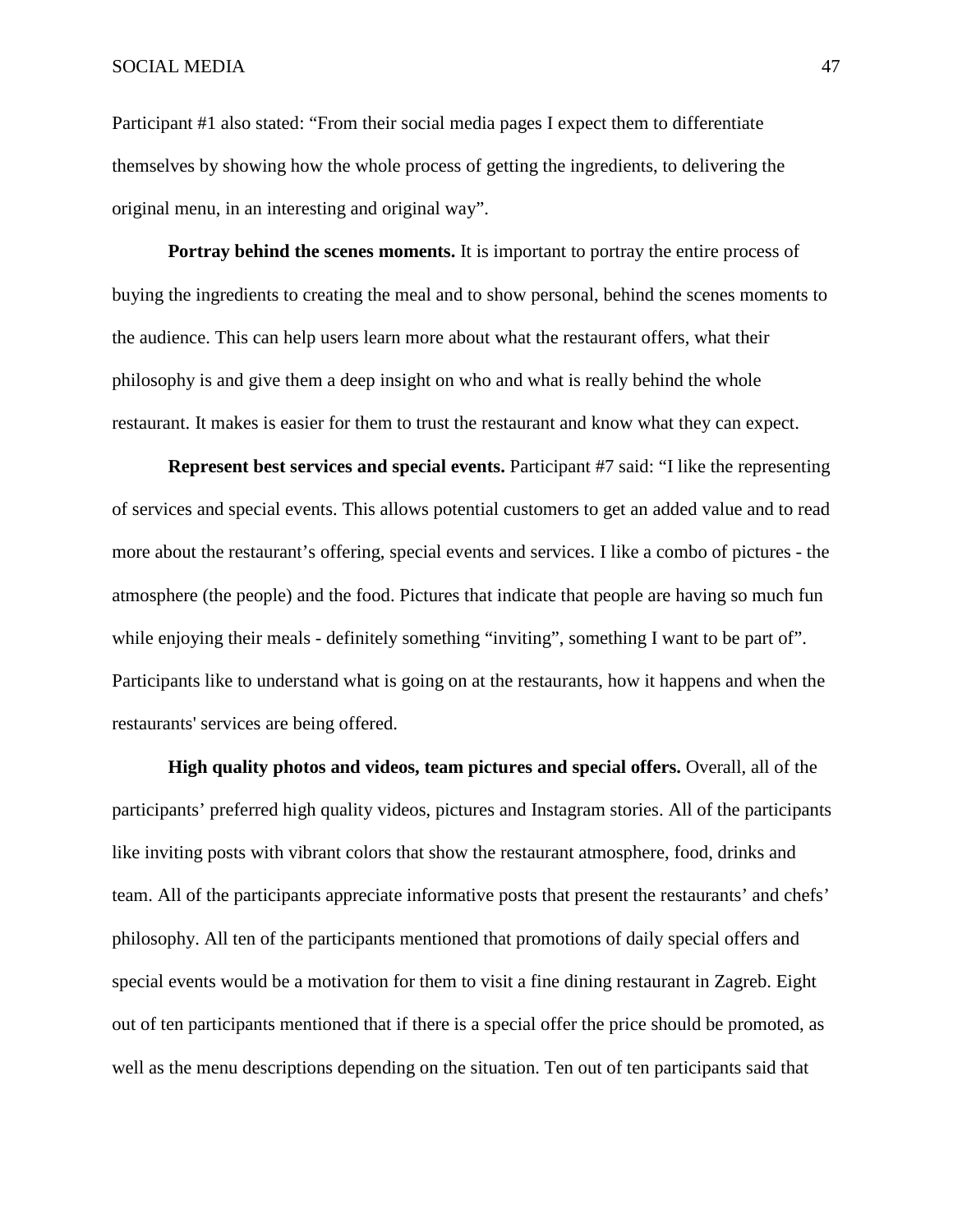they would like to see an occasional funny post, different/unique content, storytelling posts and the promotion of fresh, seasonal, organic ingredients of the fine dining restaurants. Additional marketing tips mentioned by Participant #3 were to use the repost app to repost customer's experiences and promote user generated content, to use a combination of professional photos and amateur photos to portray an approachable and personal touch of the restaurant on social media, and Participant #2 said that if contests are run they should be as easy as possible. For instance, the user should be able to enter the contest by taking a picture and posting it.

**Post frequently but use a human touch.** All of the participants mentioned that fine dining restaurants should post frequently without spamming users. According to the participants, the fine dining restaurants should show a "human" touch on their social media pages by revealing the behind the scenes spontaneous moments and their moments of truth. This should include everything from the team, how the food is made, what shopping for ingredients and a visit to the market looks like and similar. There should be a perfect balance of photos that show the atmosphere, food and team and the restaurant's best services and features should be highlighted. Participant #2 suggested hiring an influencer, Participant #1 suggested marketing through blogs and Participant #10 suggested treating the social media page as if it was a blog. **Price**

Price can be an important factor to consider when creating an effective social media strategy. If a special price is offered, it can be promoted on social media and motivate participants to visit a fine dining restaurant in Zagreb.

**Menu prices should be communicated on website, special offers on social media.** All of the participants said that price should probably be communicated to reduce any negative surprises when visiting the restaurants. It should be promoted for special discounts and offers on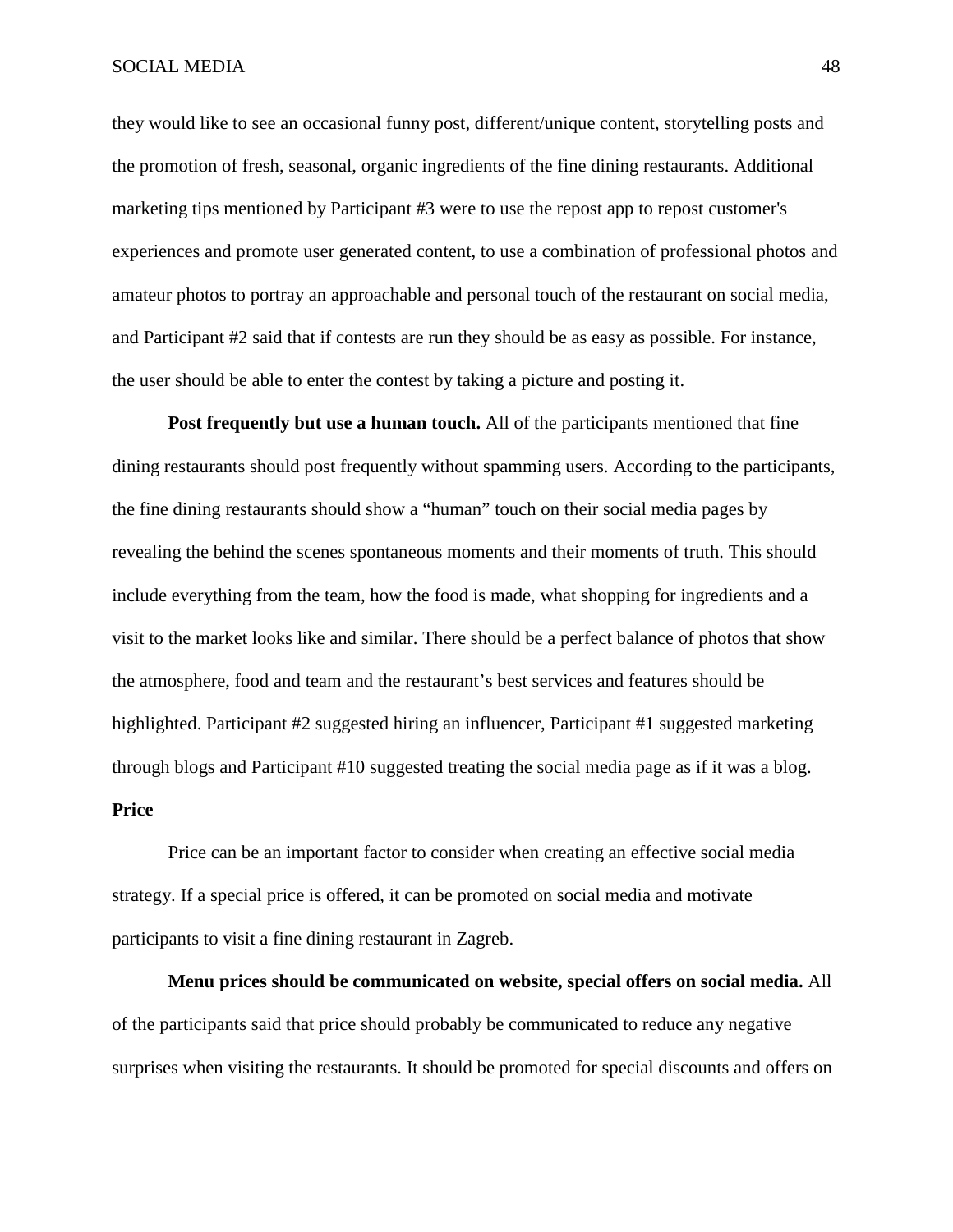social media, but for normal offers, the price should be able to be found on the restaurant's website.

**Prices must match the values of the offers.** Participant #3 stated: "If the value of the offer is of high quality, the price does not matter to me. As long as the price matches the value – I will try it, but I would always check with friends or someone who is knowledgeable with food about what restaurant to visit, I would not rely only on social media". The price is not important to participants, but if there were any discounts or special deals all of the participants would be interested in visiting. However, they are also ready to pay any amount of money if the quality of the offer matches the price.

#### **Emotions and Reasons to Visit**

Last but not least, when creating an effective social media strategy for fine dining restaurants in Zagreb, important factors to consider are the emotions that participants tied to visiting fine dining restaurants and their reasons why they visit fine dining restaurants.

**Top reasons to visit a fine dining restaurant.** Curiosity, enjoyment, business and recommendations are top reasons that participants decide to visit a fine dining restaurant. All of the participants visit fine dining restaurants for enjoyment, two of the participants mentioned curiosity as a reason, three participants mentioned business as a reason to visit and one participant was motivated by recommendations. They are intrigued to try new and different meals, learn about new approaches or just to go out and enjoy pure hedonism – excellent food, a great atmosphere, a good time with close ones along with top wines and service. Participant # 6 said, "We chose restaurants that manage to convince us that their chefs are talented enough, skilled and honest that their food would make us smarter by sheer power or their vision and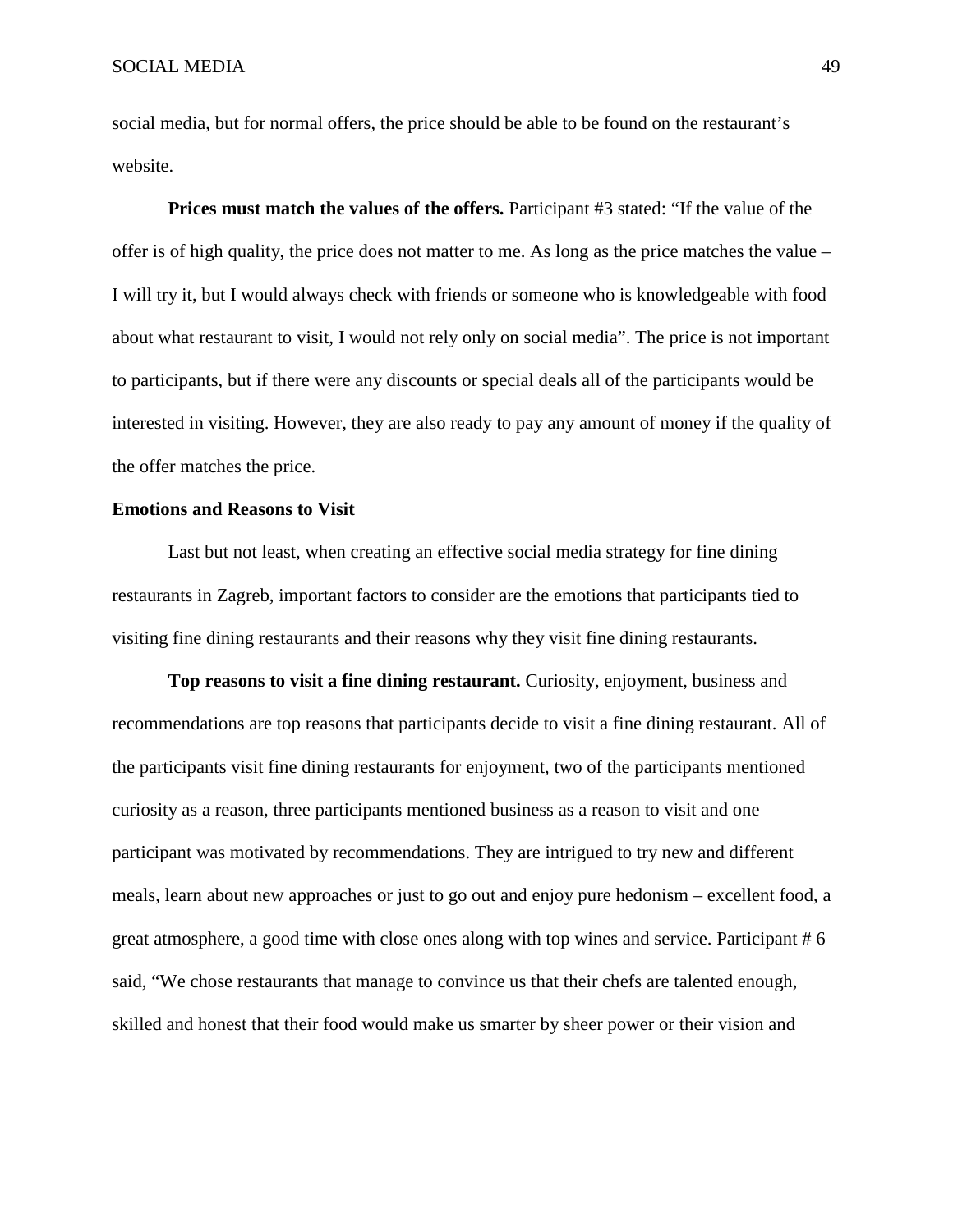talent. When we get a glimpse of hope that a restaurant and its chef could give us an experience that will teach us something, we make reservations. Our second motive is pure hedonism".

**Emotions and motives.** They are looking for something different that they have not yet tried and cannot make at home by themselves. Participant # 5 said, "A comfortable ambience in the restaurant with happy guests, as well as nice food can spark my interest. My motive is to eat something I cannot cook in that way or that quality at home, and have a nice experience away from home socializing in a lively environment". They are curious about new meals, tasting them and learning about new approaches to cooking from experienced chefs. Participant # 1 said, "Curiosity of trying something new and different". Similarly, Participant #4 said, "A number of emotions, but I do enjoy the food and wine and I feel that there is so much to learn and explore, in that way so much of it is my curiosity". Last but not least, Participant #2 said what emotions or reasons trigger them to return to a fine dining restaurant in Zagreb, "Nice feeling, feeling of enjoyment, feeling of good taste, and feeling of being treated well and in a kind manner". They expect high top quality service both online on social media pages (quality pictures, responses to messages and reviews) as well as from the restaurant itself (highly well trained staff that are professional but also friendly, a laid back atmosphere but a special experience where they are treated well, the food is excellent and different with fresh organic ingredients and a different approach, value for money). Based upon the participants' responses: their most common reason to visit is to enjoy quality food and wine and have a good time, the second most common is curiosity to try new things and learn from experienced chefs, the third is business and the last are recommendations from friends or family.

These emotions and reasons can be used by marketing experts or fine dining restaurant owners to target their customers by using certain words, phrases or marketing ideas that are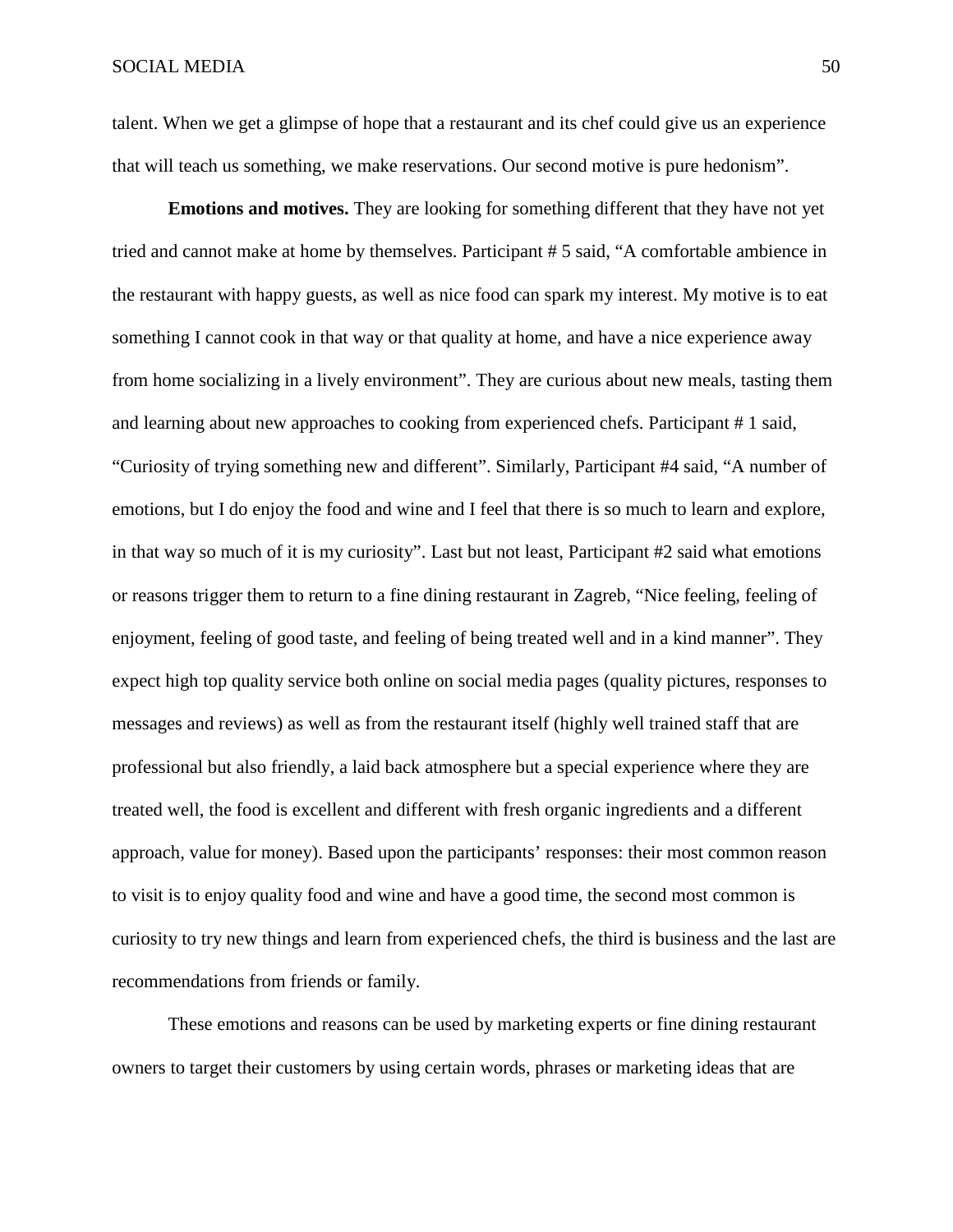connected to these reasons and emotions. Eight out of ten participants described fine dining as an "experience". Five out of ten described it as enjoyment. Fine dining restaurants should then approach their guests with a special and unique experience that provides pure enjoyment. In the next section, the researcher created a simpler and clearer version of the findings that can help the reader quickly understand the results received from the participants.

The results are also presented in the form of pie graphs with specific answers to each interview question according to the data collected which can be found in Appendix B. This will help the reader acquire a clearer and quicker understanding of the study's results.

#### **Discussion/Recommendations**

The purpose of this qualitative research was to discover what factors and social media tactics are important to consider when creating an effective social media strategy for a fine dining restaurant in Zagreb. The researcher interviewed ten participants that have background experience in marketing, the food industry or in visiting fine dining restaurants, about five with over ten years of experience. The interviews were done through e-mail. Four of the participants were contacted additionally by phone or through Facebook messenger to be asked sub-questions in order to collect more detailed data. The data was collected, checked for validity, analysed, and presented as results in the findings section.

The factors that can potentially have the most impact on users' decision making to visit a fine dining restaurant based on social media are quality visual content, special offers, positive word of mouth, social media tactics, price, and emotions and reasons to visit. The researcher compared the literature to the findings and found that much of the advice from the literature was connected to the participants' answers.

According to Barrett (2016), a few social media tactics that can help companies enhance their image and engagement on social media channels are: showing behind the scenes moments,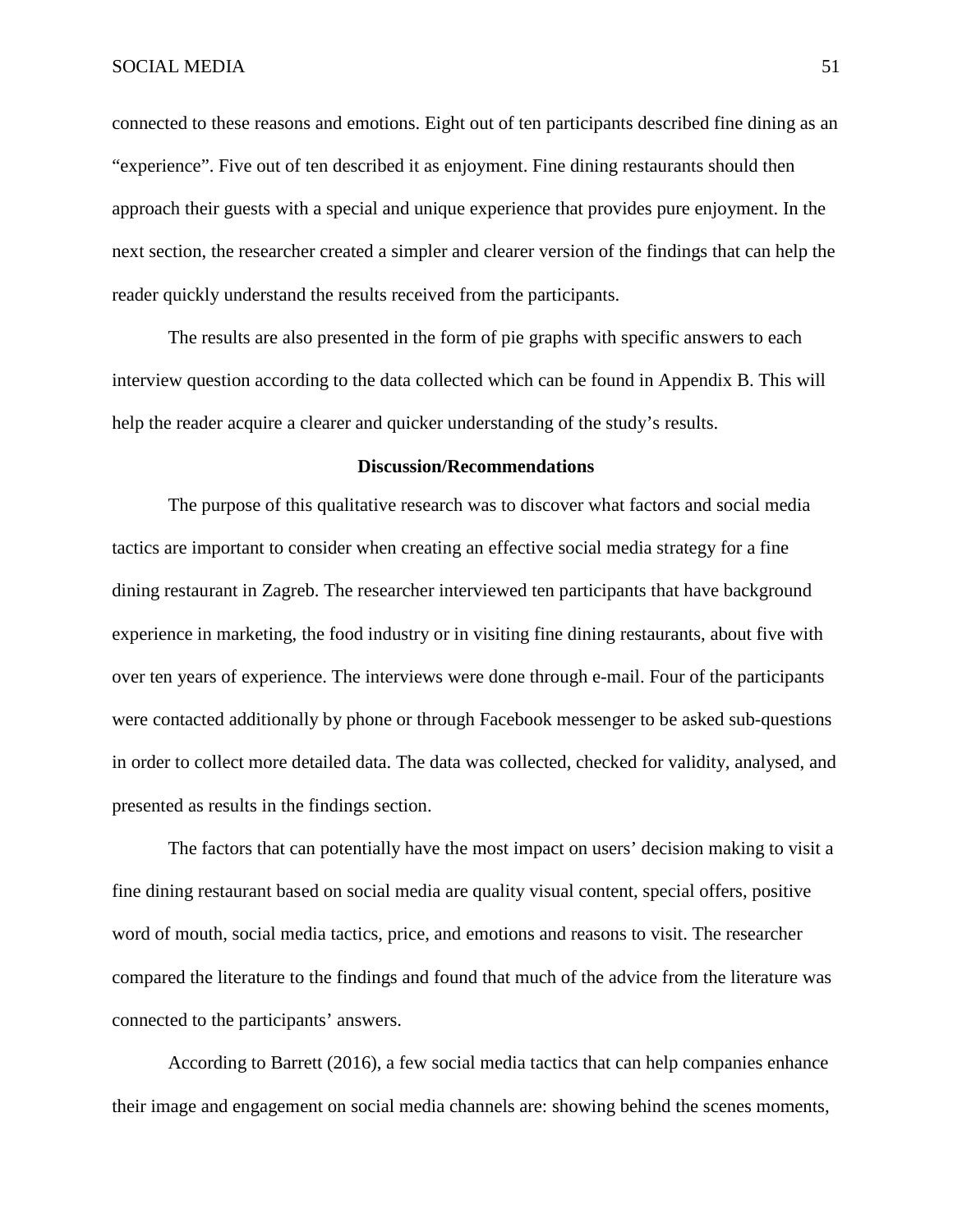#### SOCIAL MEDIA 52

answering customer complaints, beginning a conversation and using more video content. Participant #1 said, "I would like to see a fine dining restaurant that markets themselves uniquely and mentions every step to the creation of their meals: where they get their ingredients from, how the chef makes the meal, how they present their meals, what types of wines they choose and more". Participant #2 said, "I like seeing everyday working situations from the kitchen portrayed". Barrett (2016) also explained that the key to gaining new customers is engaging in conversation with them, motivating communication and presenting the restaurant in its best light with amazing pictures and content. Participant #2 said, "If a social media page is meaningful and interesting it should have photos with good lightening that show attractive food shots, interior design photos, photos that convey energy and the atmosphere of the place". However, sometimes even amazing content needs to be fulfilled with background meaning or personal fulfilment for users (Barrett, 2016). Participant #2 said, "Videos and photos that are positive, inspirational, thoughtful, nice looking, stories I can relate to, quotes and motivational sayings are all posts that can catch my attention".

Similarly, in the study the researcher found that all of the participants prefer posts with quality videos and photos that have vibrant colors and are inviting. Three out of ten participants mentioned that they do not mind funny content, five out of ten participants mentioned that they enjoy content that they can relate to like a story or quote and all of the participants mentioned that they enjoy seeing behind the scenes content such as where the chef gets the food from, how it is made, and how it is served. Four out of ten participants appreciate informative posts that show the restaurants' and chefs' philosophy and adding a personal touch: presenting the team, spontaneous moments, the restaurant atmosphere and creative food dishes with creative and innovative posts. Two participants mentioned that responding to reviews and messages are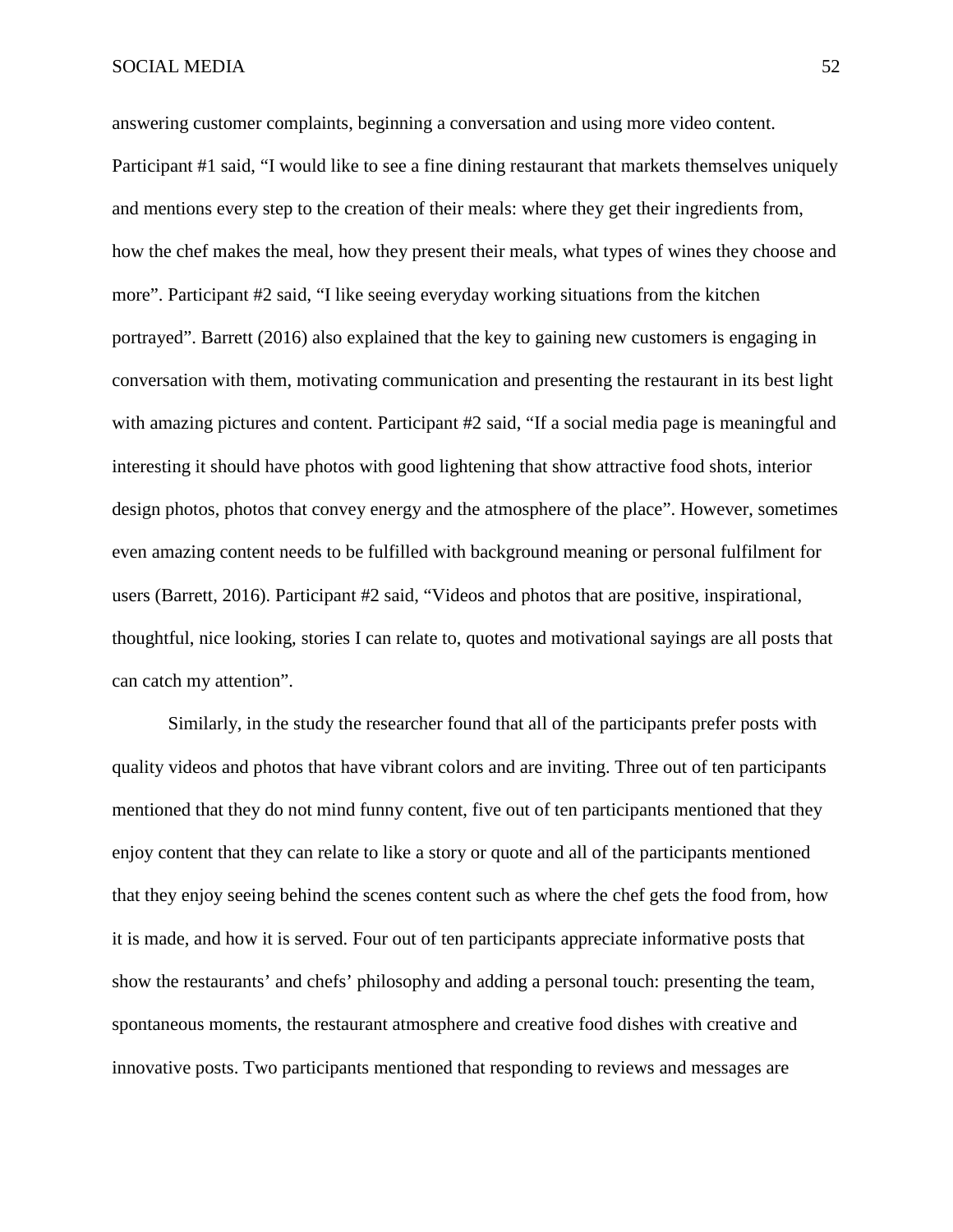#### SOCIAL MEDIA 53

important. As well as, being approachable (professional but warm and friendly), adding character to the restaurants' social media channels and value by presenting the highlights of the restaurants' services and philosophy. Participant #7 said, "I like when they represent their services and special events. This allows potential customers to get an added value and to read more about the restaurant's offering, special events and services".

According to Cutrone (2015), user-generated content is one of the most effective ways of gaining trust from your followers on social media. Participant #3 mentioned sharing guest's posts to their social media pages (using a repost app to share user generated content) to show real life pictures and add variety to the page. Participant #3 also said, "Use repost option to convey visitor's experiences". To add onto videos, video content is a big thing. 80% of the content that people can see they can remember, while only 20% of the content that they read they can remember (Gamble, 2016, p. 47). According to Gamble (2016, p. 47), color visuals also increase users' willingness to read by 80%. It is no wonder that in our world today when people do not have time and are overloaded with information it is easier for them to learn and find out information through video content (Gamble, 2016). Videos also improve the transfer of learning by 80% and the brain processes visuals 60,000 times faster in the brain (Gamble, 2016, p. 47). Participant #5 said, "High quality and or creative videos/pictures connected to a story in some way. It can be funny or serious buy quality and unique content is important to me". Eight out of ten participants mentioned that high quality videos and pictures that are unique and interesting could motivate them to be interested in visiting a fine dining restaurant in Zagreb. According to Weintraub (2012), answering messages on social media and communicating with your customers on a daily basis is very important. All ten participants also felt that it was necessary to post unique content daily (without spamming). Three out of ten participants believed it was very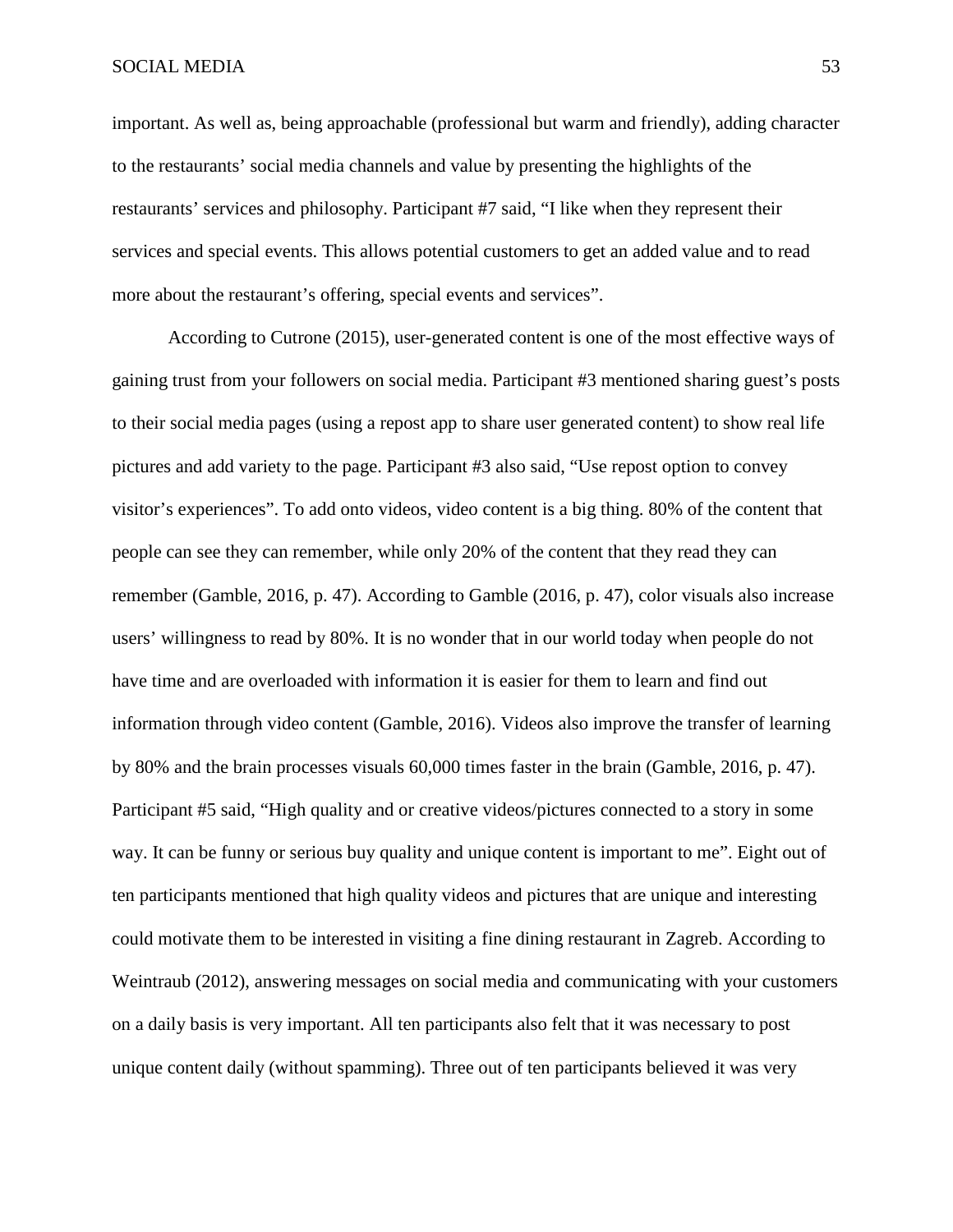important to answer messages and also respond to good or bad reviews. According to Fox (2016), users search for fast answers and dedicated brands. Fox (2016) proves some more good points. According to Fox (2016), communications must be distinctive, and restaurants must be able to transmit their own character through their social media content. Fox's study strongly supports the idea that restaurants in Dublin should be using flexible, laid back communication, different tactics for different social media channels, funny posts, storytelling and adapt everything to mobile (Fox, 2016).

Aaker and Smith (2010), put an emphasis on content that customers can benefit from such as funny content, a recipe or just connecting to the audience by posting about a happening that is going on in the world. It is important to give the audience content that they can relate to or connect to. Similarly, Fox (2016) says it is important to develop relationships with customers rather than just advertising to them. All of the participants of this study mentioned that they would like to see meaningful content, posts that have stories behind them, eye catching stories, posts with a "human touch" that use an emotional approach to attract them to visit a fine dining restaurant. Participant #3 said, "I would like to see the restaurant's philosophy portrayed on their social media pages and the pages should have character. I want to feel like both the restaurant and their social media pages are highly professional with top service, but also laid back and approachable". Eight out of ten participants said that they prefer a humanistic approach of advertisement rather than a clear ad. Participant #3 said, "It's always the humanistic approach for me. It means that someone put in effort to target my emotions and differentiate themselves from the competition, not only to make a random ad." Participant # 3 wants restaurants to put in the effort of targeting their emotions and seeing them as people, not just as customers who bring money. He or she wants to feel special and treated with care. Even though Participant #6 is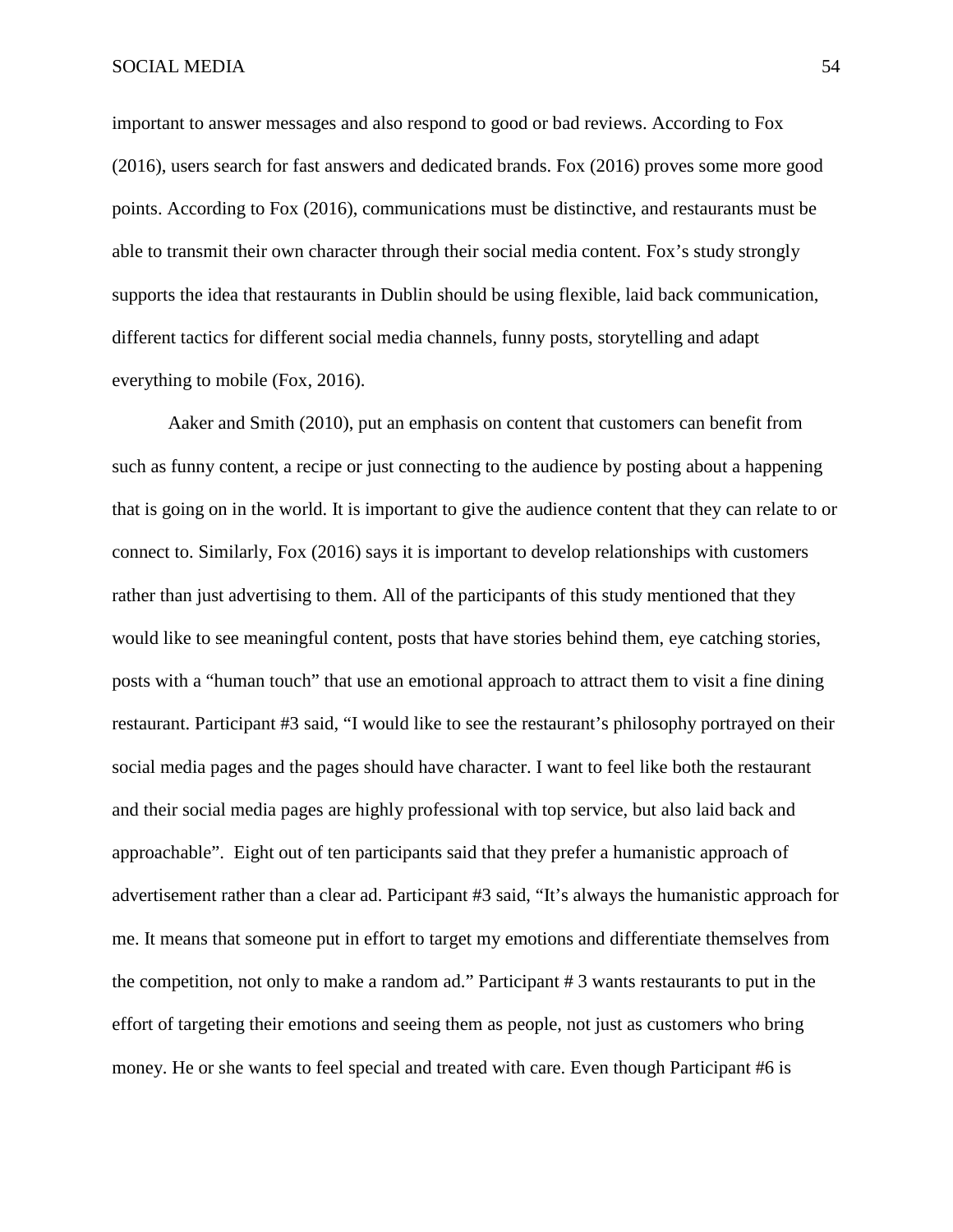#### SOCIAL MEDIA 55

aware that the end result is still because of money, he or she would rather experience an escape and enjoy learning about a story rather than being directly advertised because they are just over advertised daily – Participant # 6 wants more than that.

There were several social media tactics that were not mentioned in the literature that participants agreed could potentially motivate them to visit a fine dining restaurant in Zagreb. Instagram stories were mentioned by Participants 1, 2, 3 and 8 because they are currently trendy and interesting for users to watch because they are easy and fast to follow. They update users on the latest information and provide them with stories that happen in "real time". Promoting fresh and seasonal ingredients were another tactic mentioned. Participants # 1, 2, 3, 4 and 6 mentioned the importance of fine dining restaurants using fresh, organic and seasonal ingredients. If fine dining restaurants promote on social media that they are using these ingredients and show them, these participants would be more likely to visit the restaurant. Participants # 1, 2, 3, 6, 7 and 8 also suggested that a combination of professional photos and amateur photos should be used on the restaurants' social media pages to welcome an approachable and personal touch to the restaurant. Participant # 6 believes that the restaurants should also be innovative and post different, unique content on their pages to reduce monotony and keep the users entertained. Participant # 2 said that contests should be as easy as possible (take a picture and post) to participate in because people are busy and do not want to bother with confusing instructions. Also, Participant # 2 suggested that the restaurants could invite an influencer to promote their restaurant on their Facebook or Instagram page. Finally, all of the participants agreed that promoting daily recommendations or special offers and organizing special events such as hosting international chefs, presenting a unique menu, hosting a winemaker and tasting menus would be appealing content to promote on social media and would motivate them to visit a fine dining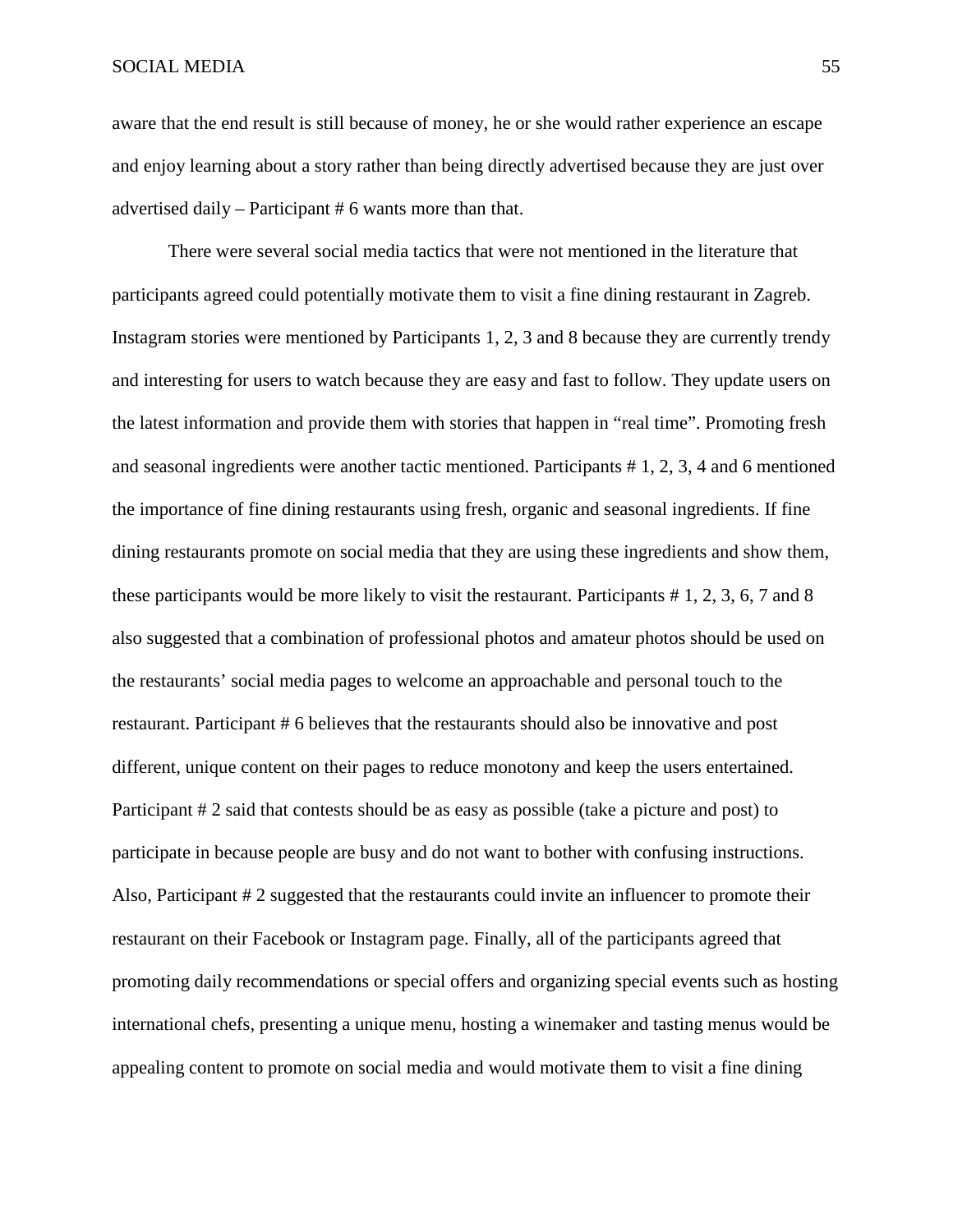restaurant in Zagreb. Last but not least, showing the menu on social media and the price if there is a special offer or discount was mentioned by Participants # 7, 8 and 9. All of the participants agreed that the price should generally be on the restaurant's website, but if it is a good price or special offer then it should be promoted on the restaurant's social media channels. Participant #1 said, "I enjoy fresh, local and seasonal ingredients and I would be attracted by an offer that is different and original – which could be some special events, hosting of different chefs, etc." Participants #3 and 5 said that the meals and ingredients do not need to be anything special, they enjoy seeing a traditional meal with a new twist. Participant #3 said, "A good chef can take a sardine and make a miracle out of it".

According to Ariyasriwatana and Quiroga (2016), food is often linked to pleasure and strong emotions; it is also seen as fun and entertaining. A good way to promote food on social media is by using expressions of the five senses: taste (flavor), touch, smell, hear, visual, deliciousness, type of cooking, authenticity, variety of menu offering and more can attract a customer to want to eat whatever is on the photo or video (Ariyasriwatana & Quiroga, 2016). Photos that show texture and detail will appeal to the eye of the user (Ariyasriwatana & Quiroga, 2016). If the food speaks to the customers, they will most likely want to try it out. A good mixture of words and pictures or video will certainly attract users' attention on social media. Just like participant #9 stated: "I found out about OXBO through social media. The pictures of the restaurant and the food made me want to visit".

All of the participants said that traditional word of mouth was more powerful to them than social media when making a decision to visit a fine dining restaurant. However, three of ten participants would also check Facebook reviews and comments along with TripAdvisor and food blogs to see what other peoples' experience were like, while two out of ten participants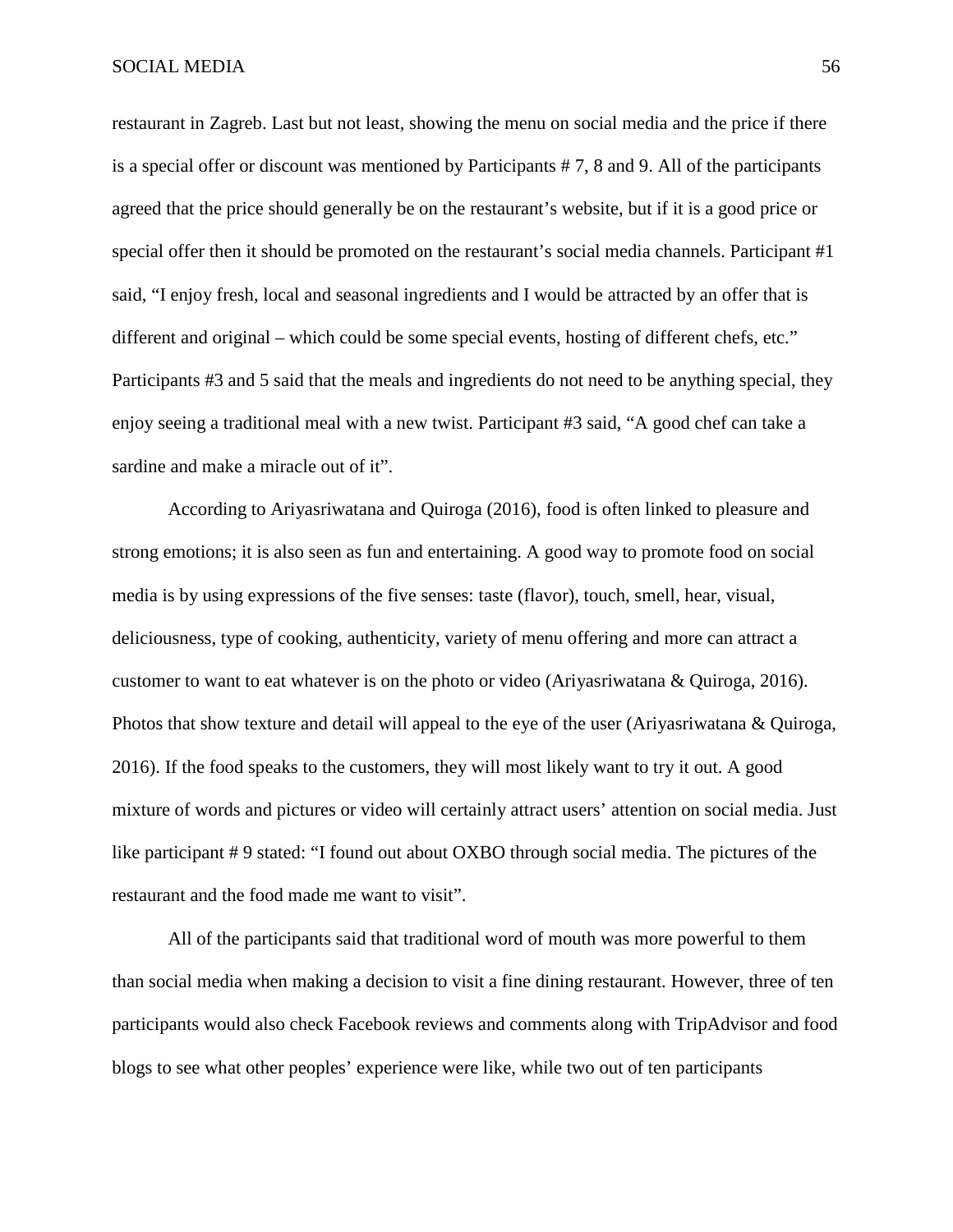#### SOCIAL MEDIA 57

exclusively relied on advice from their friends or family. Participant #1 said, "Both. Word of mouth is definitely stronger, but I would always check on social media to see what the ambiance is like, what is the food style is like, etc. Moreover, I would also check different food blogs, especially if I am traveling and I want to book interesting restaurants in different locations". Participant #5 said, "For me, word of mouth is more powerful but social media serves to remind me of the existence of the restaurant after I have heard positive feedback from people."

According to Liu et al., (2017), maintaining a consistent relationship with consumers on social media pages leads to more positive word of mouth. Word of mouth can increase sales and brand awareness (Fox, 2016) and social media is truly a powerful marketing tool for small business restaurants when used and properly implemented (Bennett, 2017). The research comes to the conclusion that fine dining restaurants must have amazing service, food and a great social media page, positive traditional word of mouth and then work on building positive word of mouth online by connecting to consumers through their Facebook and Instagram pages. According to Gromfin (2016), before marketing a restaurant it is important to make sure that the restaurant is being run well. Otherwise, there is no point in marketing something that people would not like (Gromfin, 2016).

Three participants said that they use Instagram more often to follow their favorite restaurants; restaurants should look into adding Instagram to their daily life and including it or encouraging people to post their meals of the atmosphere or tag themselves when visiting the fine dining restaurants. For example, they can add an Instagram logo to their menu or add a note inside their menu or even run a contest and motivate the guests to post pictures and award them for doing so. According to Grub Street (2016), a chef that adapted his restaurant to being "Instagrammable" with putting hashtags on mirrors, providing free 5G Wi-Fi and USB ports and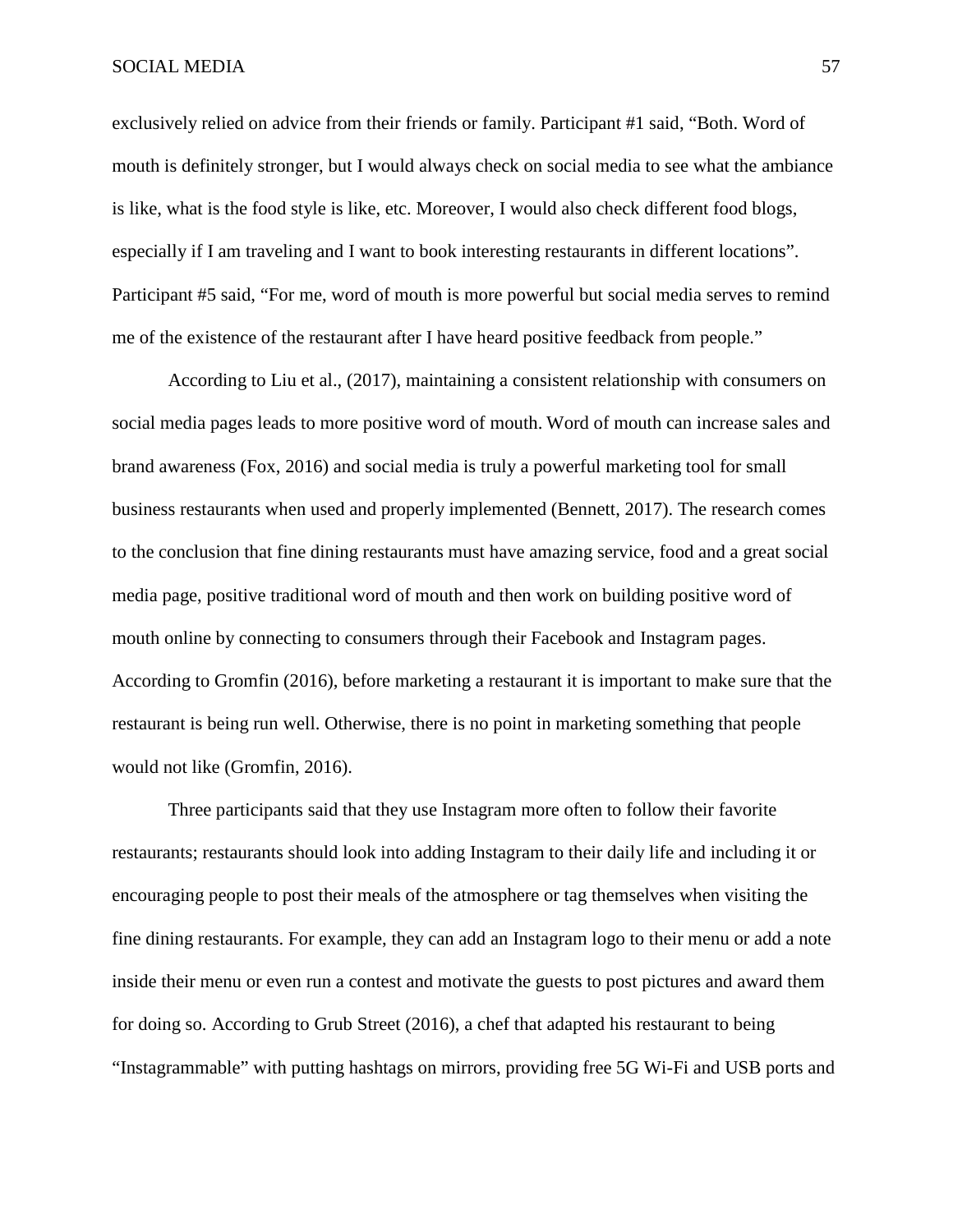creating a sense of a third place was successful because he tended to what the market was looking for (Grub Street, 2016, para. 16). Fine dining restaurants should be innovative and adapt to new changes. They should take it a step higher and be different.

According to Grub Street (2017), when restaurants connect to their customers by sharing the atmosphere of their restaurant, things going on in the community and creating unique and thoughtful ways to catch customers' attention, they can receive great benefits (Grub Street, 2017). Finally, according to Kim et al., (2015), social media positively affects businesses who use it correctly.

The purpose of this study was for the researcher to find out what social media tactics, marketing approaches and factors are most important to consider when creating an effective social media strategy using Facebook or Instagram to attract customers to visit a fine dining restaurant in Zagreb. By using in depth interviews and open-ended questions, participants were able to share their experiences and details about their perspectives on fine dining restaurants in Zagreb and how social media can or cannot influence their decision making. This study highlights what participants would like to see from the social media pages and posts of fine dining restaurants in Zagreb, as well as what they expect from their restaurants regarding food, atmosphere, and service. This study focuses on the customer perspective of how fine dining restaurants should approach their customers. The participants have experience in the fields of marketing, food industry and visiting fine dining restaurants – about fifty percent of the participants have over ten years of experience in these fields. By seeing the detailed perspectives of customers in this study, fine dining restaurants in Zagreb or marketing specialists can have a quality insight on how to target the fine dining market in Zagreb and simultaneously satisfy customers and attract them to visit fine dining restaurants in Zagreb.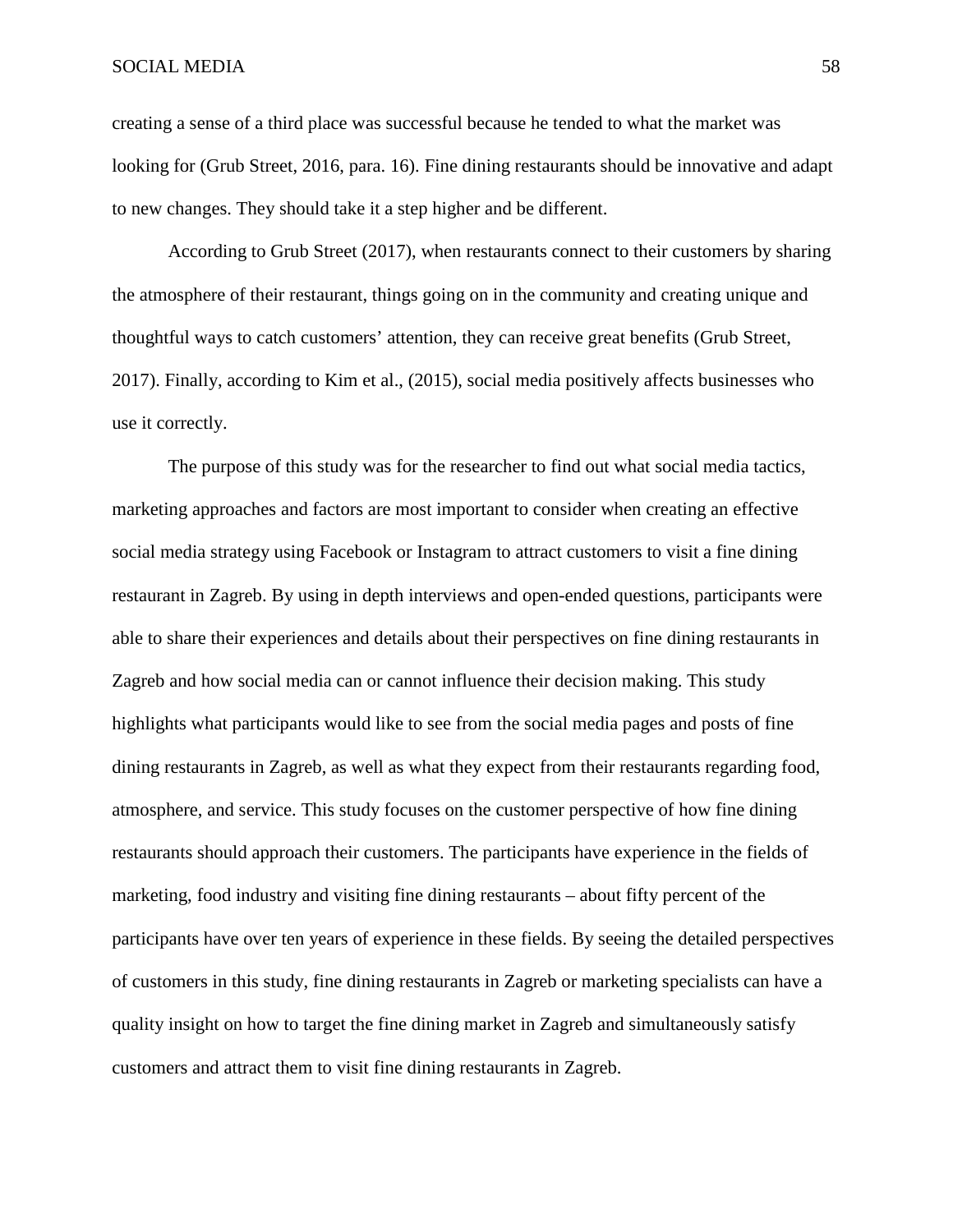In conclusion, fine dining restaurants in Zagreb should make their guests feel like they are in a different world when visiting. Their service, food and staff should be of the best quality. They should offer seasonal and organic ingredients, host special events such as hosting international chefs, winemakers, tasting menus, and presenting unique menus that portray the restaurant's and chef's philosophy. Their social media pages Facebook and Instagram should both be active and updated on a daily basis with unique content that varies from informative posts, funny posts, content that they can relate to, promotions for special events, discounts, offers and new menus. The social media pages should communicate what the restaurant's character and philosophy is. Their approach should be laid back but prompt when it comes to answering messages and writing back to reviews (bad or good). Customers want to see pictures or videos of high quality that show the restaurant's atmosphere, food, team and best services that they have to offer so that they know what to expect before visiting the restaurant. Fine dining restaurants should not forget that traditional word of mouth is their best friend and that if the restaurant is doing everything right, then social media can only additionally help in attracting customers, but if traditional word of mouth is poor, then customers will not even bother believing what the restaurant's pages write. Customers are looking for a special experience where they can enjoy amazing food, a great atmosphere and create wonderful memories. They appreciate uniqueness, creativity and top quality wine, food and service.

#### **Limitations and Future Directions**

This method of research included several limitations. The interview was done through email which could limit an unlimited flow of communication. However, Participants # 1, 2 and 3 were contacted by telephone and asked additional sub questions in order to find more in-depth answers. Also, Participants #5 and 6 were contacted by e-mail for additional questions, while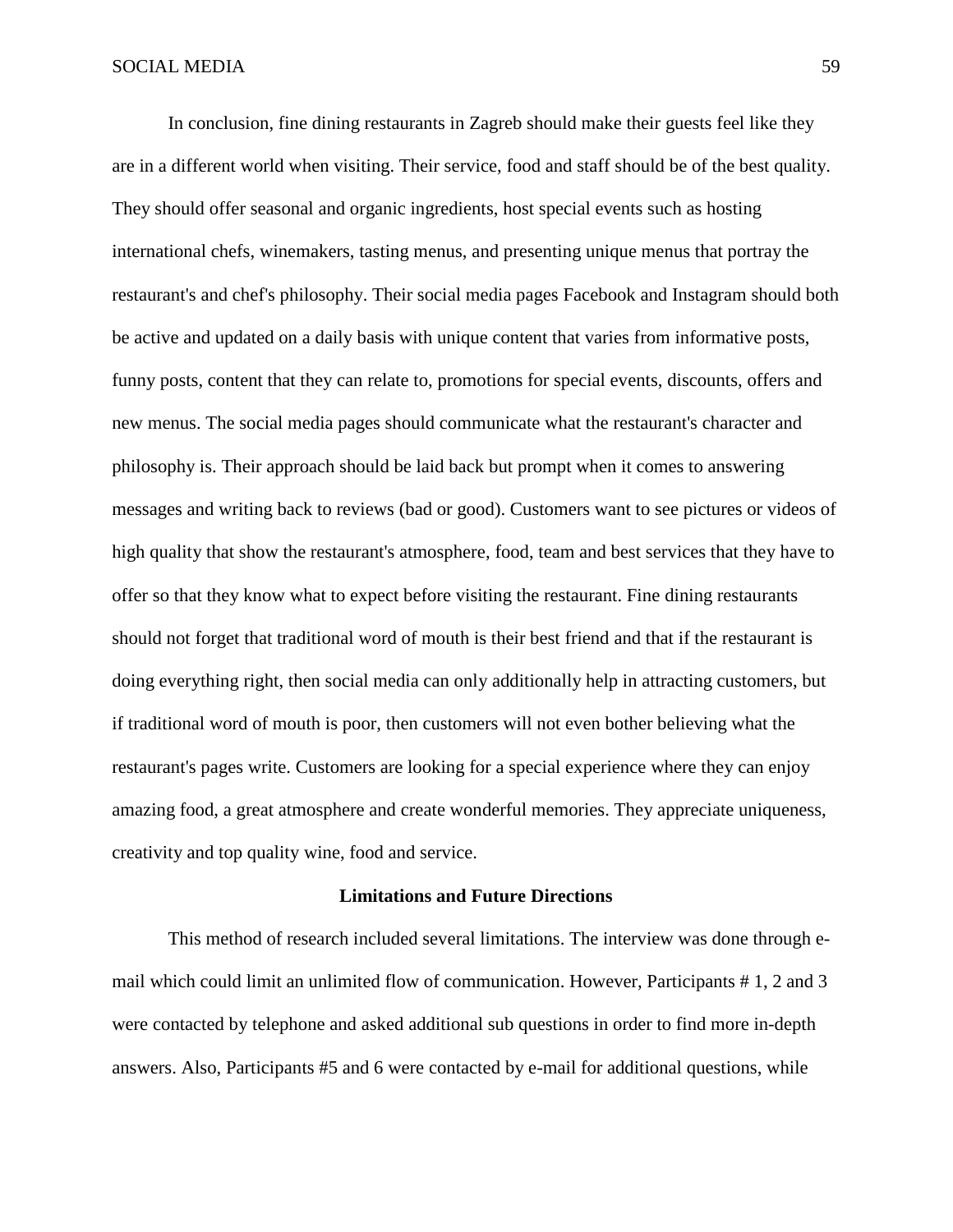#### SOCIAL MEDIA 60

Participant #4 was contacted by Facebook messenger because they preferred that social media channel for additional questions. All of the participants were contacted by e-mail and checked the transcript to make sure that the researcher understood the participants' point of view.

Another limitation was that each participant had their own view of the definition of fine dining restaurants in Zagreb. Even the researcher may have chosen a few restaurants that are not exactly fine dining but yet just expensive restaurants in Zagreb because there are not many in Zagreb. Most of the participants stated that they visited actual fine dining restaurants in Zagreb and introduced the researcher to more fine dining restaurants. However, Participant # 10 listed a fine dining restaurant that they visited, but he or she also listed a few restaurants in Zagreb that are not fine dining restaurants.

For the purpose of this study, fine dining is defined as restaurants that served main courses that are 70 kunas (Croatian currency) or higher, that provided a unique and outstanding overall experience and service (quality food, atmosphere, waiters, music, and high price) and had a status of being an expensive restaurant and restaurant with quality food in Zagreb. The interviewer was sure to have received valid data and asked the interviewees "What fine dining restaurants have you visited in Zagreb?", "What is your favorite fine dining restaurant and why?" and "How would you define fine dining or what is your definition of fine dining?" These questions helped the researcher understand what fine dining really means and how participants' perceive their fine dining experiences, because that is what the difference is between a regular restaurant and fine dining. Fine dining is an experience with top quality food and service.

These limitations provide insight for other researchers to take on the opportunity to develop further information on this topic and improve or update the results in the future. It would be beneficial to do real life interviews and take more time with the interviews. The researcher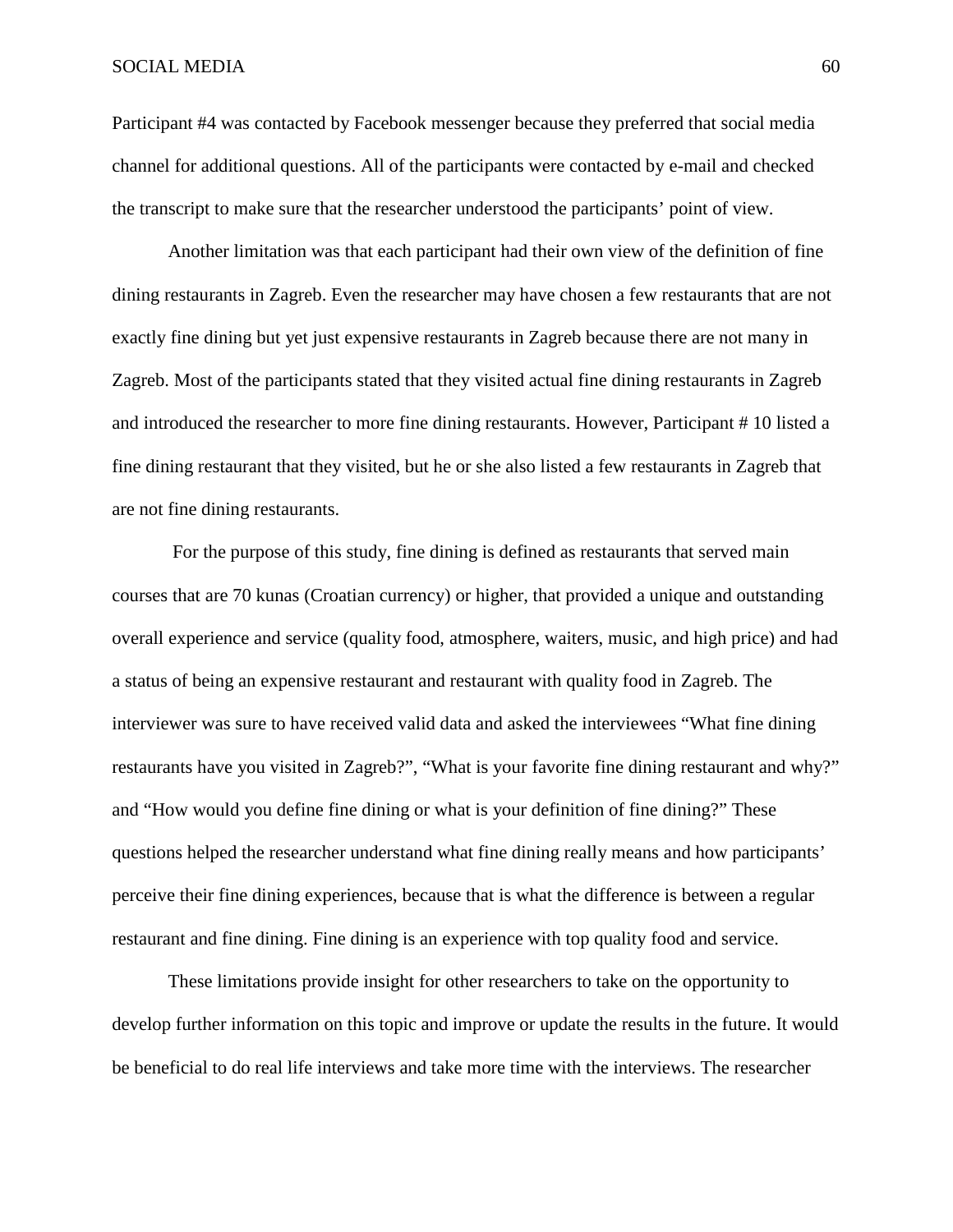predicts that the answers would be even richer and it would be possible to research deeper into the topic and expand the participants' answers even more. It could also be beneficial to do a mixed method research study and use both quantitative and qualitative research methods to find out more information and be able to see what results a quantitative study on this topic would bring. For example, the researcher could do a study on the topic "to what extent could social media motivate fine dining customers to visit a fine dining restaurant in Zagreb?". Also, the researcher believes that it would be interesting to see the difference between doing a quantitative survey with guests of fine dining restaurants with no marketing backgrounds and qualitative interviews with social media marketing experts to discover what guests want and need, but also to find out what the top trends or most effective tricks on social media are according to the experts.

The researcher also suggests that it would be beneficial to set up real Facebook and Instagram ads and test which ones would have the greatest effective on the users and why. It would also be useful to see whether gender, age, and similar factors could have an effect on overall results. Gender and background were also limitations of this study. For future studies, the researcher recommends that participants have an equal amount of female and male participants and an equal amount of participants with expertise in marketing or the food industry and those who are not involved in marketing or hospitality but just enjoy eating a fine dining restaurants to avoid any possible bias. This study used a qualitative research approach and the results cannot be generalized to the population. The results are indications that would need to be tested with a larger sample.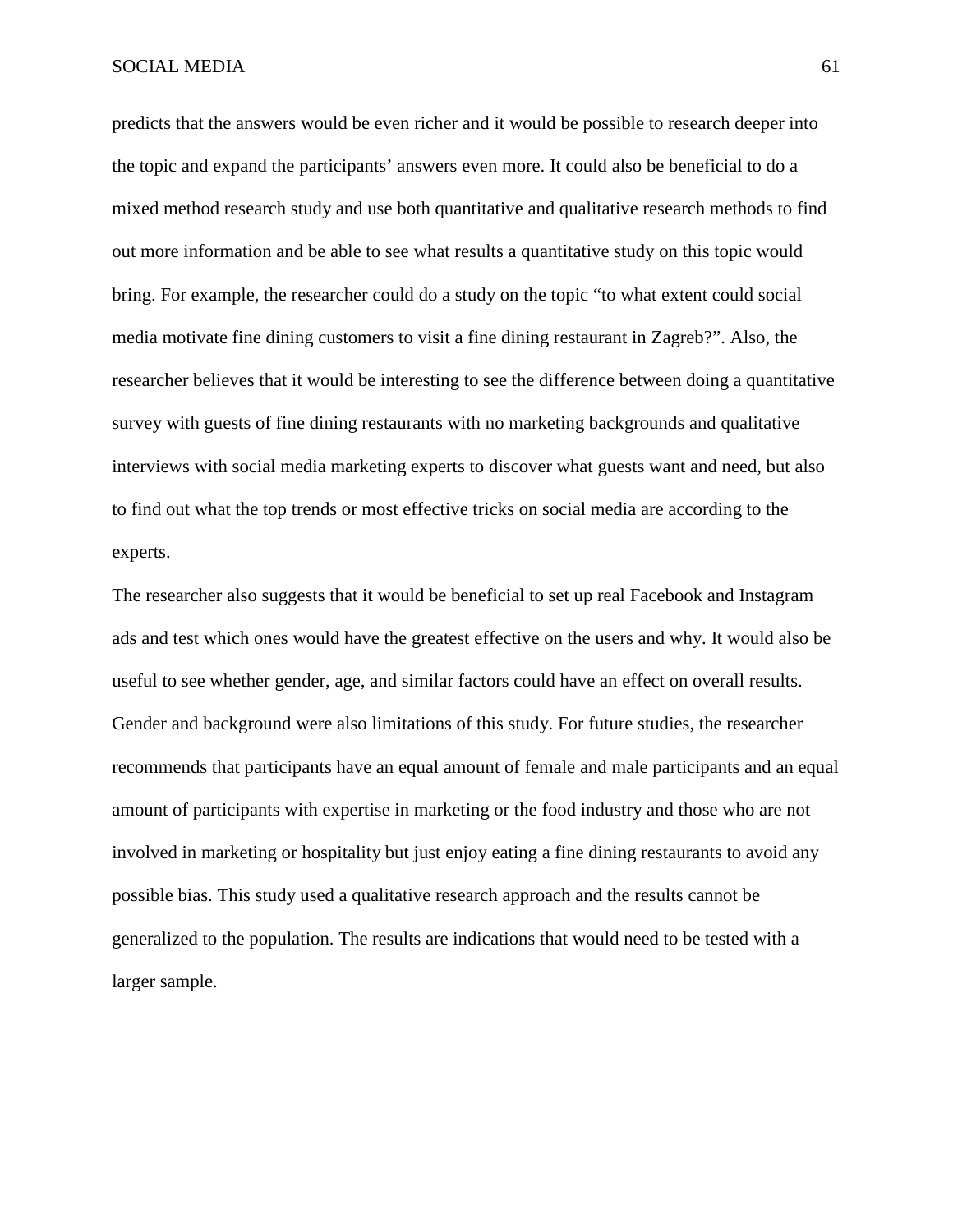4649&site=ehost-live

#### References

- Aaker, J. L., Smith, A., Adler, C., Skillsoft Corporation & Books24x7, I. (2010). *The dragonfly effect: Quick, effective, and powerful ways to use social media to drive social change* (1<sup>st</sup>; 1; ed.). San Francisco, CA: Jossey-Bass. Retrieved from http://common.books24x7.com.ezproxy.rit.edu/toc.aspx?bookid=41020
- Alabash, S. & Ma, M. (2017). A Tale of Four Platforms: Motivations and Uses of Facebook, Twitter, Instagram, and Snapchat Among College Students? *Social media and society. 1- 13.* Retrieved from http://journals.sagepub.com/doi/10.1177/2056305117691544
- Ariyasriwatana, W. & Quiroga, L. M. (2016). A thousand ways to say 'delicious!' categorizing expressions of deliciousness from restaurant reviews on the social network site yelp. *Appetite*, *104,* 18-32. 10.1016/j.appet.2016.01.002. Retrieved from http://www.sciencedirect.com/science/article/pii/S0195666316300022
- Barrett, L. (2016). How to reboot your social media strategy. *Restaurant Hospitality, 100*(5), 50- 52. Retrieved from http://search.ebscohost.com.ezproxy.rit.edu/login.aspx?direct=true&db=hoh&AN=11522
- Bennett, T. M. (2017). *Marketing strategies: How small restaurant businesses use social media*. Retrieved from

http://search.proquest.com.ezproxy.rit.edu/docview/1878291152?accountid=108

Brouwer, B. (2017). "Three Significant Video Trends for Perfecting Your 2018 Content Marketing Strategy." *EContent* 40.6 (2017): 37. *ProQuest.* Retrieved from https://searchproquest-

com.ezproxy.rit.edu/docview/1973343389/fulltextPDF/BBDB3462A1874625PQ/1?acco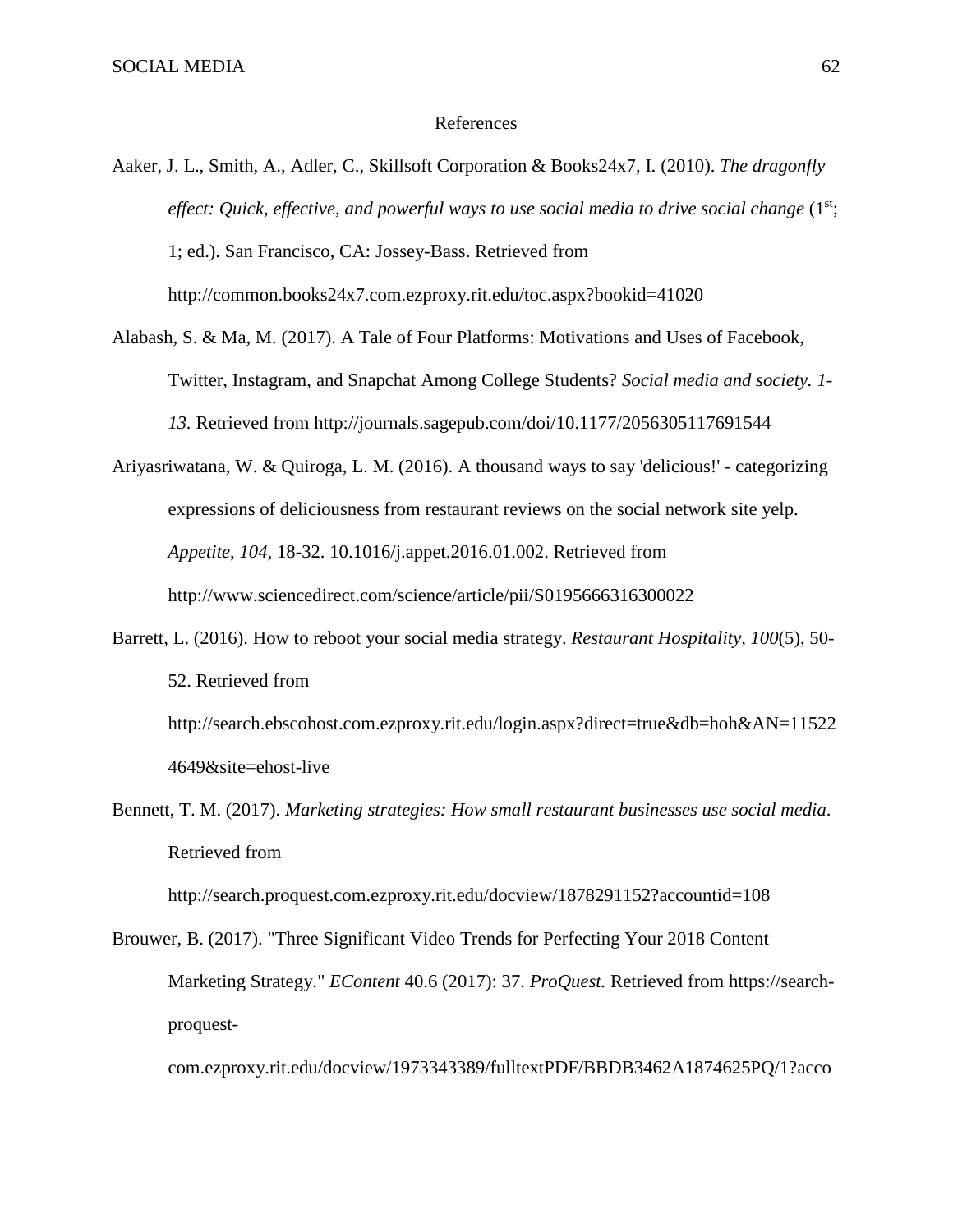untid=108

Bruce, M., & Solomon, M. R. (2013). Managing for media anarchy: A corporate marketing perspective. *Journal of Marketing Theory and Practice, 21*(3), 307-318. 10.2753/MTP1069-6679210305. Retrieved from http://search.proquest.com.ezproxy.rit.edu/docview/1415378541?accountid=108

Coles, L. (2017). Social Media for Business: Foolproof Tips to Help You Promote Your Business or Your Brand. Milton: John Wiley & Sons, Incorporated, 2017. Accessed

March 21, 2018. ProQuest Ebook Central.

- Cutrone, J. (2015). Content of the future: user-generated content is a useful social media tool for a brand to gain a stronger presence. Food and Drink, 6+. Retrieved from http://go.galegroup.com.ezproxy.rit.edu/ps/i.do?p=PPCA&sw=w&u=nysl\_ro\_rinst&v=2. 1&it=r&id=GALE%7CA406164696&asid=febea71a0e4c40178c6bd64f586b96d0
- Denscombe, M. (2014). *The good research guide: For small-scale social research projects.* New York, NY; Berkshire [England];: Open University Press. Retrieved from https://ebookcentral.proquest.com/lib/rit/detail.action?docID=1910221
- Dunkin' Donuts Plans Its Sweet Valentine Celebration. (2017, February 10). *Food & Beverage Close-Up.* Retrieved from http://go.galegroup.com.ezproxy.rit.edu/ps/i.do?p=PPCA&sw=w&u=nysl\_ro\_rinst&v=2. 1&it=r&id=GALE%7CA480584757&asid=43d329ac351eba4520e6f85df0981e96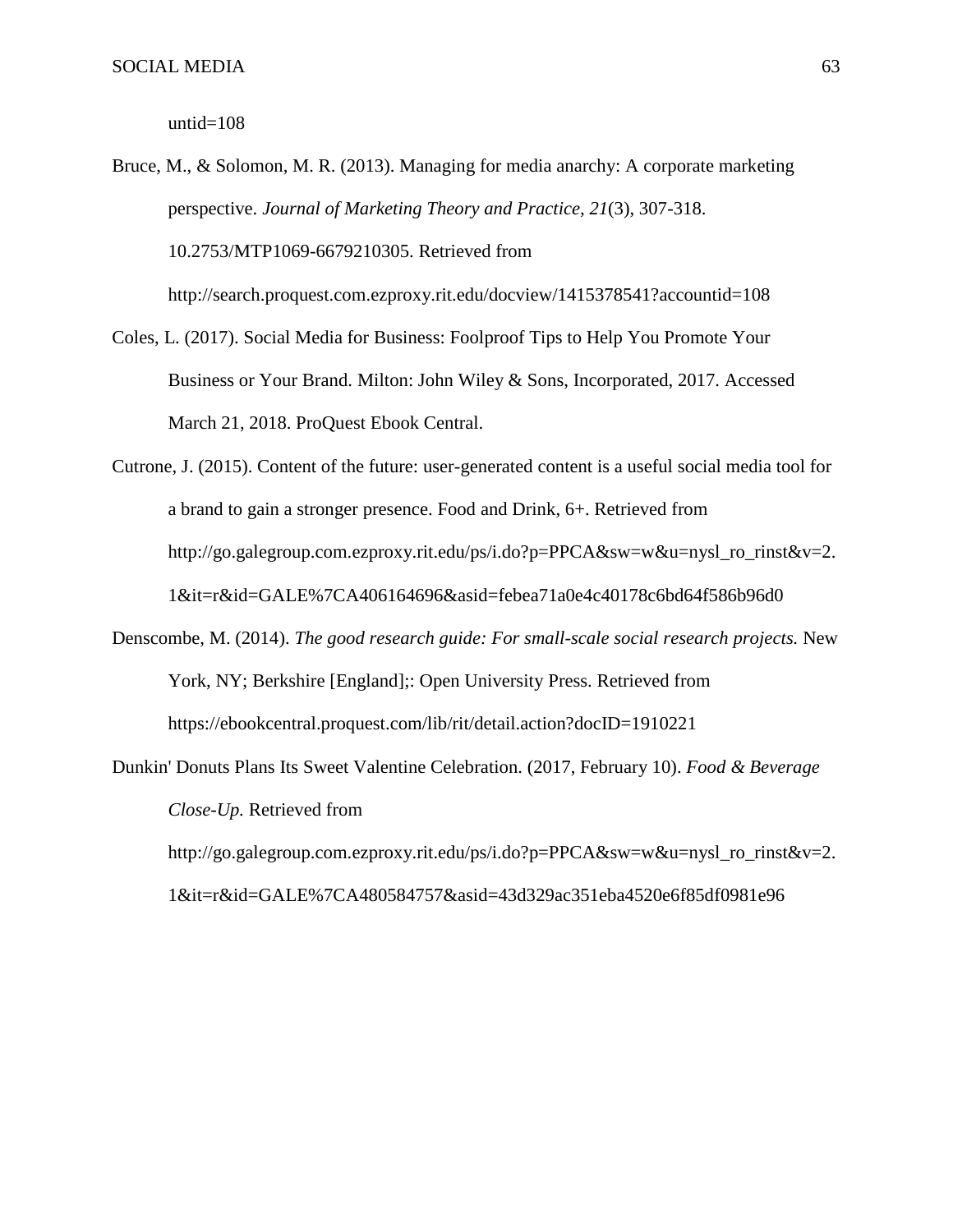Eelen, J., Özturan, P. and Verlegh, P.W.J. (2017). The differential impact of brand loyalty on traditional and online word of mouth: The moderating roles of self-brand connection and the desire to help the brand. *International Journal of Research in Marketing, 34*(4), 872- 891. Retrieved from

https://www.sciencedirect.com/science/article/abs/pii/S0167811617300551

- Florentina. (2015). *Facebook ads are the ONLY way to successfully market your business on facebook -- and here's why.* New York: AOL Inc. Retrieved from https://search-proquestcom.ezproxy.rit.edu/docview/1707923117?pq-origsite=summon
- Fox, G., & Longart, P. (2016). Electronic word-of-mouth: Successful communication strategies for restaurants. *Tourism and Hospitality Management, 22*(2), 211-223. 10.20867/thm.22.2.5 Retrieved from
- http://search.proquest.com.ezproxy.rit.edu/docview/1841981277/fulltextPDF/A004537941F04D A9PQ/1?accountid=108
- Gamble, S. (2016). Visual content marketing: leveraging infographics, video, and interactive media to attract and engage customers. Retrieved from [https://ebookcentral.proquest.com](https://ebookcentral.proquest.com/)
- Gromfin, R. [The Restaurant Boss]. (2016, October 12). Restaurant Marketing in 3 Steps. Retrieved from https://www.youtube.com/watch?v=\_frqOCyQ\_B0
- Hajli, N., Shanmugam, M., Papagiannidis, S., Zahay, D. & Richard, M-O. (2017). Branding cocreation with members of online brand communities. *Journal of Business Research 70(136-144).* Retrieved from https://doi.org/10.1016/j.jbusres.2016.08.026
- Harrington, R. J., Ottenbacher, M. C., & Kendall, K. W. (2011). Fine-dining restaurant selection: Direct and moderating effects of customer attributes. *Journal of Foodservice Business*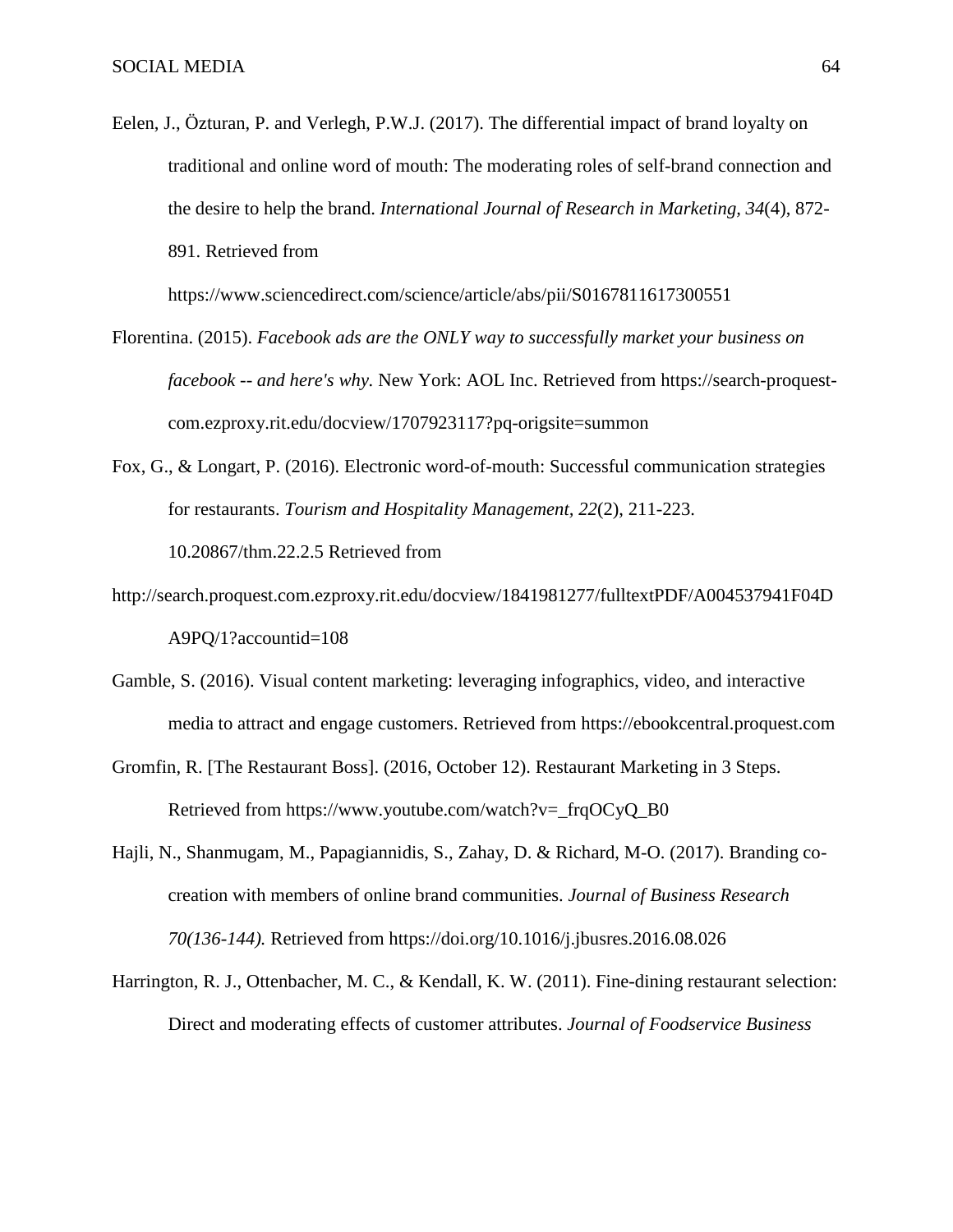*Research, 14* (3), 272-289. 10. 1080/15378020.2011.594388 Retrieved from http://wwwtandfonline-com.ezproxy.rit.edu/doi/abs/10.1080/15378020.2011.594388

- Holloman, C. & Skillsoft Corporation. (2013). *The social media MBA in practice: An essential collection of inspirational case studies to influence your social media strategy.*  Chichester, West Sussex, U.K: John Wiley and Sons Ltd. Retrieved from https://shibboleth.main.ad.rit.edu/idp/profile/SAML2/POST/SSO?execution=e1s1
- How One Chef Strategically Built a Filipino Taqueria to Appeal to the Instagram Set. (2016, August 2). *Grub Street.* Retrieved from

http://go.galegroup.com.ezproxy.rit.edu/ps/i.do?p=PPCA&sw=w&u=nysl\_ro\_rinst&v=2.

1&it=r&id=GALE%7CA459749968&asid=5cd0434e86b1596ae630d287259309bc

Hutchinson, A. (2017). Top Social Network Demographics 2017 [Infographic]

- http://www.socialmediatoday.com/social-networks/top-social-network-demographics-2017 infographic
- Jackson, S. (2016). 3 social network takeaways. *FoodService Director, 29*(9), 26. Retrieved from https://search-proquest-com.ezproxy.rit.edu/docview/1825555344?pq-origsite=summon
- Jackson, S., Lancaster, A., & Wirth, S. R. (2016). *Technical Perfection* CSP, LLC. Retrieved from:
- http://bi.galegroup.com.ezproxy.rit.edu/essentials/article/GALE%7CA464665002?u=nysl\_ro\_rrli b&sid=summon
- Kim, S., Koh, Y., Cha, J., & Lee, S. (2015). Effects of social media on firm value for U.S. restaurant companies. *International Journal of Hospitality Management, 49,* 40-46. 10.1016/j.ijhm.2015.05.006. Retrieved from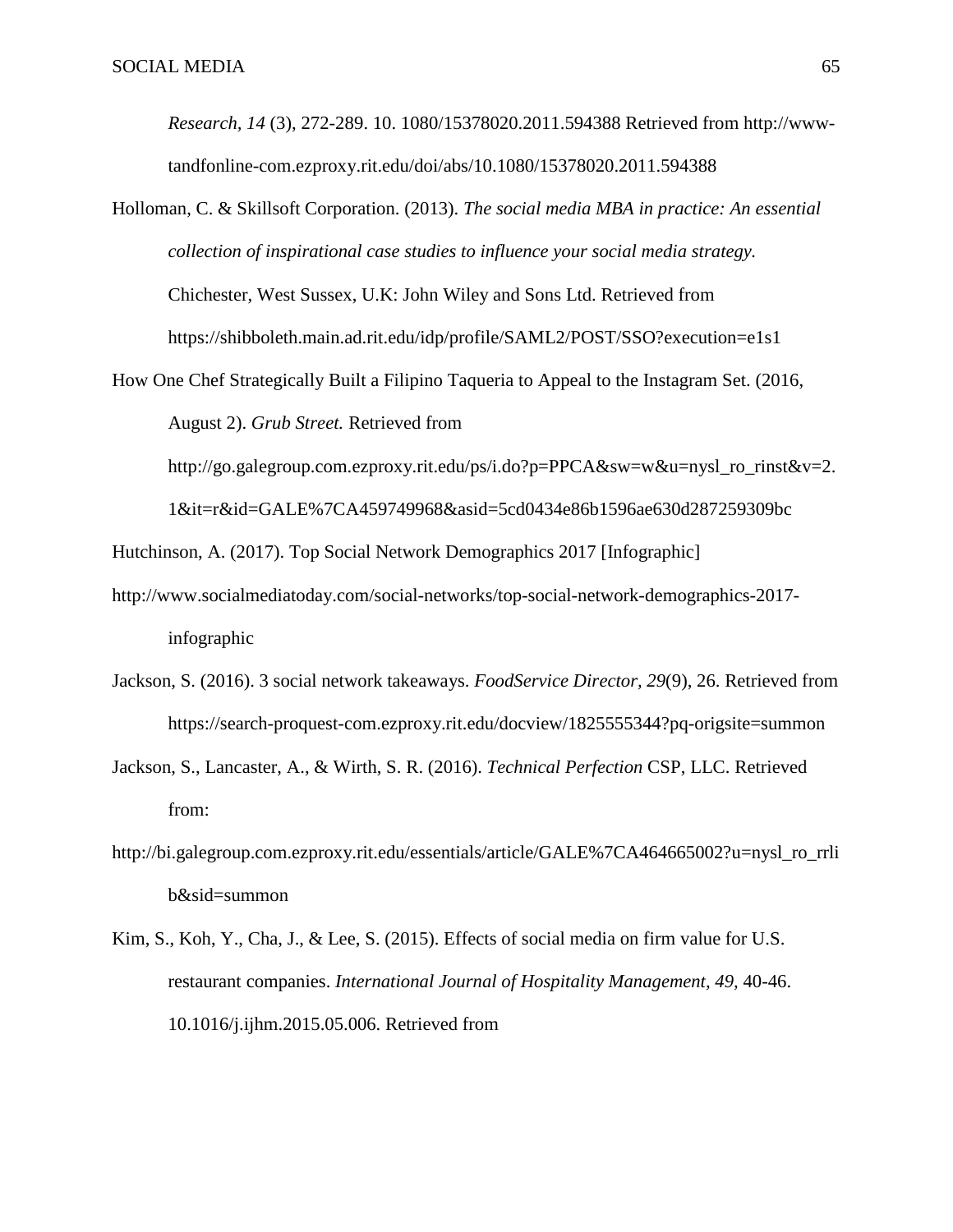http://search.ebscohost.com.ezproxy.rit.edu/login.aspx?direct=true&db=hoh&AN=10896 6604&site=ehost-live

- Kim, W.G., Li, J., & Brymer, R. A. (2016). The impact of social media reviews on restaurant performance: The moderating role of excellence certificate. *International Journal of Hospitality Management*, *55,* 41-51. 10.1016/j.ijhm.2016.03.001. Retrieved from http://www.sciencedirect.com.ezproxy.rit.edu/science/article/pii/S0278431916300184
- Kwok, L., & Yu, B. (2013). Spreading social media messages on facebook: An analysis of restaurant business-to-consumer communications. *Cornell Hospitality Quarterly, 54*(1), 84-94. 10.1177/1938965512458360. Retrieved from: http://search.ebscohost.com.ezproxy.rit.edu/login.aspx?direct=true&db=hoh&AN=84424

021&site=ehost-live

Kwon, E., & Mattila, A. S. (2015). The effect of Self-Brand connection and self-construal on brand lovers' word of mouth (WOM). *Cornell Hospitality Quarterly, 56*(4), 427-435. 10.1177/1938965514566071. Retrieved from

http://search.proquest.com.ezproxy.rit.edu/docview/1720975072?accountid=108

Liang, B. C., Skillsoft Corporation, & Books24x7, I. (2013; 2010;). *The pragmatic MBA for scientific and technical executives*. Waltham, Mass; Kidlington, Oxford, U.K.;: Academic Press. Retrieved from

https://shibboleth.main.ad.rit.edu/idp/profile/SAML2/POST/SSO?execution=e2s1

Liu, J., Li, C., Ji, Y. G., North, M., & Yang. F. (2017). Like it or not: The fortune 500's facebook strategies to generate users' electronic word-of-mouth. *Computers in Human Behavior.*  73, 605. 10.1016/j.chb.2017.03.068 Retrieved from https://search-proquestcom.ezproxy.rit.edu/docview/1717286972?pq-origsite=summon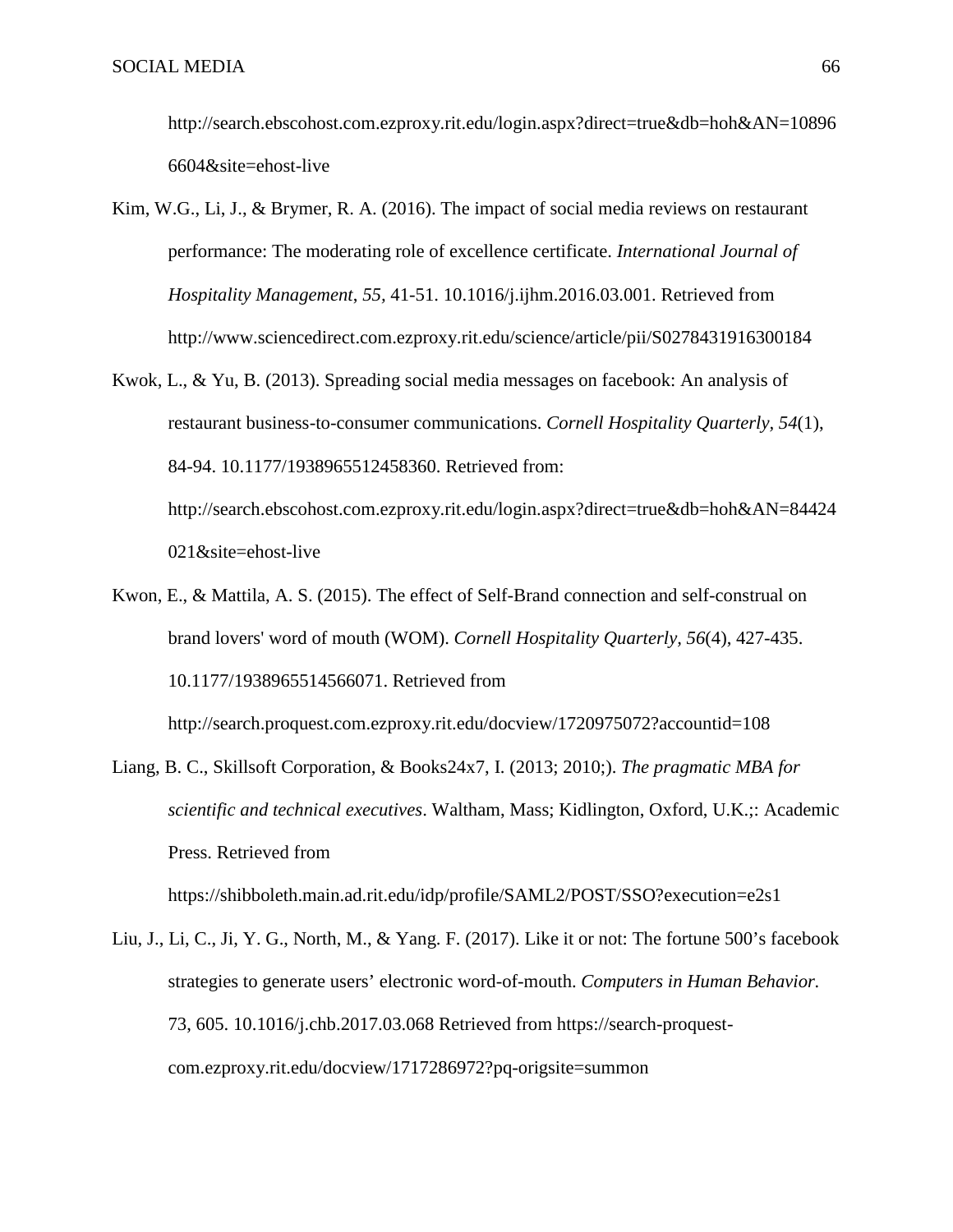Njite, D., Dunn, G., & Hyunjung Kim, L. (2008). Beyond good food: What other attributes influence consumer preference and selection of fine dining restaurants? *Journal of Foodservice Business Research, 11*(2), 237-266. 10.1080/15378020801995523. Retrieved from http://www-tandfonline-

com.ezproxy.rit.edu/doi/full/10.1080/15378020801995523?scroll=top&needAccess=true

Rowe, M. (2016). 5 Ways to Shine on Instagram. Restaurant Hospitality, 100(6), 18. Retrieved from:

http://search.ebscohost.com.ezproxy.rit.edu/login.aspx?direct=true&db=hoh&AN=11604 1984&site=ehost-live

Ruggless, R. (2015). Beyond marketing: Instagram for restaurants. *Nation's Restaurant News*. Retrieved from

http://search.proquest.com.ezproxy.rit.edu/docview/1752587987?accountid=108

Ruggless, R. (2016). Restaurants look ahead to gen Z: After Millennials, operators brace for the impact of next-generation consumers. *Nation's Restaurant News, 50*(16), 10. Retrieved from

http://go.galegroup.com.eproxy.rit.edu/ps/i.do?p=PPCA&sw=w&u=nysl\_ro\_rinst&v=2.1 &it=r&id=GALE%7CA468851733&asid=c1fb83dcd77933f7dbbd8acf46e4da95

Ruggless, R. (2016). The challenge of social media ROI. Restaurants wrestle with expanding customer engagement and measuring results. *Nation's Restaurant News, 50*(7), 92. Retrieved from

http://search.ebscohost.com.ezproxy.rit.edu/login.aspx?direct=true&db=hoh&AN=11532 1630&site=ehost-live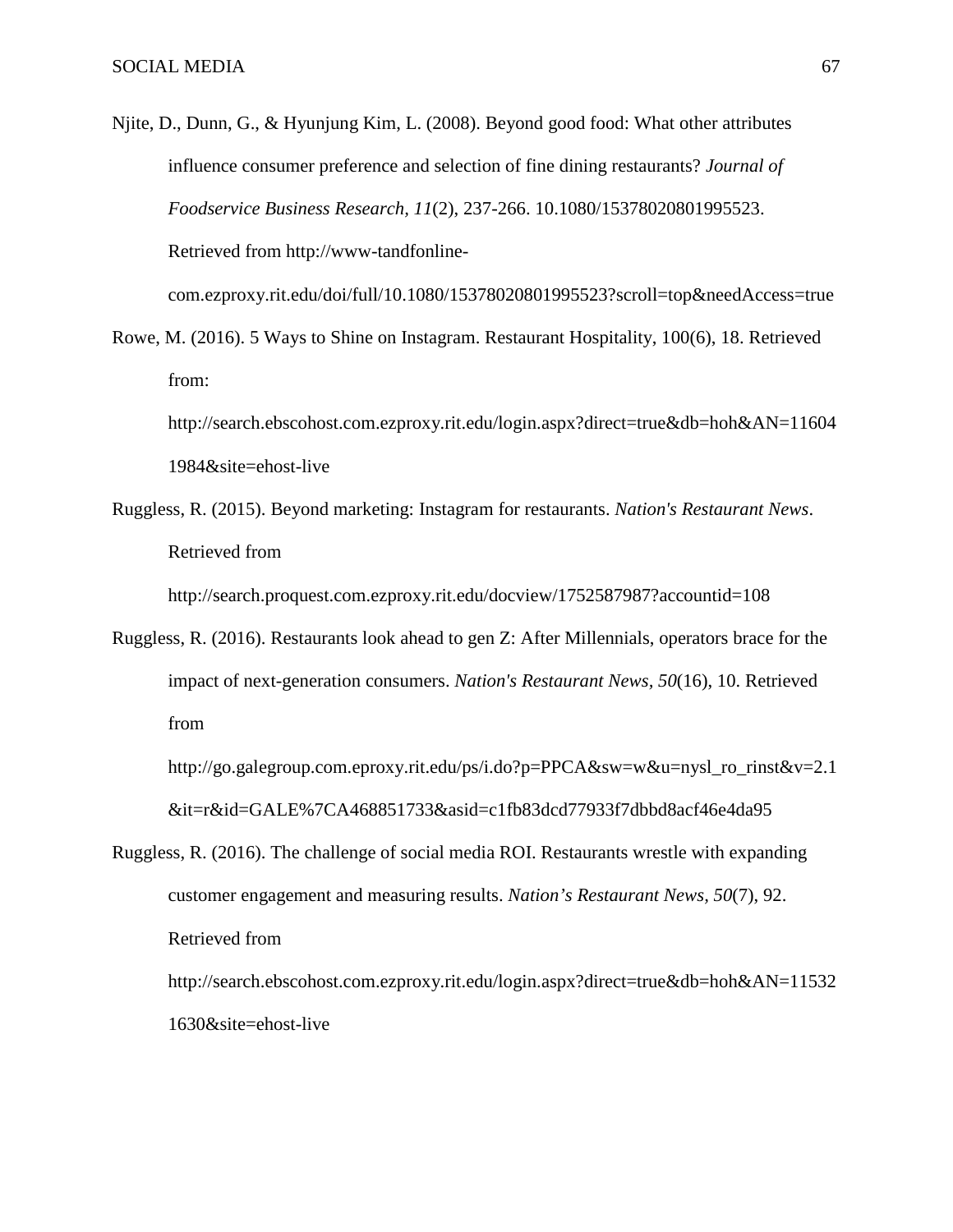- Salisbury, M., & Pooley, J. (2017). The #nofilter self: The contest for authenticity among social networking sites, 2002-2016. *Social Sciences, 6*(1), 10. 10.3390/socsci6010010. Retrieved from https://search-proquest-com.ezproxy.rit.edu/docview/1888945728?pqorigsite=summon
- Song, S., & Yoo, M. (2016). The role of social media during the pre-purchasing stage. *Journal of Hospitality and Tourism Technology*, 7(1), 84-99. 10.1108/JHTT-11-2014-0067. Retrieved from

http://search.proquest.com.ezproxy.rit.edu/docview/1757659364?accountid=108

Tonyan, J. (2016). Chapter 7: Measuring the success of your social media presence with google analytics. *Library Technology Reports, 52*(7), 38. Retrieved from https://search-proquestcom.ezproxy.rit.edu/docview/1828120106?pq-origsite=summon

The power of social media in food & restaurant marketing. (2014). *Business Review Australia* Retrieved from

http://bi.galegroup.com.ezproxy.rit.edu/essentials/article/GALE%7CA384109992?u=nysl \_ro\_rrlib&sid=summon

This Design Expert Knows How to Make a Small Restaurant Go Viral. (2017, April 3). *Grub Street.* Retrieved from

http://go.galegroup.com.ezproxy.rit.edu/ps/i.do?p=PPCA&sw=w&u=nysl\_ro\_rinst&v=2.

1&it=r&id=GALE%7CA488313710&asid=8863b7d9a7ee454cbd6bfa851a265585

Whiting, A., & Deshpande, A. (2016). Towards greater understanding of social media marketing: A review. *The Journal of Applied Business and Economics, 18*(4), 82-91. Retrieved from http://search.proquest.com.ezproxy.rit.edu/docview/1855298218?accountid=108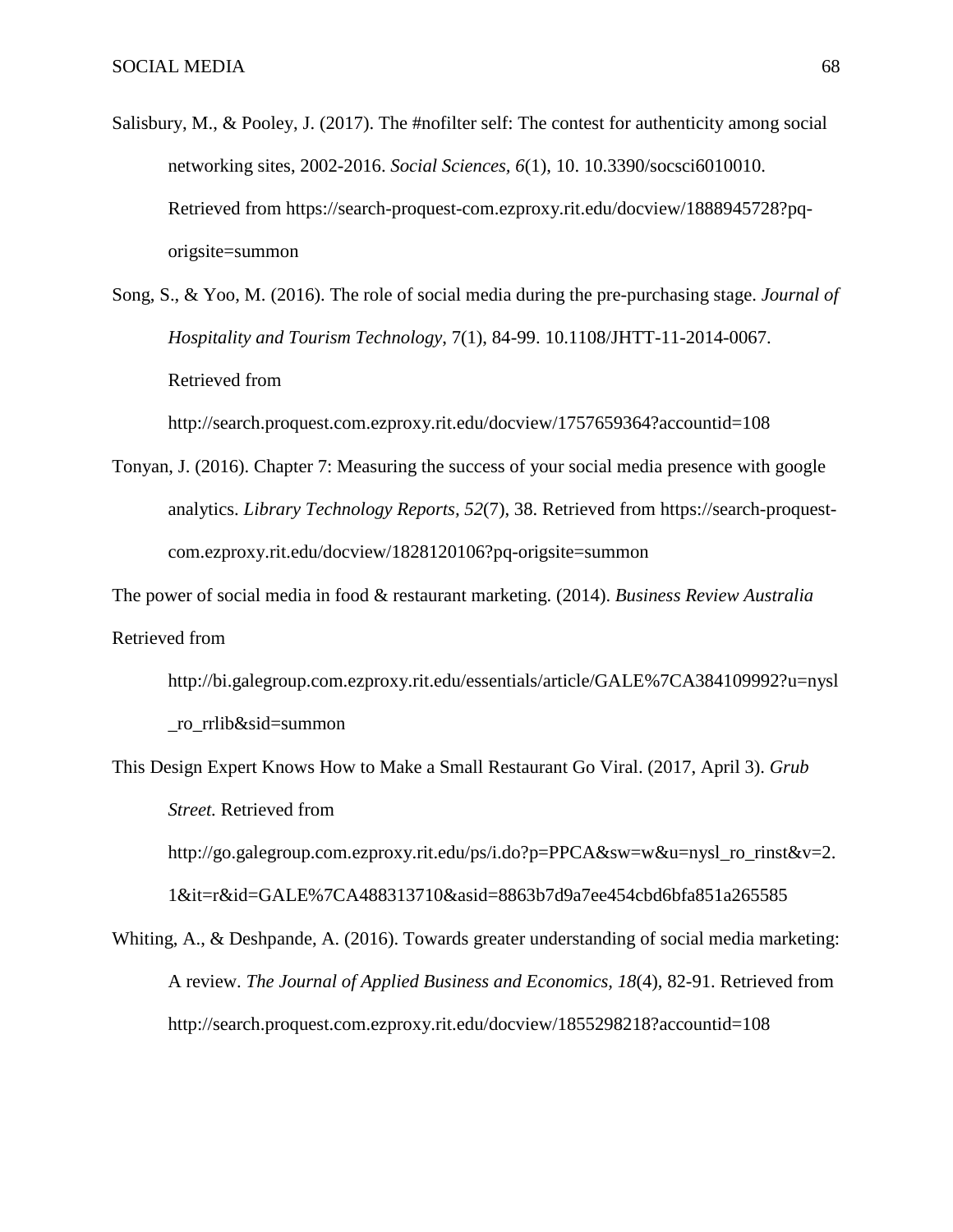Appendix A

#### Interview Questionnaire

Hi, how are you?  $\odot$ 

Thank you for participating in this interview. Please relax, sit back, grab a cup of tea/coffee and take your time to answer these questions. I look forward to learning more about fine dining restaurants and the best social media tactics for them from your answers.

- 1) To start off, we have all become social media users and it seems like our whole worlds revolve around Facebook, Instagram and similar platforms. What social media posts usually catch your eye and heart/emotion (video, photo, contest, funny content, quotes, stories you can relate to)? Can you give an example please?
- 2) What fine dining restaurants have you visited in Zagreb and what motivated you to visit them? How did social media have an impact on your decision making?
- 3) Let's say you saw a really good post for the fine dining restaurant Noel in Zagreb. What would motivate you to actually decide to visit the restaurant rather than just like the post?
- 4) This one may take a few minutes, but please be creative!  $\odot$ For this section you will need to look at the Facebook and Instagram profiles of Noel, Vinodol, Dubravkin put, Pod Zidom Bistro & wine Bar and Ristorante Carpaccio.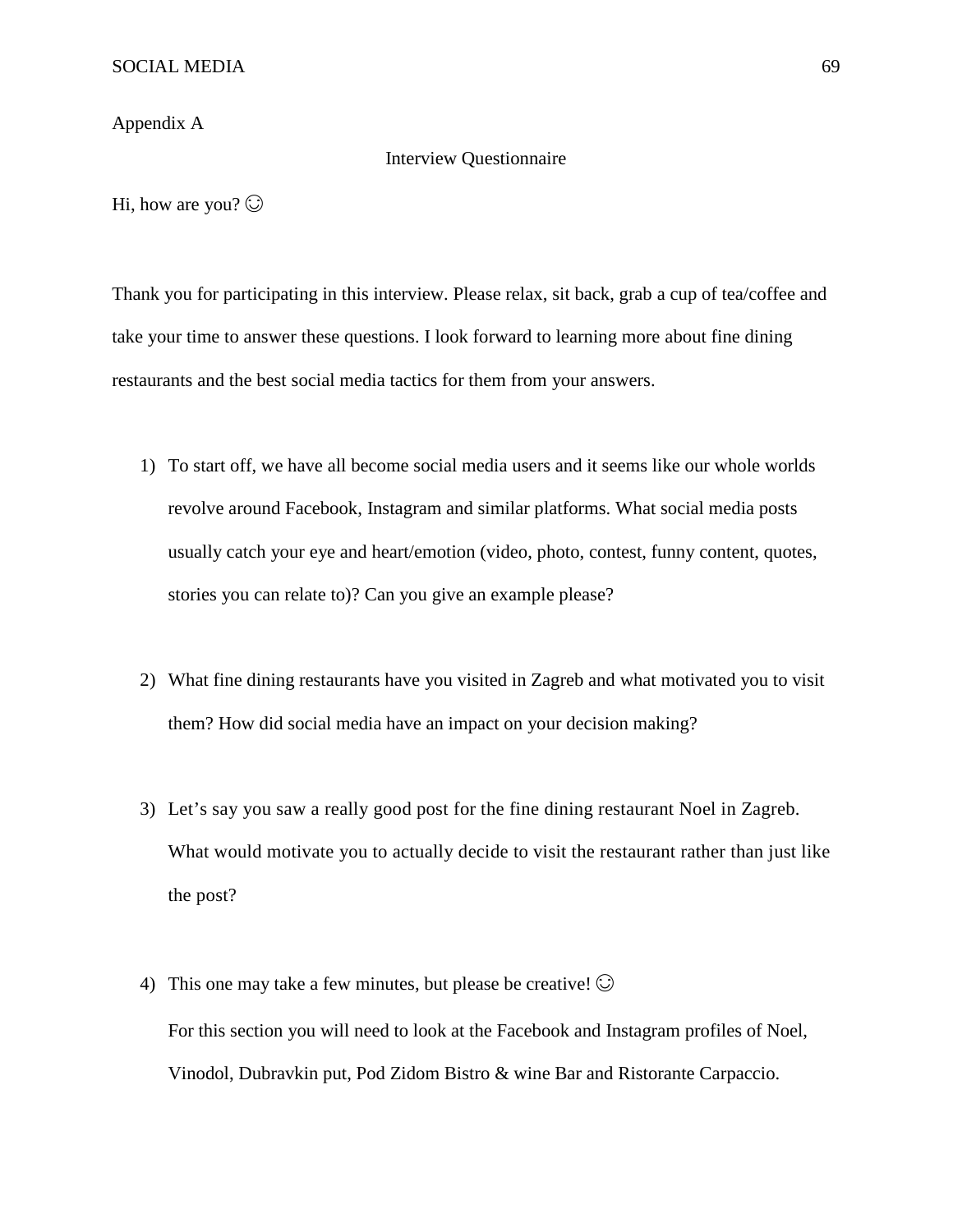Looking at each of these FB & Instagram pages and what parts need improvement (if you would like you can send me screenshots).

Please let me know.  $\circled{e}$ 

Noel FB:<https://www.facebook.com/NoelZagreb/>

Noel Instagram:<https://www.instagram.com/noelzagreb/?hl=en>

Vinodol FB:<https://www.facebook.com/vinodolzg/>

Vindol Instagram:<https://www.instagram.com/restoran.vinodol/?hl=en>

Dubravkin put FB:<https://www.facebook.com/dubravkin.put/>

Dubravkin put Instagram:<https://www.instagram.com/dubravkinput/?hl=en>

Pod Zidom Bistro & Wine Bar FB:<https://www.facebook.com/PodZidom/>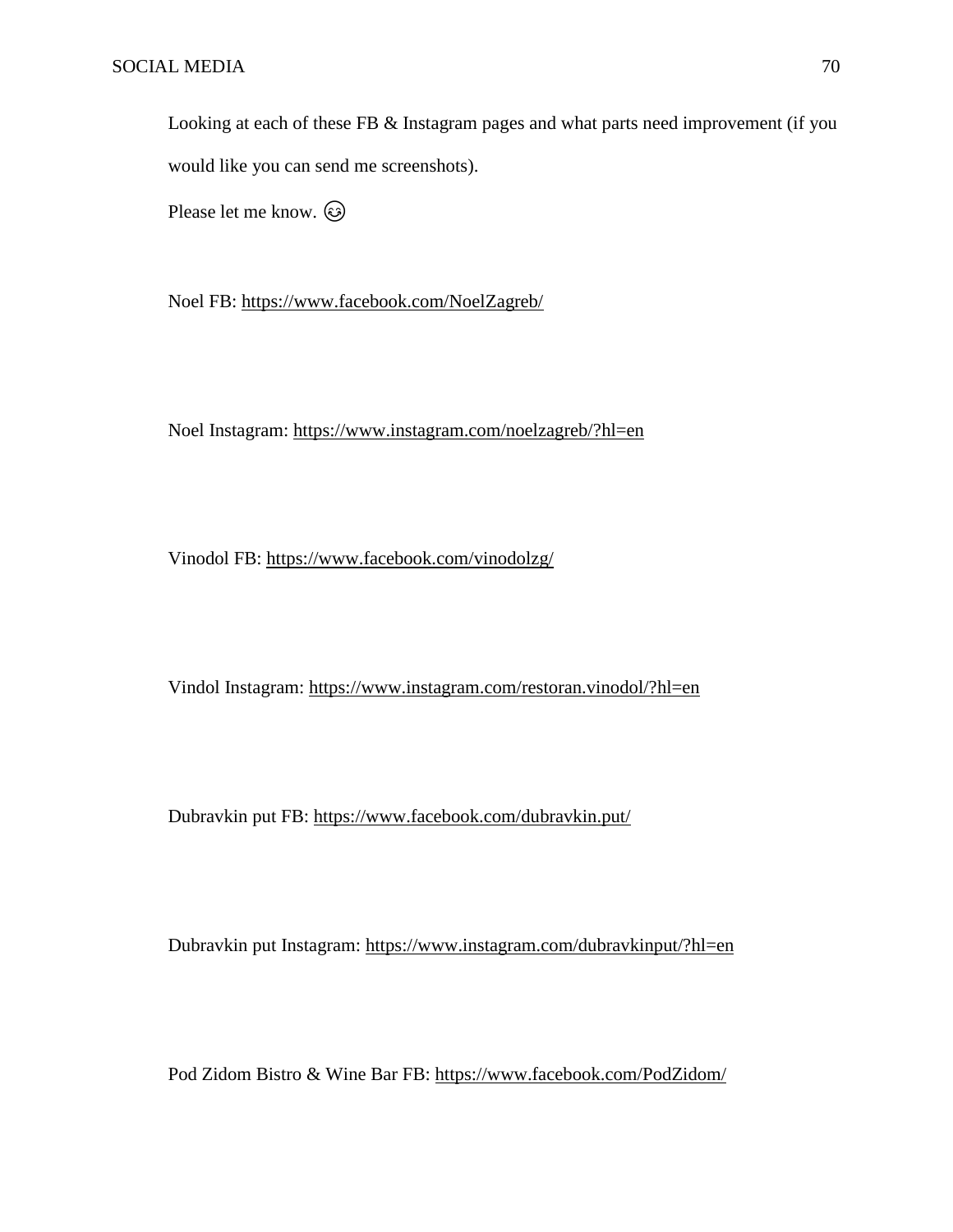Pod Zidom Bistro & Wine Bar Instagram:

[https://www.instagram.com/podzidom\\_zagreb/?hl=en](https://www.instagram.com/podzidom_zagreb/?hl=en)

Ristorante Carpaccio FB: [https://www.facebook.com/Ristorante-Carpaccio-Zagreb-](https://www.facebook.com/Ristorante-Carpaccio-Zagreb-208828649182907/)[208828649182907/](https://www.facebook.com/Ristorante-Carpaccio-Zagreb-208828649182907/)

Ristorante Carpaccio Instagram: There is no actual profile, but there is a location available where people have put their pictures and placed the location of the restaurant: [https://www.instagram.com/explore/locations/18083540/ristorante-carpaccio](https://www.instagram.com/explore/locations/18083540/ristorante-carpaccio-zagreb/?hl=en)[zagreb/?hl=en](https://www.instagram.com/explore/locations/18083540/ristorante-carpaccio-zagreb/?hl=en)

Next let's look at it from a customer's point of view, think "what would make me want to visit this restaurant based on these social media pages?"

Please let me know.  $\circled{e}$ 

Noel FB:<https://www.facebook.com/NoelZagreb/>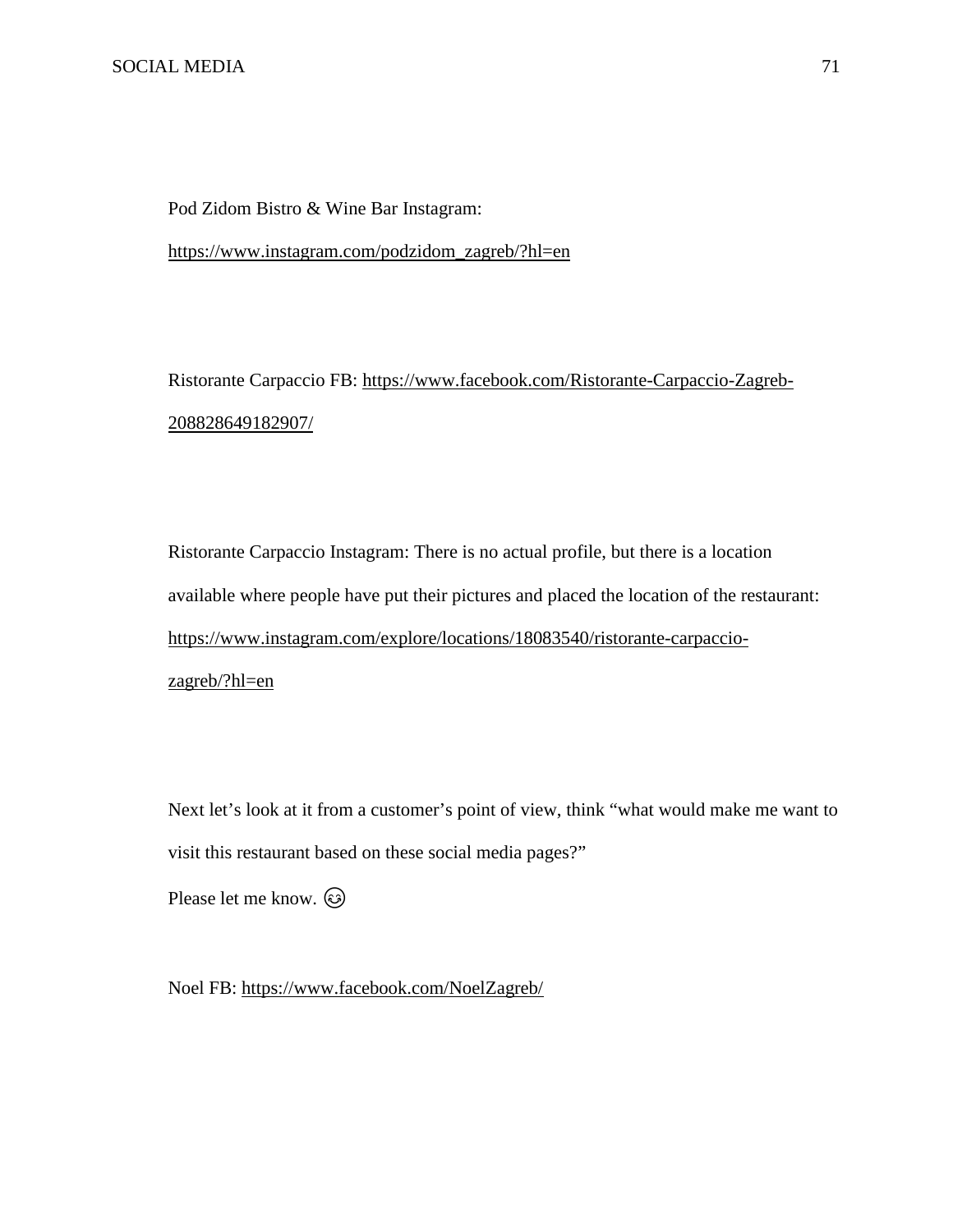Noel Instagram:<https://www.instagram.com/noelzagreb/?hl=en>

Vinodol FB:<https://www.facebook.com/vinodolzg/>

Vindol Instagram:<https://www.instagram.com/restoran.vinodol/?hl=en>

Dubravkin put FB:<https://www.facebook.com/dubravkin.put/>

Dubravkin put Instagram:<https://www.instagram.com/dubravkinput/?hl=en>

Pod Zidom Bistro & Wine Bar FB:<https://www.facebook.com/PodZidom/>

Pod Zidom Bistro & Wine Bar Instagram:

[https://www.instagram.com/podzidom\\_zagreb/?hl=en](https://www.instagram.com/podzidom_zagreb/?hl=en)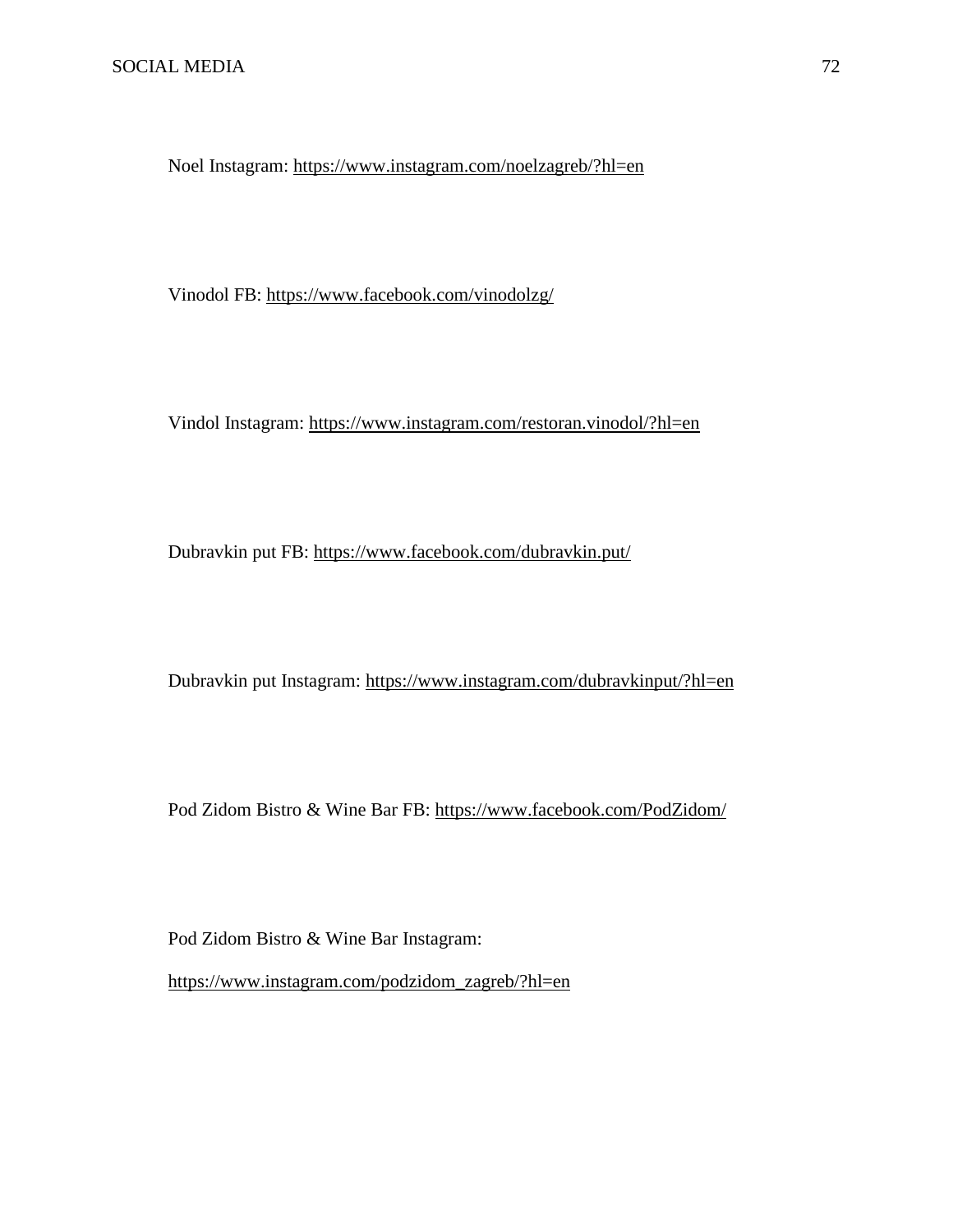Ristorante Carpaccio FB: [https://www.facebook.com/Ristorante-Carpaccio-Zagreb-](https://www.facebook.com/Ristorante-Carpaccio-Zagreb-208828649182907/)[208828649182907/](https://www.facebook.com/Ristorante-Carpaccio-Zagreb-208828649182907/)

Ristorante Carpaccio Instagram: There is no actual profile, but there is a location available where people have put their pictures and placed the location of the restaurant: [https://www.instagram.com/explore/locations/18083540/ristorante-carpaccio](https://www.instagram.com/explore/locations/18083540/ristorante-carpaccio-zagreb/?hl=en)[zagreb/?hl=en](https://www.instagram.com/explore/locations/18083540/ristorante-carpaccio-zagreb/?hl=en)

- 5) How does social media have an impact on your decision making for fine dining restaurants? How would you describe the impact word of mouth has on your decision making for fine dining restaurants?
- 6) Do you use Facebook or Instagram more to follow your favorite restaurants?
- 7) What types of offers would attract you to visit at a fine dining restaurant in Zagreb? What are your thoughts as to whether price should be communicated in a social media post?
- 8) Are you more likely to purchase something if it is marketed with a humanistic approach or if is a clear ad? Please explain why.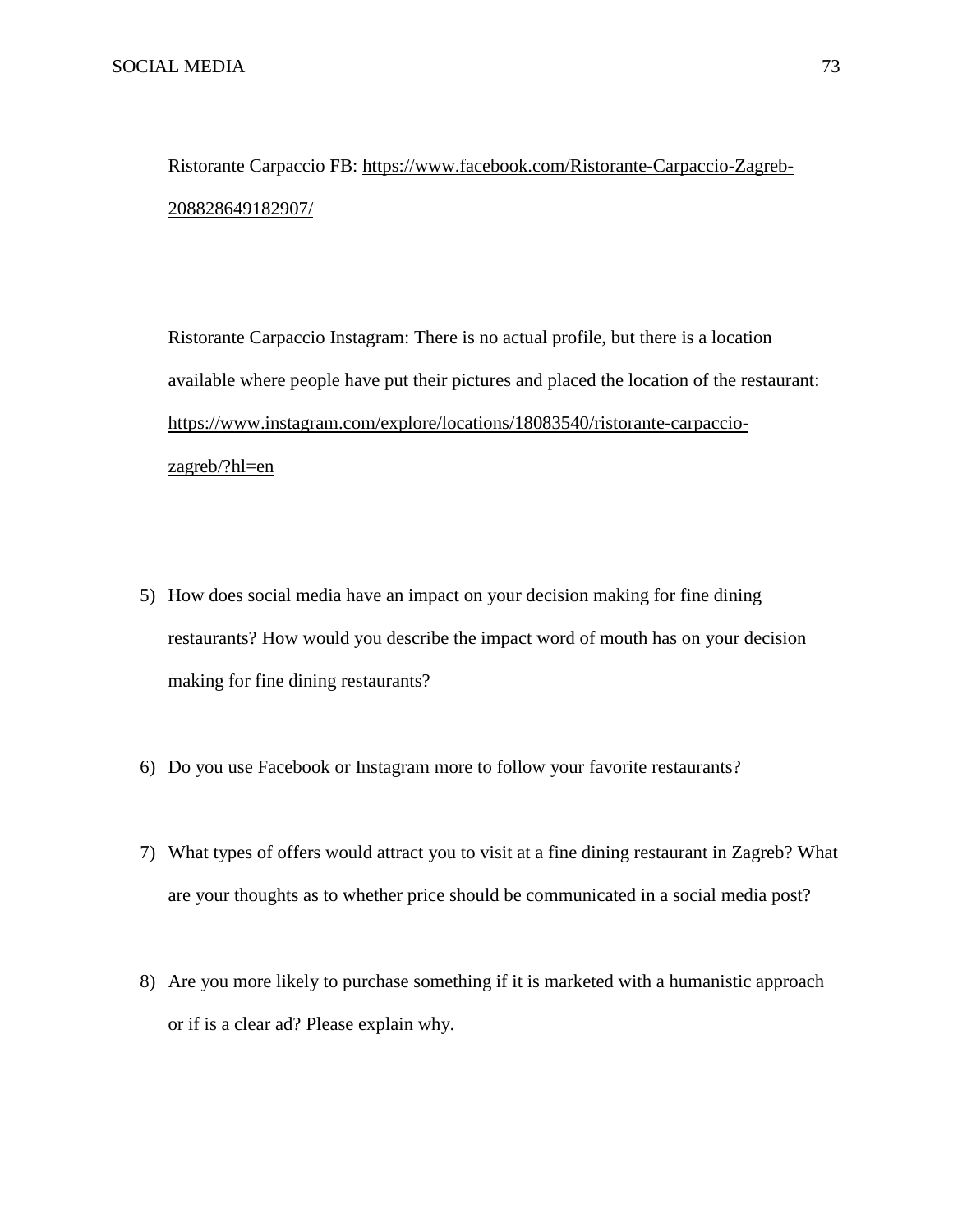9) What do you expect from a fine dining restaurant?

10) What do you expect from their Facebook and Instagram pages?

11) What emotion can trigger you to visit a fine dining restaurant or what is your motive to visit a fine dining restaurant?

Thank you for participating and helping me complete my study!

Thank you and have a great day!

Kind regards,

Petra Malbaša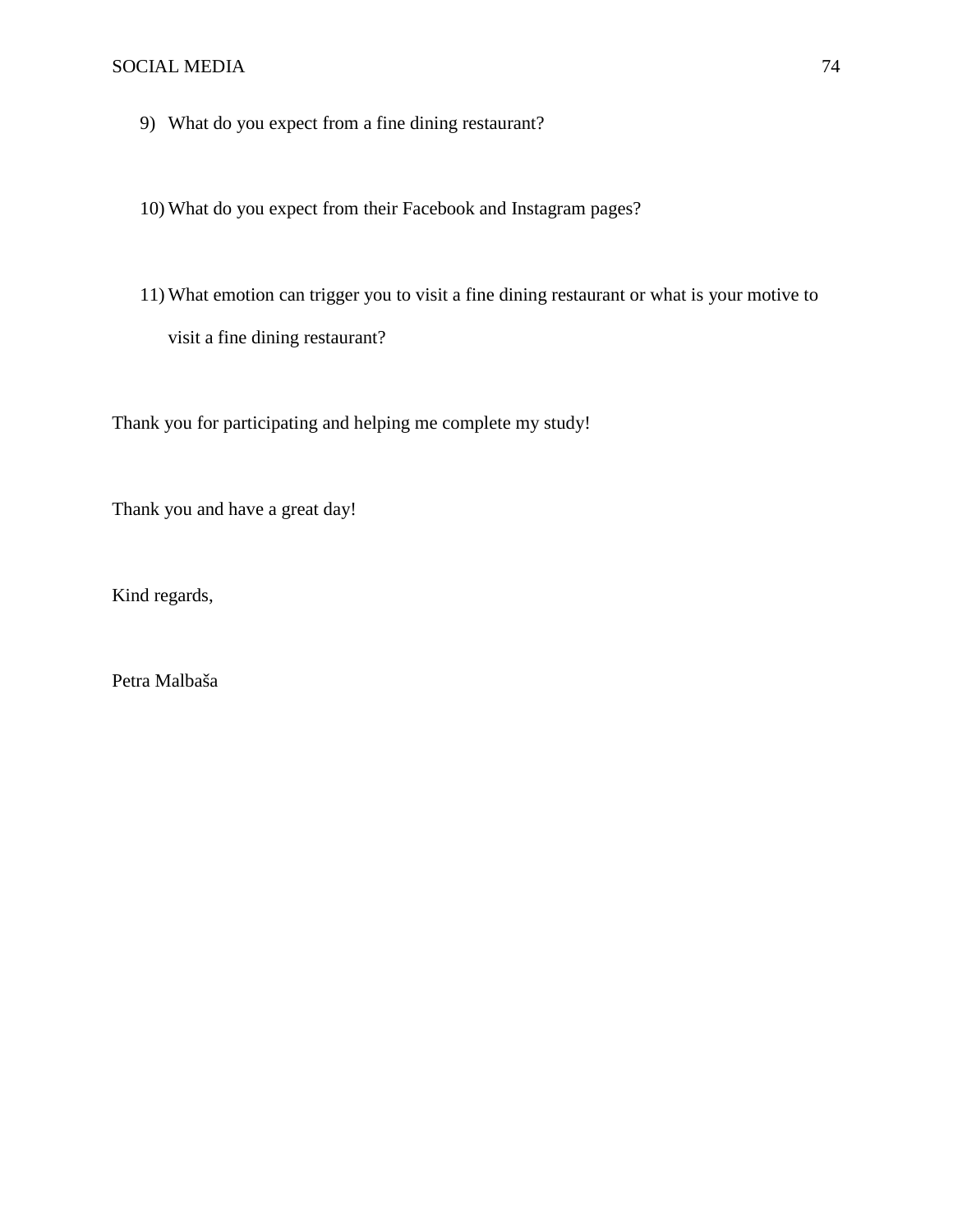## Appendix B

The following section will present the findings from the previous section in the form of pie graphs and will specifically focus on each interview question so that the reader can have a clearer understanding of the study results.

1) To start off, we have all become social media users and it seems like our whole worlds revolve around Facebook, Instagram and similar platforms. What social media posts usually catch your eye and heart/emotion (video, photo, contest, funny content, quotes, stories you can relate to)? Can you give an example please?



This pie chart represents that photo and video were equally important to all of the participants, particularly high quality photos and videos that either portray a story or contain relatable content. Instagram stories were mentioned by a few participants, specifically posts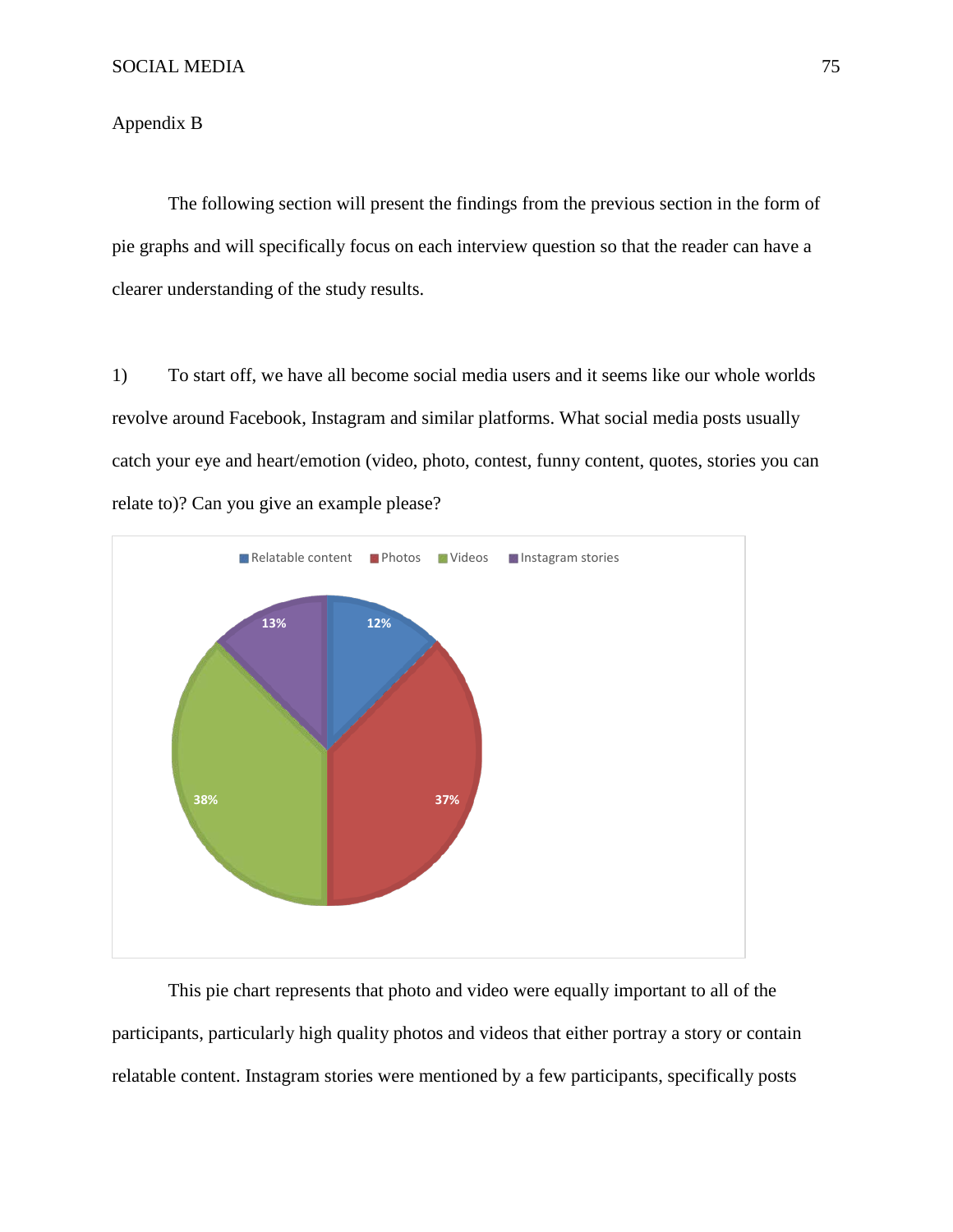made by chefs themselves. Also, eye catching stories, showing the creativity of dishes and overall catching the attention of the user by using unique content, funny content, stories that people can relate to and showing the philosophy of the restaurant.

2) What fine dining restaurants have you visited in Zagreb and what motivated you to visit them? Did social media have an impact on your decision making?



Six out of ten participants said that social media was not their first option to lean on when making a decision to visit a fine dining restaurant in Zagreb. Traditional word of mouth (advice that they receive from friends and family is their number one source to finding out whether a fine dining restaurant is worth visiting or not. The reasons that they are somewhat influenced by social media are: if the restaurants promote special events such as unique winemakers or special menu presentations on social media, they will be intrigued to visit, they believe that social media is good for restaurants that have just opened and catching attention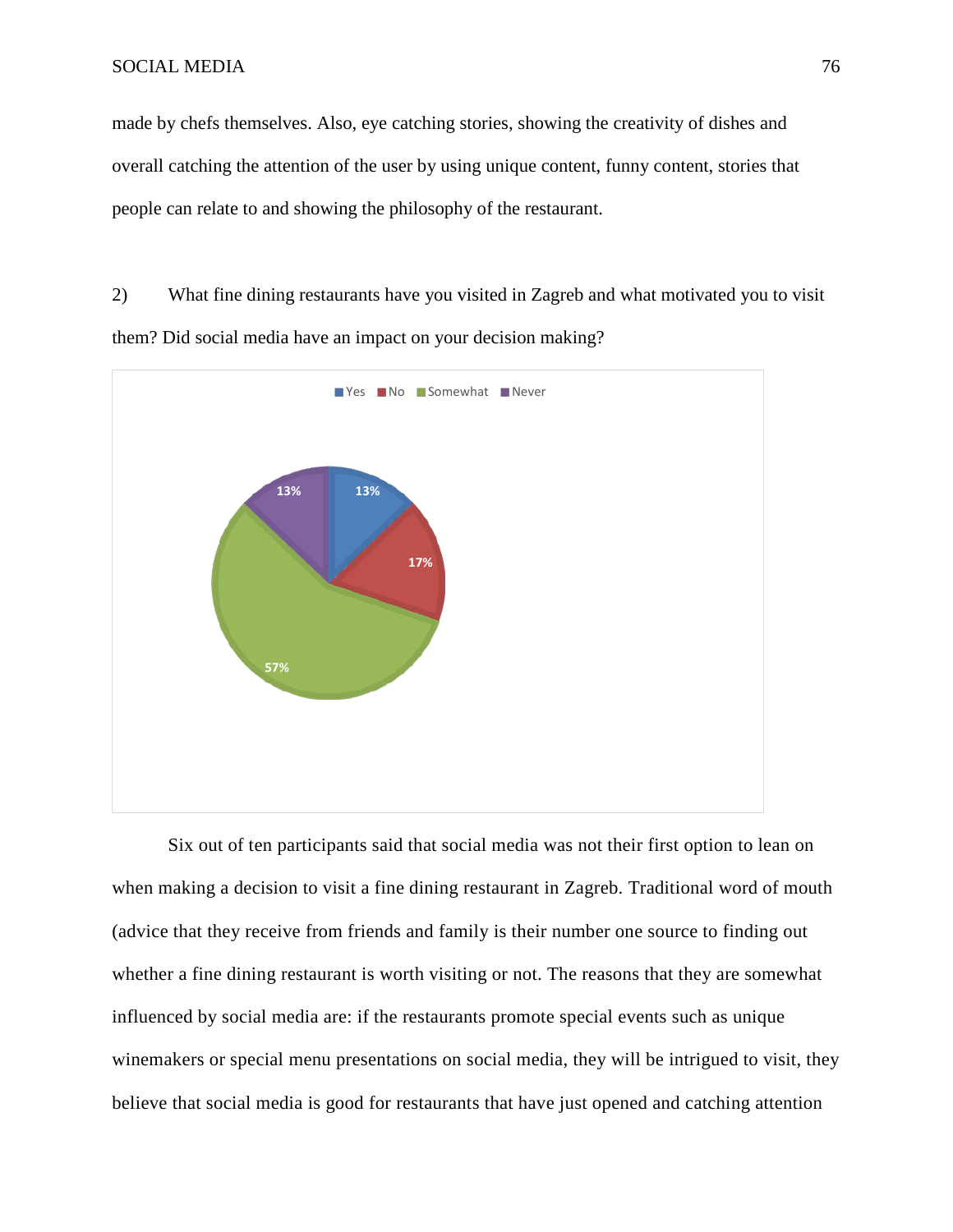and also social media gives them an idea of what to expect from the restaurant. One participant stated: "Word of mouth is more powerful - but in my case, it depends from whom it is coming from. If I got two or three recommendations for a place and I had to make a decision about where to go, than social media jumps in, I would look at Facebook/Instagram and Tripadvisor and pick my place based on the feedback I find there". Four participants answered that they are clearly not influenced by social media, but rather by the curiosity of trying new and different foods that are recommended to them by word of mouth, mostly from their friends or family.

3) Let's say you saw a really good post for the fine dining restaurant Noel in Zagreb. What would motivate you to actually decide to visit the restaurant rather than just liking the post?



Two participants said that a unique or different menu or hosting an international chef would motivate them to actually visit the restaurant. Four participants said they would look into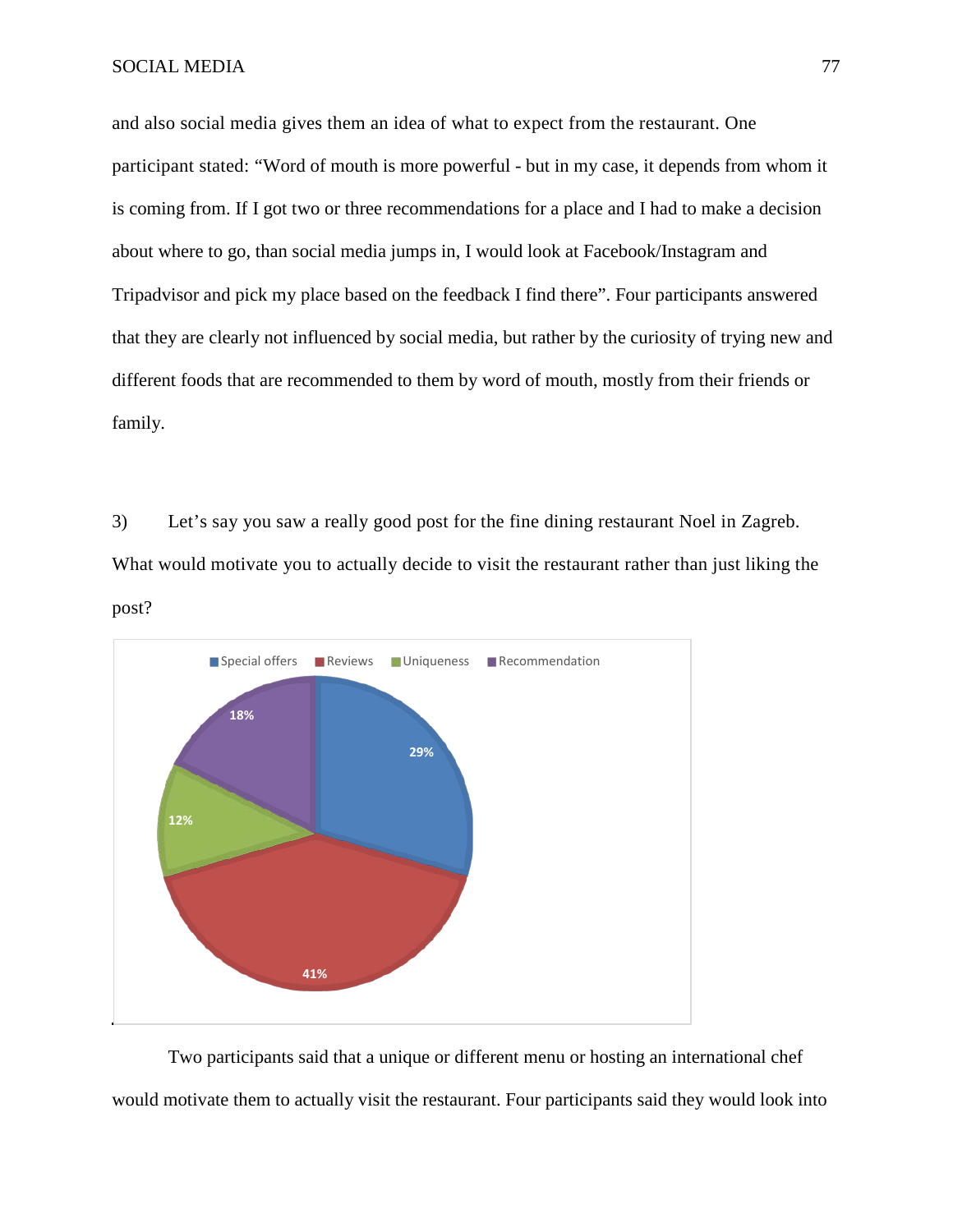online reviews either on Facebook or TripAdvisor to check how other guests were satisfied, with one of the participants mentioning checking Facebook comments to not be "overly positive and fake". Six participants mentioned that a recommendation from a friend, family or someone with food expertise would make them decide to ultimately visit or not visit a fine dining restaurant in Zagreb after being attracted to a post on Facebook or Instagram. Three participants put emphasis on value for money and being unique or creative with offers, while participant #6 whose opinion is usually that they are never influenced by social media to visit a fine dining restaurant stated: "For us to make a reservation based on a social media post, the photo and the status should strongly articulate and reflect ethics and philosophy of the restaurant. Beautiful photo of a plate would not be enough".

4) This one may take a few minutes, but please be creative!  $\odot$ 

For this section you will need to look at the Facebook and Instagram profiles of Noel, Vinodol, Dubravkin put, Pod Zidom Bistro & wine Bar and Ristorante Carpaccio.

Looking at each of these FB & Instagram pages and what parts need improvement (if you would like you can send me screenshots).

Please let me know.  $\odot$ 

Noel FB:<https://www.facebook.com/NoelZagreb/>

Noel Instagram:<https://www.instagram.com/noelzagreb/?hl=en>

Vinodol FB:<https://www.facebook.com/vinodolzg/>

Vindol Instagram:<https://www.instagram.com/restoran.vinodol/?hl=en>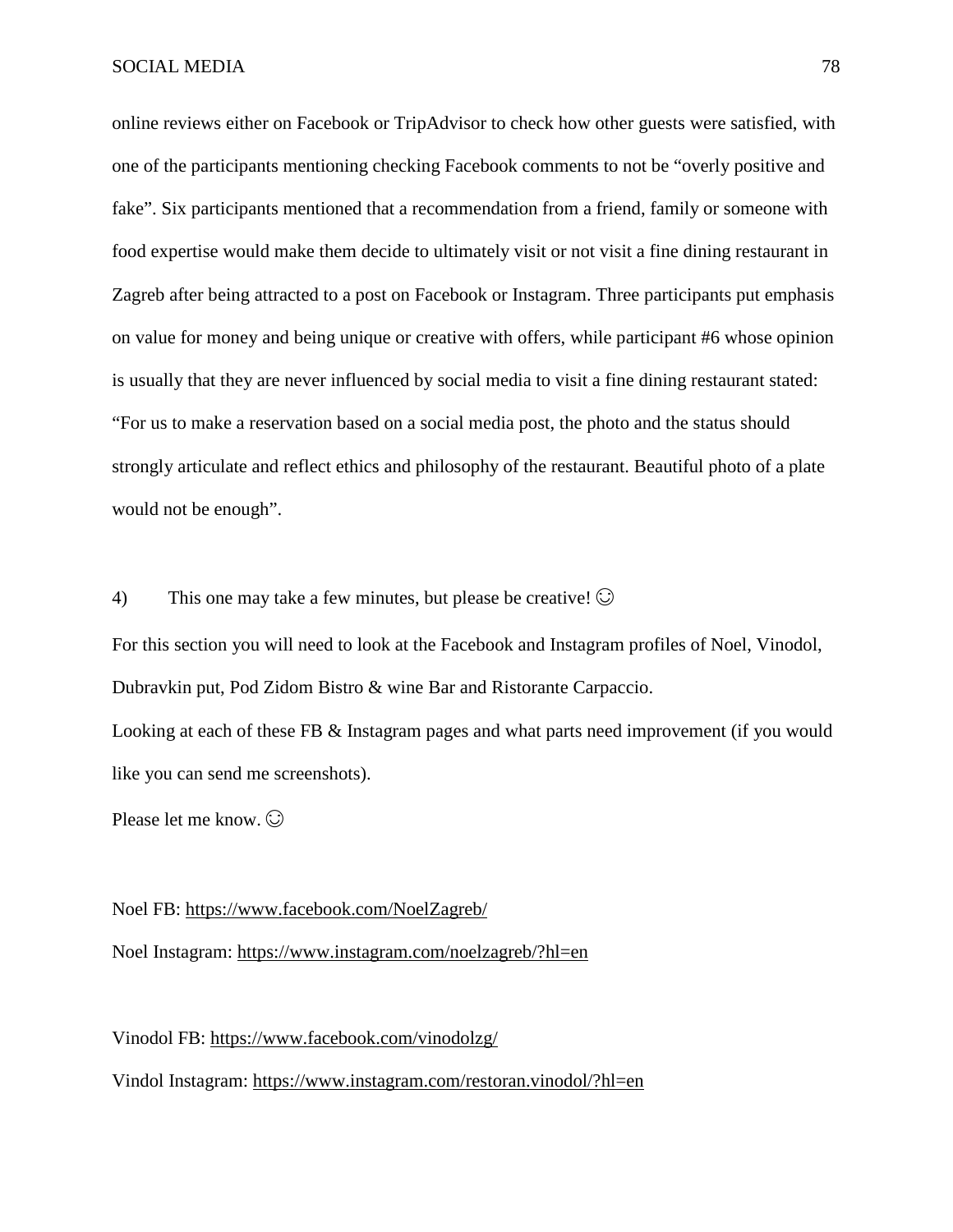Dubravkin put FB:<https://www.facebook.com/dubravkin.put/>

Dubravkin put Instagram:<https://www.instagram.com/dubravkinput/?hl=en>

Pod Zidom Bistro & Wine Bar FB:<https://www.facebook.com/PodZidom/> Pod Zidom Bistro & Wine Bar Instagram: [https://www.instagram.com/podzidom\\_zagreb/?hl=en](https://www.instagram.com/podzidom_zagreb/?hl=en)

Ristorante Carpaccio FB: [https://www.facebook.com/Ristorante-Carpaccio-Zagreb-](https://www.facebook.com/Ristorante-Carpaccio-Zagreb-208828649182907/)[208828649182907/](https://www.facebook.com/Ristorante-Carpaccio-Zagreb-208828649182907/)

Ristorante Carpaccio Instagram: There is no actual profile, but there is a location available where people have put their pictures and placed the location of the restaurant:

<https://www.instagram.com/explore/locations/18083540/ristorante-carpaccio-zagreb/?hl=en>

Next let's look at it from a customer's point of view, think "what would make me want to visit this restaurant based on these social media pages?"

Please let me know.  $\odot$ 

Noel FB:<https://www.facebook.com/NoelZagreb/> Noel Instagram:<https://www.instagram.com/noelzagreb/?hl=en>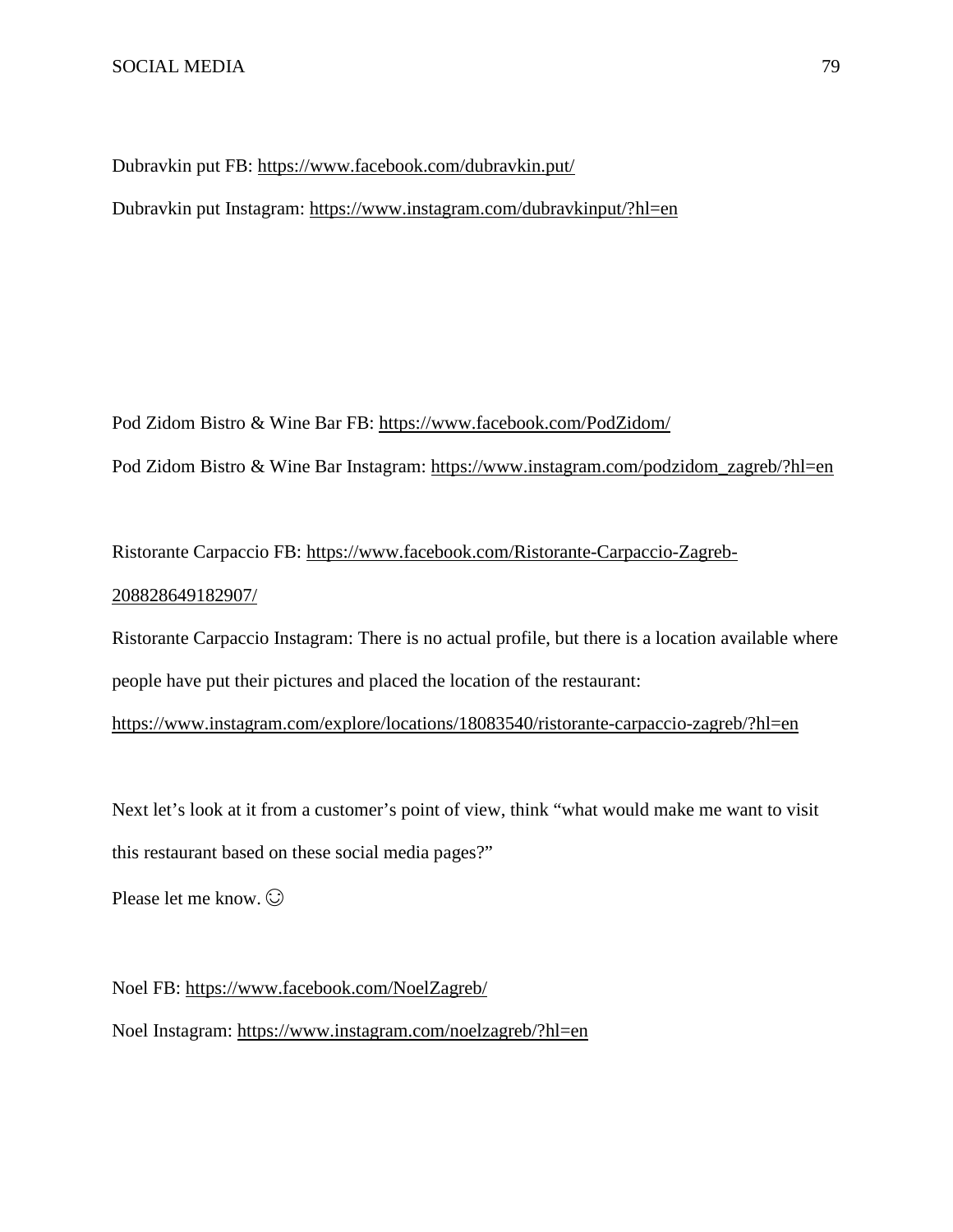Vinodol FB:<https://www.facebook.com/vinodolzg/>

Vindol Instagram:<https://www.instagram.com/restoran.vinodol/?hl=en>

Dubravkin put FB:<https://www.facebook.com/dubravkin.put/>

Dubravkin put Instagram:<https://www.instagram.com/dubravkinput/?hl=en>

Pod Zidom Bistro & Wine Bar FB:<https://www.facebook.com/PodZidom/>

Pod Zidom Bistro & Wine Bar Instagram: [https://www.instagram.com/podzidom\\_zagreb/?hl=en](https://www.instagram.com/podzidom_zagreb/?hl=en)

Ristorante Carpaccio FB: [https://www.facebook.com/Ristorante-Carpaccio-Zagreb-](https://www.facebook.com/Ristorante-Carpaccio-Zagreb-208828649182907/)[208828649182907/](https://www.facebook.com/Ristorante-Carpaccio-Zagreb-208828649182907/)

Ristorante Carpaccio Instagram: There is no actual profile, but there is a location available where people have put their pictures and placed the location of the restaurant:

<https://www.instagram.com/explore/locations/18083540/ristorante-carpaccio-zagreb/?hl=en>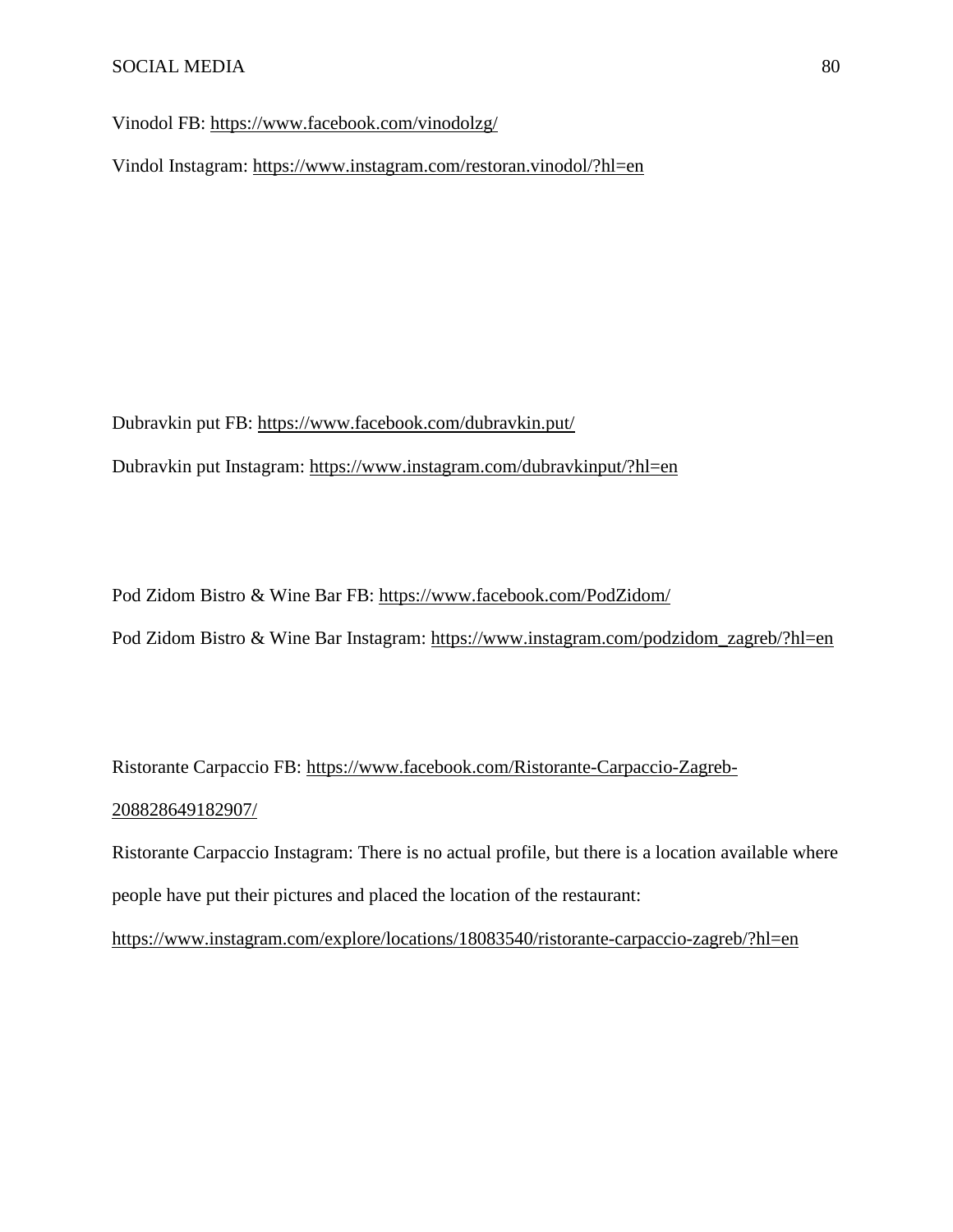

Based on the participants' answers, the researcher found that seven out of ten participants mentioned that they like to see a "human or personal touch" added to the Facebook and Instagram pages! They like to see what is really going on behind scenes, where the food is being bought (for example if they see it is being bought on the market then they know that the food is fresh and organic). All of the participants said that they enjoy a balance of photos or videos (content) – food, so that they can know what to expect, the atmosphere of the restaurant and the team behind it all to feel the human touch of what they may or may not experience tomorrow. Three participants with over ten years of experience in the food industry, said that they would like to see services and the best that the restaurant has to offer promoted on their social media pages and to really portray the philosophy of the cook and the restaurant itself. Seven out of ten participants mentioned that they would like to see frequent (daily) posts, with one participant that mentioned answering messages and another participant that mentioned the importance of writing back to reviews and thanking guests. Participant #1 stated: "I would be intrigued to see a fine dining restaurant promote their services from the beginning to the end: for example, the cook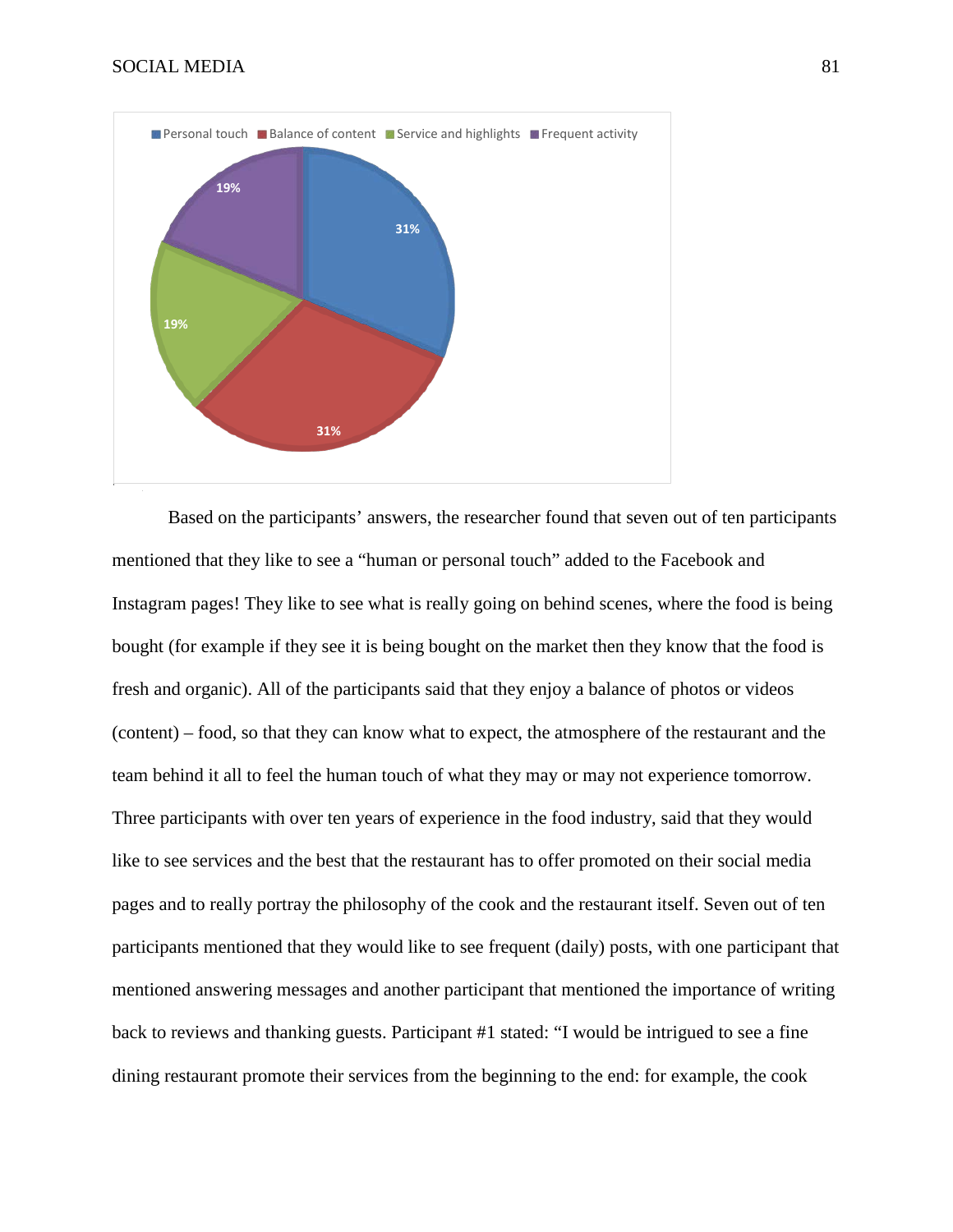showing where he bought the food (taking the customers to the market with them), then showing how the food is made and finally how it is served – a from the farm to the table approach". Participant #1, who has over ten years of experience in marketing in the tourism industry and a background of visiting fine dining restaurants, also mentioned that promoting seasonal and organic ingredients and having a more laid back approach would make her want to visit the restaurant. Participants #1, 2, and 3 all stated that they enjoy a laid back atmosphere where they can feel comfortable but yet high professionalism and quality (warmth, friendliness, but professionalism and care).

5) How does social media have an impact on your decision making for fine dining restaurants? How would you describe the impact word of mouth has on your decision making for fine dining restaurants?



Every participant said that traditional word of mouth is more powerful when they are making a decision to visit a fine dining restaurant in Zagreb. However, six of the participants mentioned that social media is of secondary help to them such as, it allows them to look at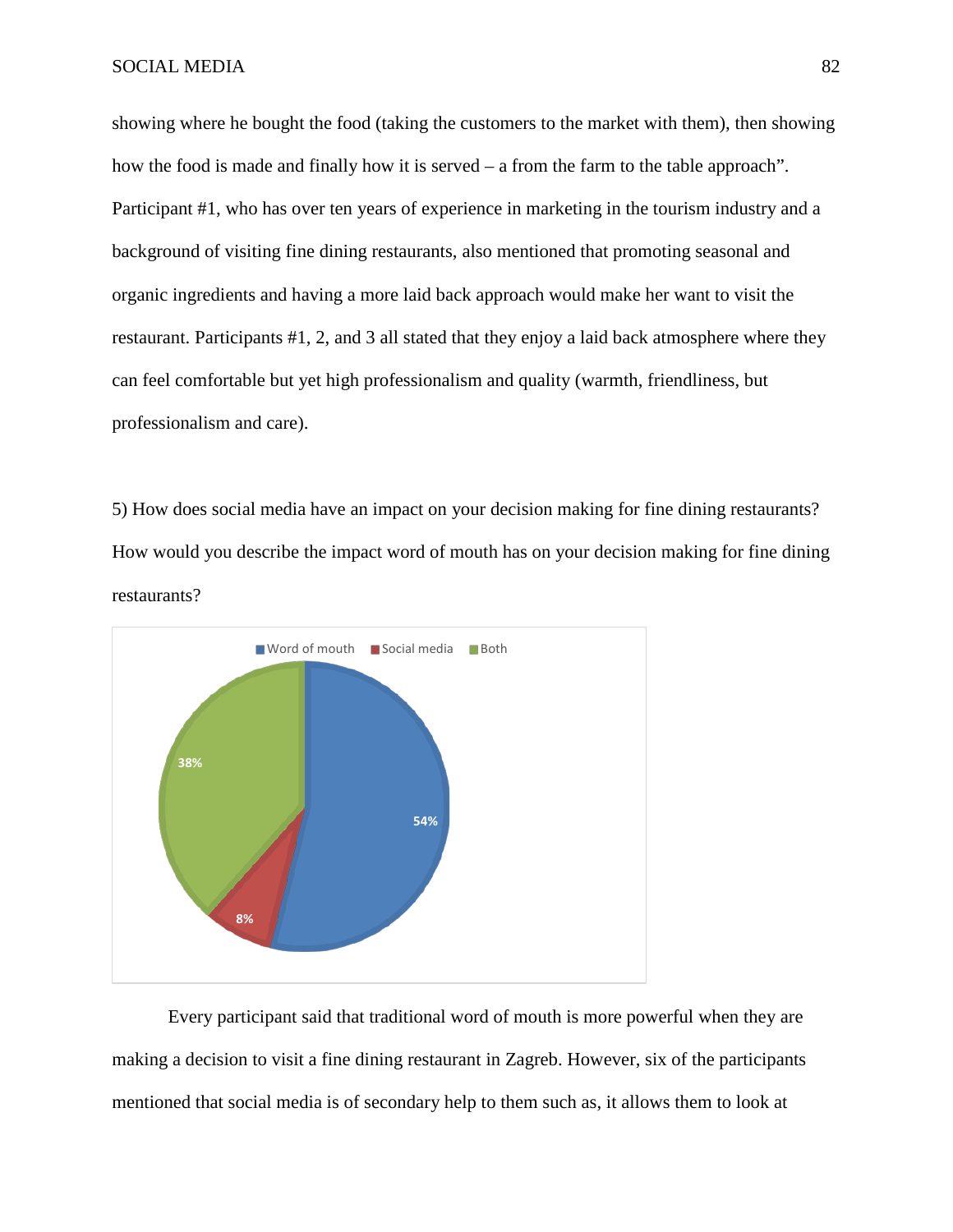reviews, it reminds them that the restaurant exists, it shows them what the ambience is like helps them make a decision if they receive several recommendations and are not sure what to decide, they then make their decision based on the feedback found on Facebook reviews or Tripadvisor. While, four of the participants stated that word of mouth was more powerful than social media and they rely exclusively on recommendations from friends or family that they can trust.



6) Do you use Facebook or Instagram more to follow your favourite restaurants?

According to the pie chart above, three participants stated that they used Instagram more to follow their favourite fine dining restaurants (one participant mentioned that they also use TripAdvisor), three participants also stated no, meaning that they are not influenced by social media to visit a fine dining restaurant, two participants said that they use both (with one stating that they use Facebook a bit more) and two participants said yes to this question.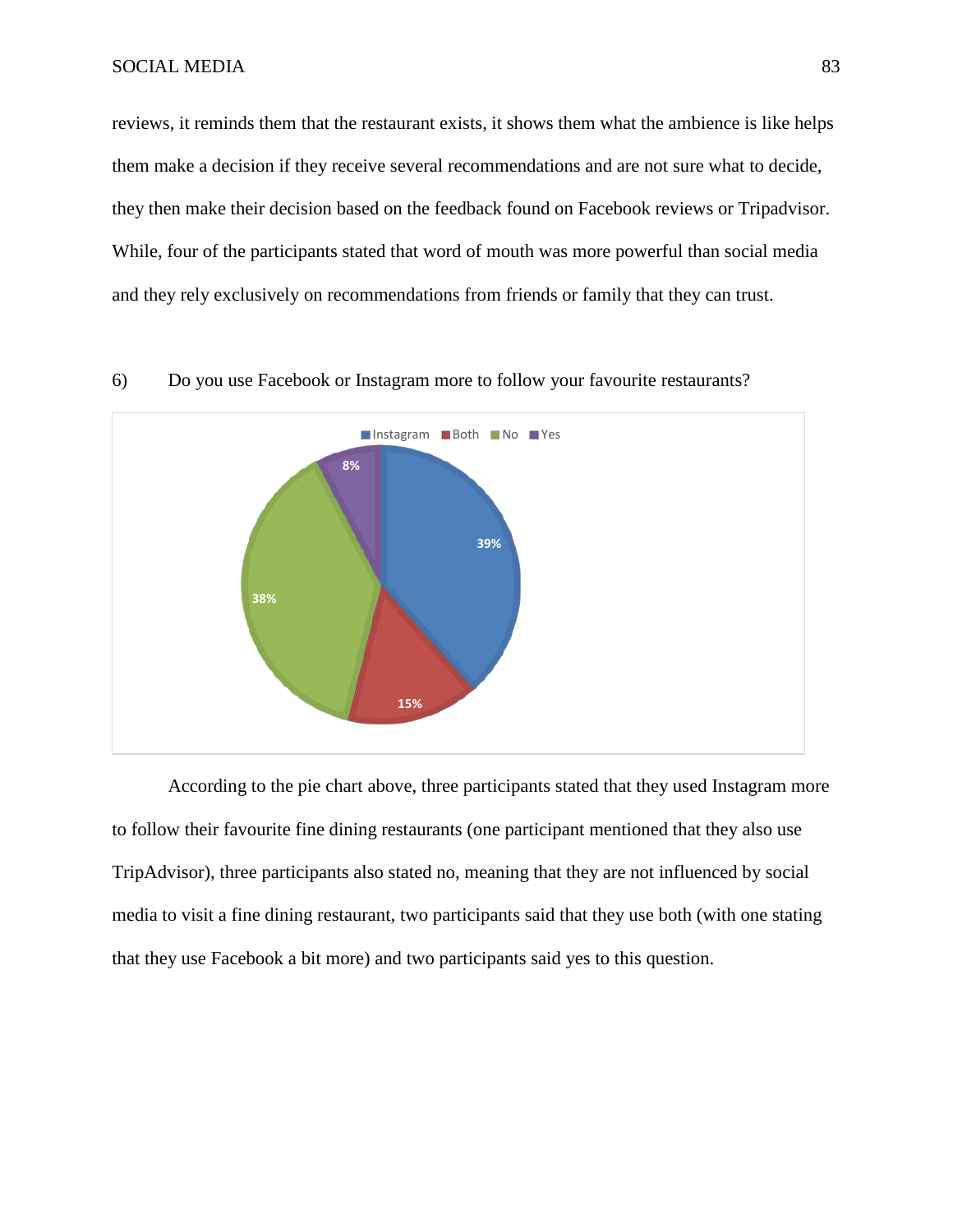7) What types of offers would attract you to visit at a fine dining restaurant in Zagreb? What are your thoughts as to whether price should be communicated in a social media post?



Participant #6 stated: "Communication of the price depends on circumstances. If the restaurant offers fix price menu or the price is a selling argument, it should be communicated in social media post. If social media post only advertises new menus or a special event, price is not necessary". Participants # 9 and 10 stated that they would like to see the price on the restaurant's website. Eight participants said that it is probably a good idea to mention the price, especially in cases when there is a special offer or discount available. Participants #1, 2 and 3 also mentioned that posting expensive prices is not too attractive, but if it is value for money they would still visit (but they would rather see prices on social media tied to special offers or discounts, whereas for fix menus they would want to search for the price on their website. Special offers that were mentioned were: tasting menus, hosting different chefs, specials events and discounts, seasonal product, new twists on traditional foods, a workshop with food wine and live music and menu presentations that are unique.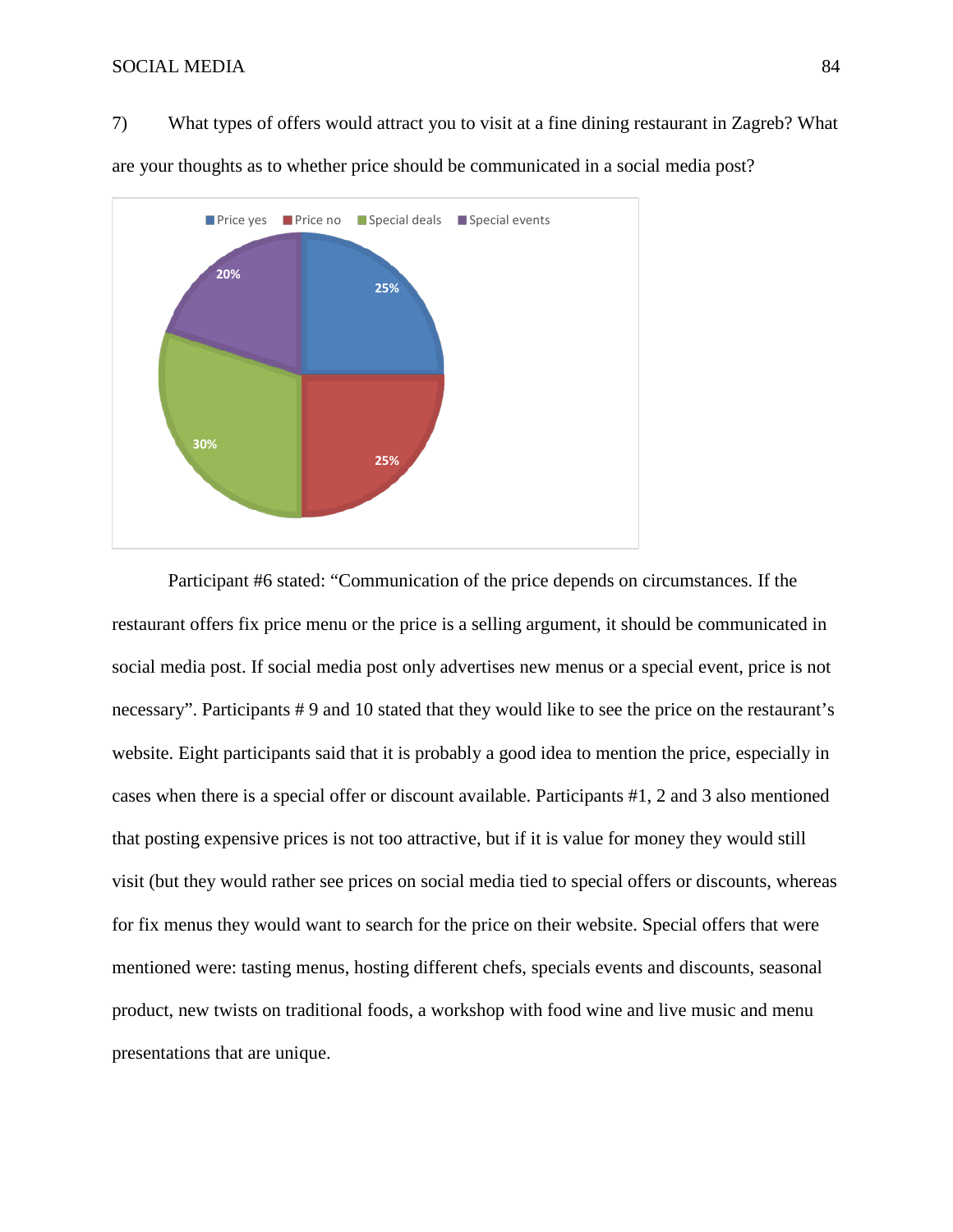



60% of the participants said that they are more prone to a humanistic ad that tells a story, has an emotional approach, and portrays informative information about the restaurant and its philosophy. Participant # 5 stated: "Humanistic approach. I think we are over exposed to ads in everyday life, and even though a humanistic approach is also an ad, it offers escape from constant pop ups and caps lock text". Participant #6 stated. "Humanistic approach because it usually gives more information on the product and brand philosophy". Participant #3 stated: "Humanistic approach. It means that someone put in effort to target my emotions and differentiate from competition, not just make a random ad". Participant #8 stated: "Humanistic approach: feelings and emotions. Whenever I see people enjoying and having fun, I would be more attracted to ads like this". Participant #2 on the other hand stated: "No preference, but it is true that ads that don't seem like ads are more spontaneous and truthful". Finally, participant #9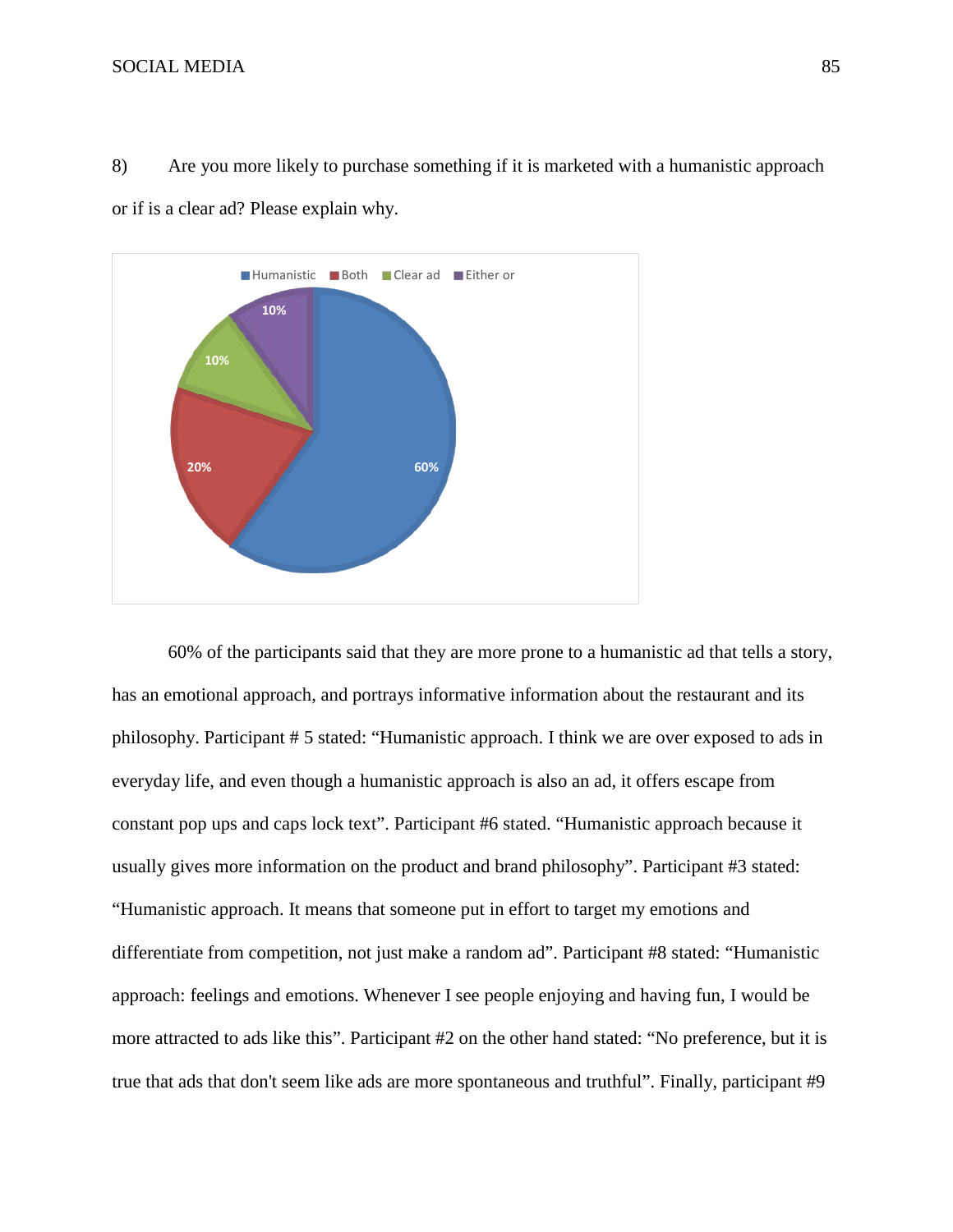stated: "Clear add, I like to know exactly what I am getting". The majority of the participants preferred a humanistic advertising approach over a clear ad approach.



## 9) What do you expect from a fine dining restaurant?

All of the participants expect nothing but high quality service from all aspects of the restaurant – well trained, professional staff that is extremely knowledgeable in food and wine, the best, fresh, organic and seasonal ingredients for food and creativity in dishes, a quality wine list, a feeling of comfort and politeness. Participant #6 with over 13 years of experience in food critiquing in Croatia and visiting every fine dining restaurant in Zagreb stated: "For a duration of your dinner, fine dining restaurant should teleport you to another world, that is perfectly tune to your desires and tastes. Exquisite food, artistic presentation, impeccable service, pristine tables, sumptuous ambience and an energy that convinces you that your short dream will not be spoiled by anything".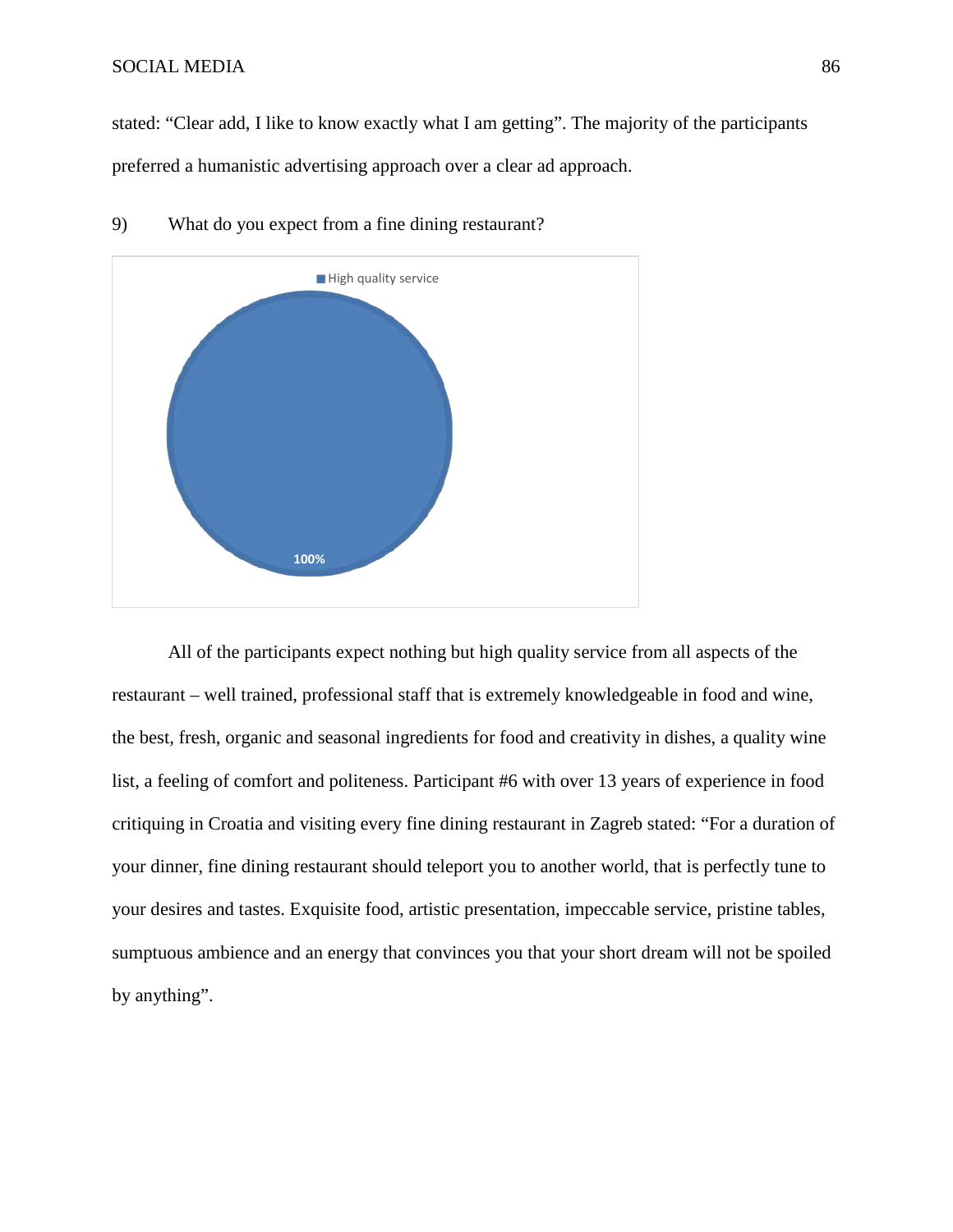

#### 10) What do you expect from their Facebook and Instagram pages?

Participant #10 stated: "To be honest, from their Facebook and Instagram pages I expect creativity and innovation, frequency of posting pictures that include the restaurants team as well as food. I expect excellent service and amazing food of course from the restaurant itself. If I want to spend more money than usually, I want to indulge. And I think those restaurants need to understand that they should be selling an experience and not only food".

Participant # 1 stated: "From the restaurant I expect a high level of service, best ingredients in food and original and interesting menu and good selection of wines. From their social media pages I expect them to differentiate themselves by showing the whole process of getting the ingredients, to delivering the original menu, in an interesting and original way." Participant #3 stated: "I want to feel comfortable and welcome in the restaurant, not surrounded by robots. The same goes for their social media pages, I would like to see professionalism, yet warmness".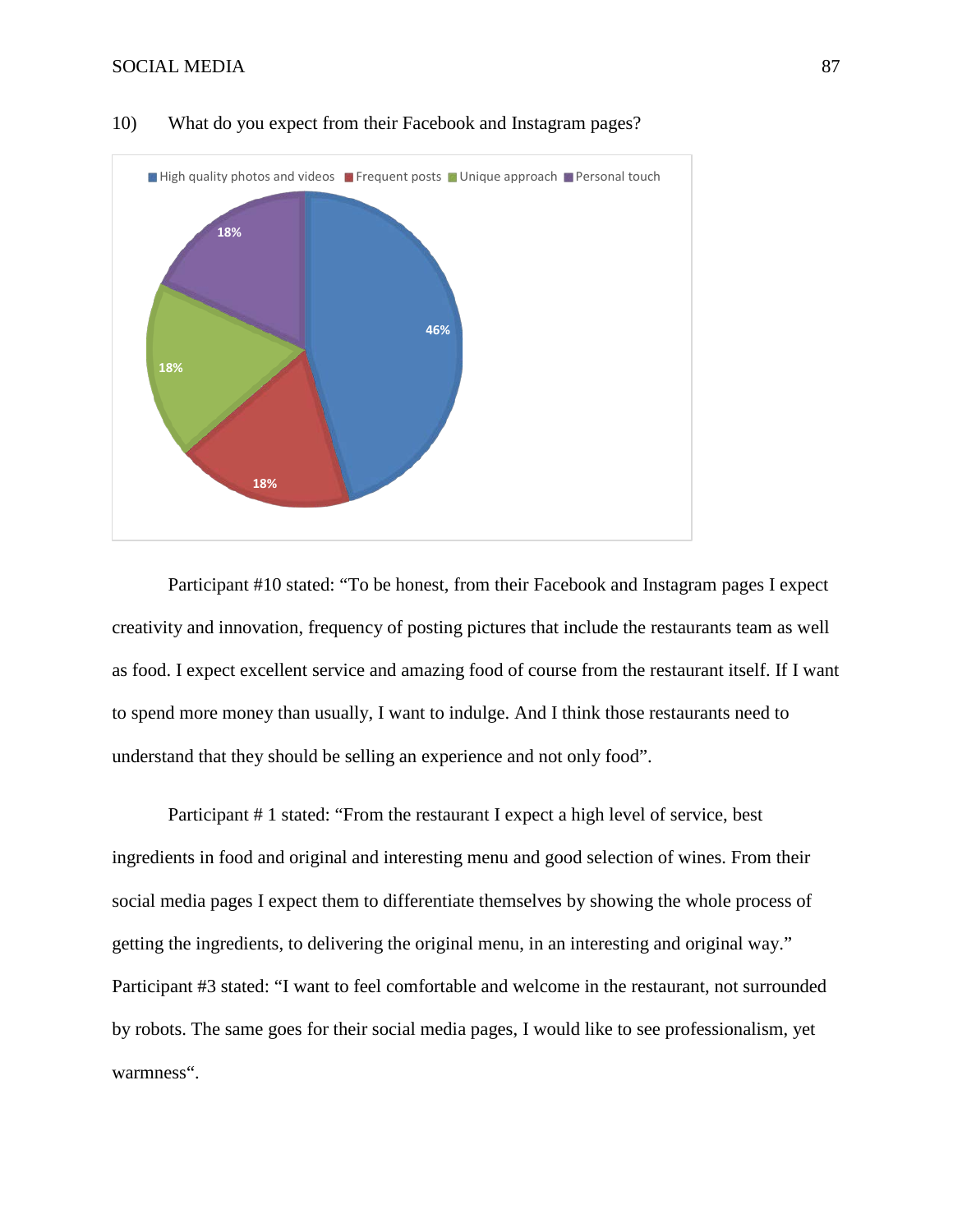11) What emotion can trigger you to visit a fine dining restaurant or what is your motive to



visit a fine dining restaurant?

A majority of the participants said that they visit fine dining restaurants to feel enjoyment, have a good time and eat quality food in a nice looking restaurant; three of them mentioned business as a reason to visit (along with enjoyment); two participants are specifically motivated curiosity and learning about new meals and approaches to food and also enjoy tasting the food, while one participant noted that their motivation is recommendations of others. The researcher believes that all of these factors are important to each participant but they chose to highlight their most significant reason to visit a fine dining restaurant.

Participant #1 stated: "Curiosity of trying something new and different". Participant #4 stated: "Number of emotions, curiosity, food and wine, so much to learn and explore. Cause I like to taste new things and experience the same dishes with the different approach. Wine lists and food, but as well good service". Participant #3 stated: "Hunger. It is the overall experience that should be in place for me to visit the restaurant. Food is of course the main reason, wine